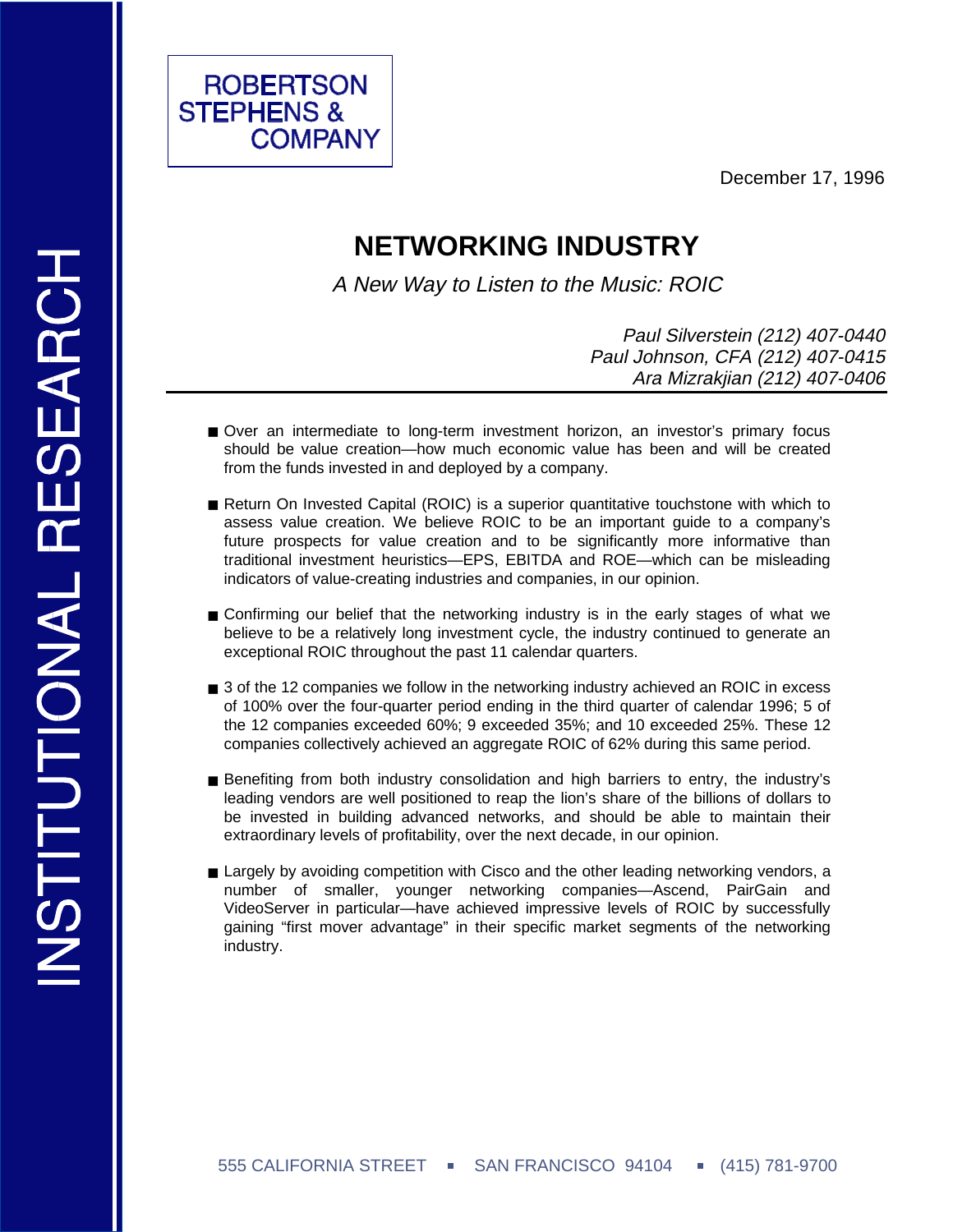Traditionally, guided by security analysts and the financial press, investors have focused on reported earnings as the single most important investment criteria in evaluating a corporation's operating performance and investment merit. In recent years, an increasing number of academic scholars, analysts and investment managers have turned to free cash flow as a more accurate analytical tool to assess operating performance and to project future stock prices. We believe, however, that both of these measures have serious shortcomings as effective investment quides.

We instead propose that over an intermediate to long-term horizon an investor's principal investment criteria should be value creation—more specifically, how much economic value is being and will be created from the funds currently and prospectively invested in and deployed by a company. We believe that the key driver of intermediate to long-term value creation is Return On Invested Capital (ROIC).

ROIC measures the amount of cash generated by each dollar of capital invested in a company's operations. Alternatively stated, ROIC measures how effectively a company has deployed the capital invested in its business in generating cash flow. A company whose ROIC exceeds its cost of capital generates positive net cash flow, thereby creating value; a company whose ROIC is less than its cost of capital generates negative net cash flow from an economic perspective, thereby destroying value; and a company whose ROIC equals its cost of capital neither creates nor destroys value.

A company can create value by any one of the following four means:

- Reallocating or otherwise improving the use of its existing capital to increase the spread between its ROIC and its cost of capital.
- Deploying more invested capital in its current business, provided the returns generated by such capital exceed its cost.
- Investing additional capital in new projects (lying outside of the traditional scope of its business) yielding a marginal ROIC in excess of the cost of such additional capital.
- Lowering its cost of capital.

One common theme runs through each of the above value-creating strategies: in order to generate more cash flow than is consumed by its business, a company must earn a higher ROIC than its cost of capital. The ultimate size of this net cash flow to investors is driven by the following three factors:

- The size of the spread between a company's ROIC and its cost of capital.
- The length of time such spread persists.
- The amount of capital that can be invested at such spread.

The ideal value-creating company is one that has an ROIC that far exceeds its cost of capital and that has an unlimited number of investment opportunities each of which will yield an ROIC greater than the cost of the capital required for such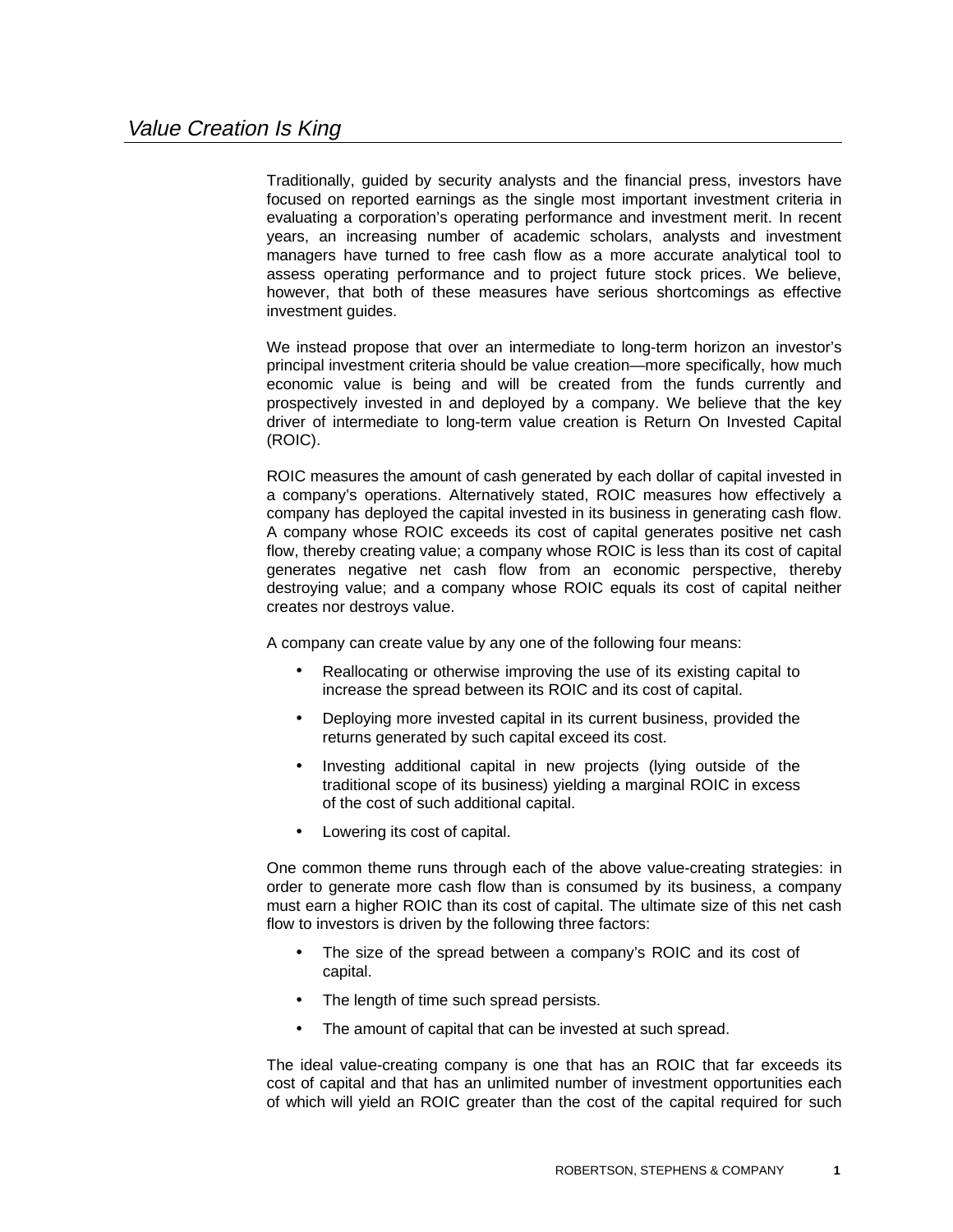investment. The larger the positive spread, the longer it can be sustained by the company, and the more capital that can be invested in the company's business, the greater will be the net positive cash flow generated by the company.

While the positive spread between each investment's ROIC and corresponding cost of capital ideally should be equal to or greater than the spread between the company's current ROIC and cost of capital, each investment will create value as long as its spread is positive, regardless of the size of the spread. If a company's cost of capital exceeds its ROIC from current and prospective investment projects, however, any growth will transfer value from the company's investors to its customers, suppliers, management and/or employees.

### Early Warning System: Identifying Changes on the Margin

By analyzing ROIC and its constituent components, cash flow and invested capital, we believe that we can more accurately assess how effectively, how much and how long capital can be invested by a company in its business. In short, we believe that ROIC analysis provides us with insight as to the exploitability, size and time span of a competitive advantage.

Of equal importance as a guidepost to investors, ROIC analysis facilitates the early and accurate identification of fundamental changes in operating performance by quantifying the magnitude and direction of change in operating profitability. In contrast, the reported earnings metrics of EPS, EBITDA and ROE often fail, are slow to reflect or, even worse, mask changes on the margin in a company's business.

More specifically, analysis of the level of marginal or incremental ROIC relative to historical ROIC—and concomitantly the change in the level of sequential ROIC quarter-over-quarter and year-over-year—for both individual companies within an industry and the industry as a whole can provide an early warning system regarding fundamental shifts and emerging trends in their competitive dynamics, profitability and investment attractiveness.

Industrywide marginal ROIC that exceeds historical ROIC (i.e., increasing sequential ROIC) and extraordinary levels of ROIC are the hallmarks of an industry that is young, strong and growing. Companies that compete in such an industry typically foster high investor expectations and are rewarded with high P/E valuations. In contrast, a sequential decline in ROIC or marginal ROIC below historical ROIC (other than due to seasonal factors) may indicate that the longterm investment opportunities in the industry are dissipating, which is a sign of a maturing industry. While this shift may be due to increased competition within the industry, saturation of demand or a number of other factors, the more substantial the decrease and the longer the trend continues, the more likely it is that this change is indicative of a fundamental shift in the economics of the industry.

Within an industry, a company that consistently earns an ROIC in excess of the industry average and that is able to maintain or increase the level of its ROIC typically deserves and is rewarded with a higher market valuation than its peers. Similarly, ROIC consistently below the industry average and that is declining on a sequential basis typically indicates an ailing or weak competitor that merits and receives a discounted valuation relative to its peers.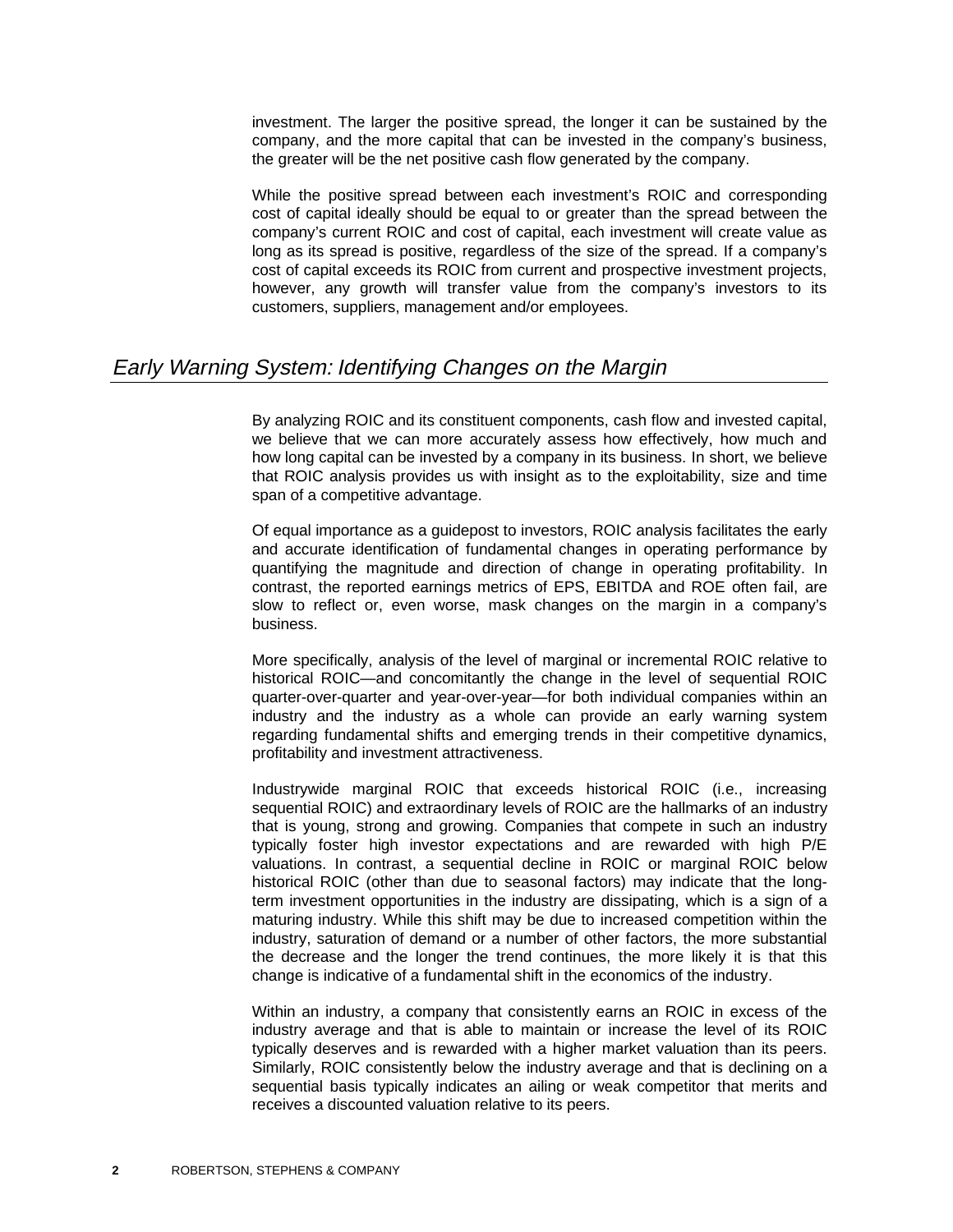On a micro level, marginal ROIC analysis can be used to assess the profitability and thus the potential for long-term value creation of a particular merger or acquisition by comparing the change in cash flow to the increase in invested capital resulting from the transaction.

In general, we view mergers and acquisitions with what we believe to be a healthy degree of skepticism as to their potential for creating value for the surviving or acquiring company and its investors. We believe that diversification alone is never a sufficient justification for an acquisition since a company's investors are perfectly capable of independently investing their capital in the target company if they so desire.

In order to create value, a merger or acquisition must result in the surviving entity's generating greater positive net cash flow per dollar of invested capital in its operations than the net cash flow per dollar of invested capital generated by the merging entities or the acquiror prior to the transaction. This increase can be realized in one of two basic ways: by generating additional cash flow or by reducing the amount of invested capital required to produce the same level of cash flow. For example, the recent spate of mergers and acquisitions in the banking industry have been driven largely by the latter as banks have recognized that they can achieve large cost savings without adversely impacting revenues by eliminating redundant branches, administrative personnel and cost centers.

In the networking industry, merger and acquisition transactions have been driven predominantly by the leveraging of complementary products and R&D to generate greater net cash flow from the same base of invested capital than could be individually generated by either of the independent companies. These networking merger and acquisition transactions have typically been of two varieties: a merger of two large established organizations—or alternatively, an acquisition of the smaller by the larger—each of which has existing commercial products, customers and salesforces and/or distribution channels. Such mergers and acquisitions include the merger of Synoptics and Wellfleet to form Bay Networks in September 1994, the acquisition of Chipcom by 3Com in October 1995, and the recently completed acquisition of Stratacom by Cisco.

The other principal merger and acquisition paradigm that has emerged in the networking industry involves the acquisition by a mature company with an established sales force and/or distribution channels of a relatively young company having impressive R&D, technology and/or products but lacking sufficient marketing, sales and financial resources to commercialize its technology or to effectively capture the market opportunity on its own. Shareholders of the acquired company typically receive a significant premium for their shares. The acquiror in turn gains desired technology and products to complement and/or expand its current product line and perhaps to penetrate a rapidly expanding market niche when such technology and products would have been more costly and taken longer to design, develop and commercialize on its own. The acquiror typically can easily integrate the acquired technology into its own products and/or add the acquired products to its line-up. In many instances, the two companies already have in place a supply, joint marketing or joint venture agreement.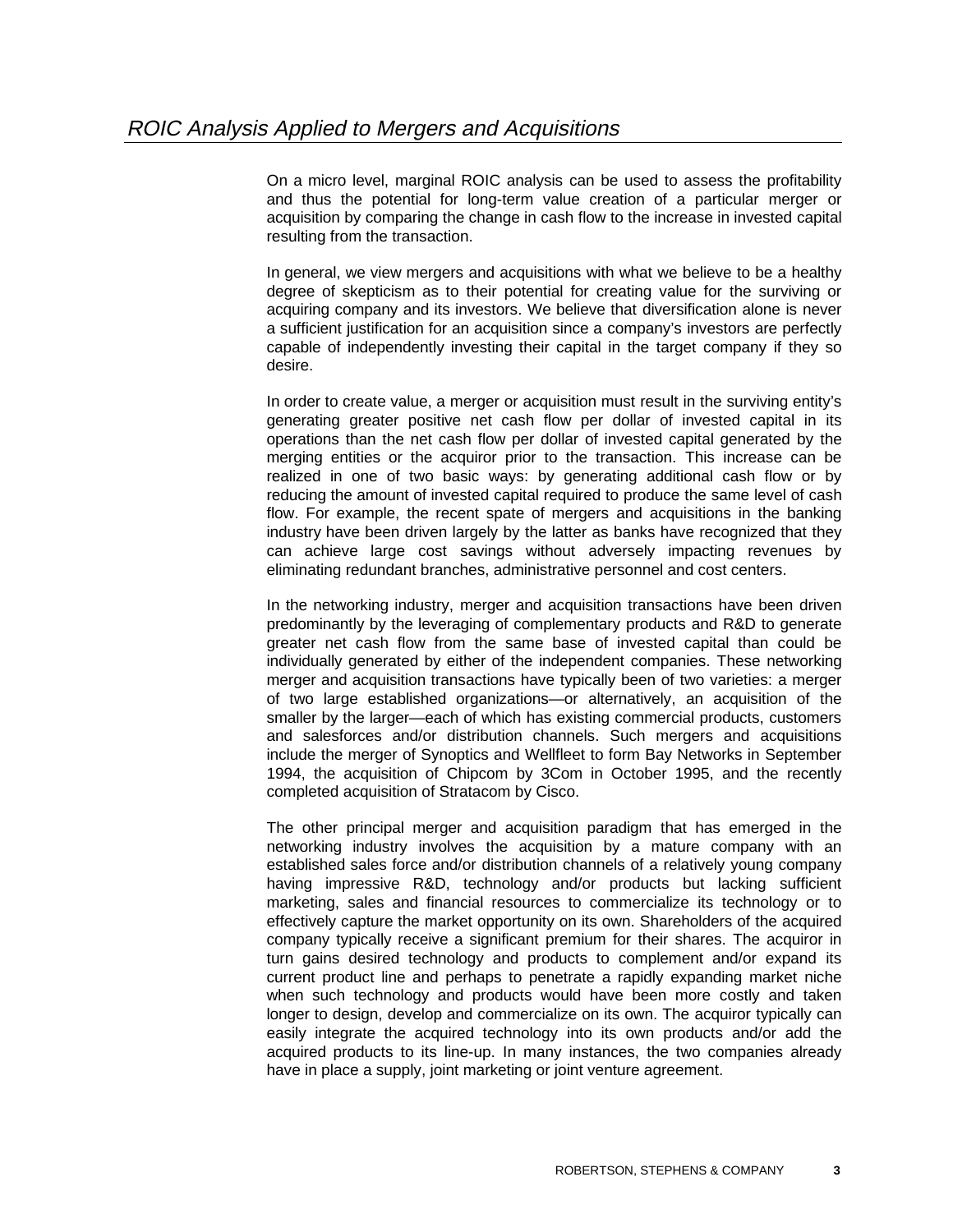We believe that ROIC analysis provides a means of quantifying the value generated or destroyed by such transactions by taking into account both the additional capital invested in the acquiror/surviving company's business and the additional marginal cash flow generated therefrom.

### Moats and Walls

In the long run, in order to sustain extraordinary (i.e., above average) ROIC, a company must create or compete in an industry that has high barriers to entry. In the absence of entry barriers, a high level of ROIC within an industry will lead existing competitors to increase the amount of capital invested in their operations in an effort to grow their businesses and reap additional correspondingly high returns. In addition, high ROIC will attract into the industry new entrants seeking to capture a portion of these extraordinary returns.

In the absence of barriers to entry, the amount of capital attracted to an industry will be roughly proportional to the level of ROIC generated by the industry—the higher the industrywide ROIC, the more capital will be attracted to the industry. Inevitably, once the pace of investment overtakes the industry-demand growth rate, ROIC for the industry will begin to decline as the rate of increase in net additional investment overtakes the rate of increase in net cash flow generated by such additional investment.

In the networking and other technology related industries, barriers can exist in a variety of forms including, most prominently, the following:

- Intellectual property which is protected by patents or copyrights or which is difficult and time consuming to reproduce.
- "First mover advantage" which is a phrase used to express the inherent advantages that come to the first company to exploit a new technology market. The following five economies of scale derive from first mover advantage in the networking and other technology related industries: customer feedback, volume leverage from the cumulative production of integrated circuits, economies of scale from software-based products, crucial early customer wins and distribution.

### What About Cash Flow?

The father of the dividend discount model, John Burr Williams was one of the first investment analysts to equate investment values with cash flows. Williams first set forth this equation in his seminal work, The Theory of Investment Value, published in 1938, as follows:

The value of any stock, bond or business today is determined by the cash inflows and outflows—discounted at an appropriate interest rate—that can be expected to occur during the remaining life of the asset.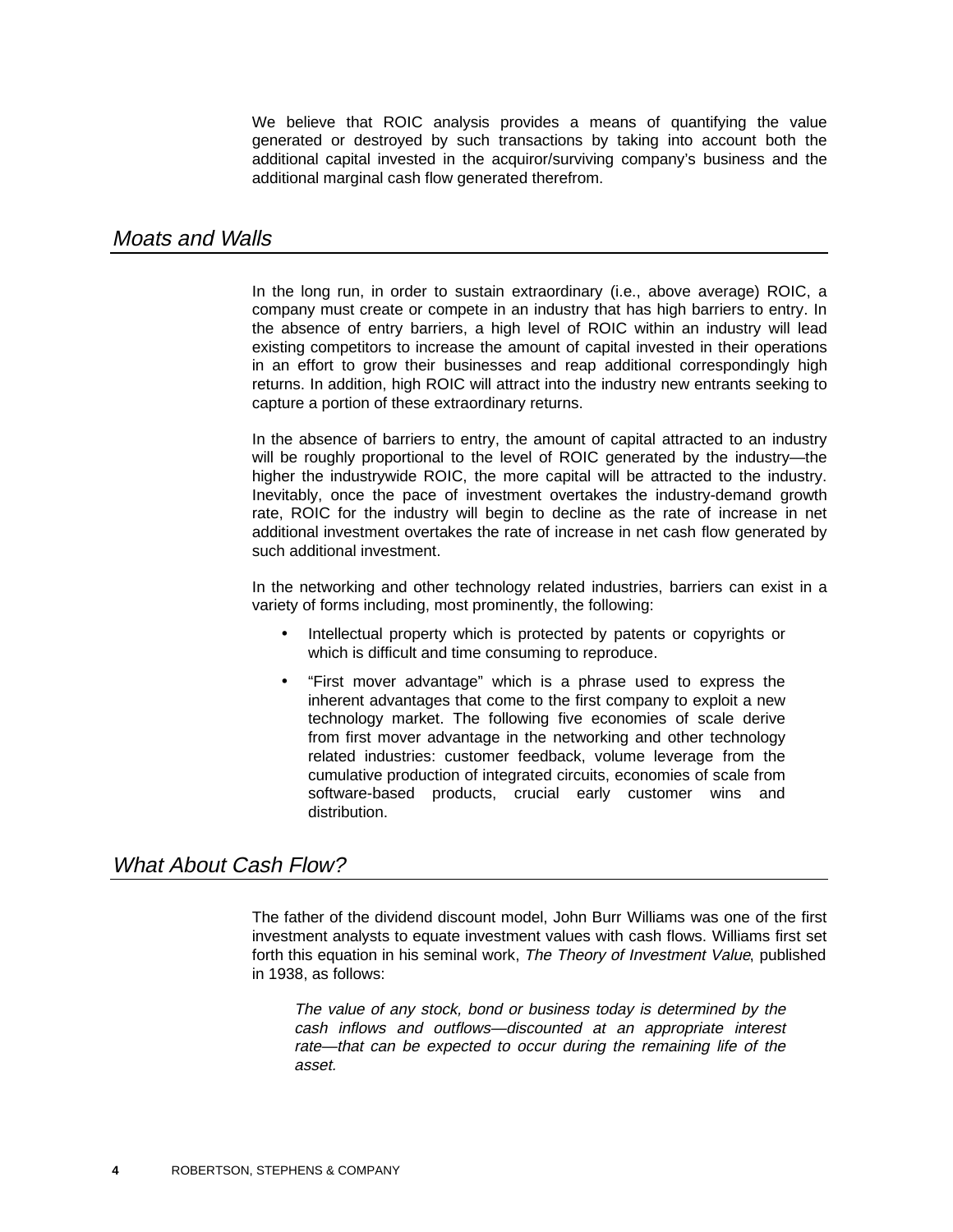Applying John Burr Williams's formula, in order to analyze the process of value creation, we must first identify the primary source of cash flow. After studying several different approaches, we believe that the best economic model is based on the definition of cash flow proposed by the consulting firm Stern Stewart & Co. and used in its EVA analysis<sup>1</sup>. Stern Stewart argues that the "best" definition of cash flow is net operating profit after paying cash taxes, commonly referred to as NOPAT. Essentially, NOPAT is cash earnings from a company's operations less cash taxes that would have been paid on such earnings in the absence of tax effects relating to short- and long-term financing considerations.

Cash flow as defined as NOPAT is a function of revenues minus operating expenses (including depreciation, which we discuss in the following section of this note) minus cash taxes. Revenues are the product of units times average selling prices. Future revenues are thus a function of the following two drivers:

- Unit growth (traditional demand analysis) which is a direct reflection of demand for the company's product(s). Demand for technology products tends to fall along traditional product lifecycles.
- Pricing trends (traditional supply analysis) which are a function of competition. Barriers to entry, product substitution and rivalry among competitors are the primary determinants of pricing competition.

# Traditional Investment Analysis—Misguided by EPS, EBITDA and ROE

Traditional investment analysis focuses on a company's statement of operations while looking at its balance sheet only to gauge how effectively the company is managing its inventory and accounts receivable. Myopic focus on the level of—or sequential quarter-over-quarter or year-over-year change in—reported profits, however, can result in misleading conclusions and, at best, conveys insufficient information regarding the true economic vitality of a company's current and prospective operations.

The following example serves to illustrate this point. Companies A and B both compete in the same industry, trade at the same stock price, have the same number of outstanding shares and each earned \$1 in 1995. Company A, however, only required \$10 of capital to produce its \$1 of earnings while Company B required \$20 of capital. Carrying through our example and further highlighting the inadequacy of earnings and earnings growth as investment guideposts, both companies double their earnings to \$2 in 1996. Company A, however, only required \$5 of additional capital to produce its additional \$1 of earnings while Company B required \$25 of additional capital to produce its additional \$1 of earnings. Analyzing these companies on the basis of earnings and earnings growth, an investor would be indifferent between them—both companies generate the same amount of earnings and the same earnings growth rate.

The two companies, however, are far from equivalent, as clearly reflected by analyzing each company's respective ROIC. Company A increased its ROIC from 10% in 1995 to 13.33% in 1996 and generated a marginal ROIC of 20% on each dollar of additional capital invested in its business in 1996. In contrast, starting with a lower ROIC, 5%, than Company A in 1995, Company B proceeded to further

-

 $1$  EVA is a registered trademark of Stern, Stewart & Co.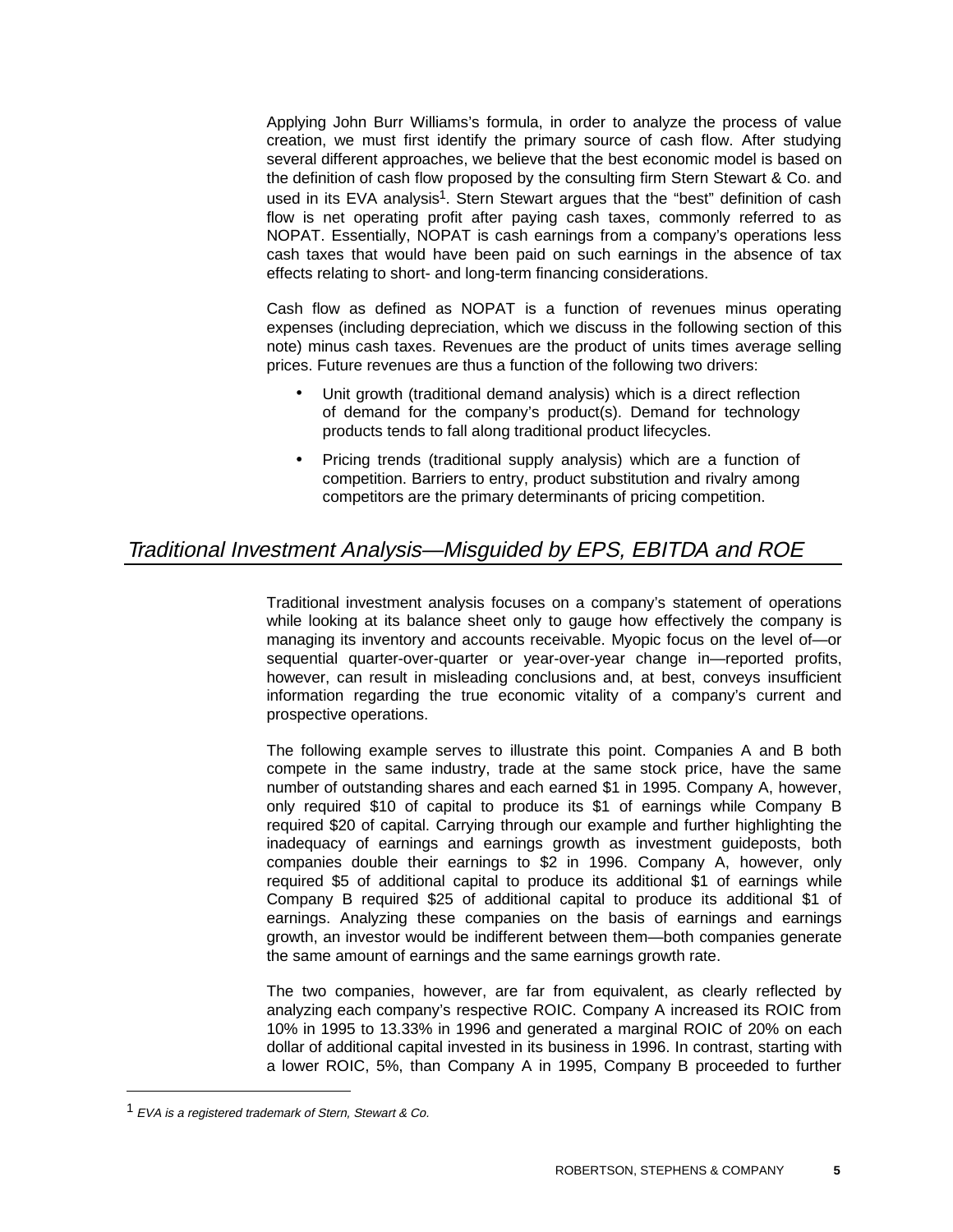widen its profitability gap with Company A by generating only a 4% marginal ROIC on each dollar of additional capital invested in its business in 1996 which resulted in an ROIC of 4.33% in 1996. This 4% marginal ROIC fell short of both Company B's historic 1995 ROIC and Company A's 1996 marginal ROIC. Company A thus generated twice as much value as Company B in 1995, slightly more than three times as much value in 1996 and five times as much value on each dollar of additional new capital invested in 1996.

Another objection to using the traditional investment metrics of EPS and ROE concerns their use of reported profits as opposed to economic profits, or NOPAT. "Reported profits" is the product of accounting conventions under Generally Accepted Accounting Principles (GAAP). These conventions leave management with a certain amount of latitude over the earnings they choose to report by giving management discretion over the classification and timing of certain items as expenses on the statement of operations or as liabilities on the balance sheet. Reported profits also tend to mask the profitability of a company's operations by including net interest income (expense) and other nonoperating items.

We believe that when evaluating an investment, investors should focus on the returns currently and, more importantly, prospectively generated by the operations of the company. All other income or expense, including interest expense related to debt financing, is temporal in nature—i.e., either nonrecurring or susceptible to quick reduction or elimination.

One-time nonrecurring gains or losses clearly are extraordinary, unrelated to the company's operations, and do not impact future profits.

Interest income typically is generated by investing cash balances not otherwise required to fuel the company's operations in short-term instruments pending management's determination of how and when to utilize such cash to augment the company's operating assets. These short-term investments typically earn riskless treasury rate returns. According to the "risk-return" correlation theorem, from an investor's point of view, any profits earned on cash balances should have no impact on the investment decision since such profits and the underlying cash assets are both riskless and temporary in nature, and thus are neither value creating nor value destroying. Temporary cash balances, moreover, while nominally contributing to a company's cash flow, reduce a company's profitability to the extent the company's non-cash assets generate greater than treasury-rate returns.

Interest expense also should be irrelevant to an investment decision since such expense is the byproduct of a company's financing or capital structure decision and has no bearing on the economic value generated by a company's business. A company may choose debt financing for a variety of reasons, including unavailability of the equity markets or the company's desire to capture for its existing shareholders what it believes to be value-enhancing opportunities. From an investor's perspective, this choice has most significance when a company's debt burden is so heavy as to have or potentially to have an adverse impact on the company's operating decisions.

The following example illustrates why we seek to eliminate interest expense when analyzing a company's ability to create value. Should a young company with rapidly expanding revenues and commensurate capital needs choose to finance such growth by borrowing, the interest expense resulting thereby will reduce the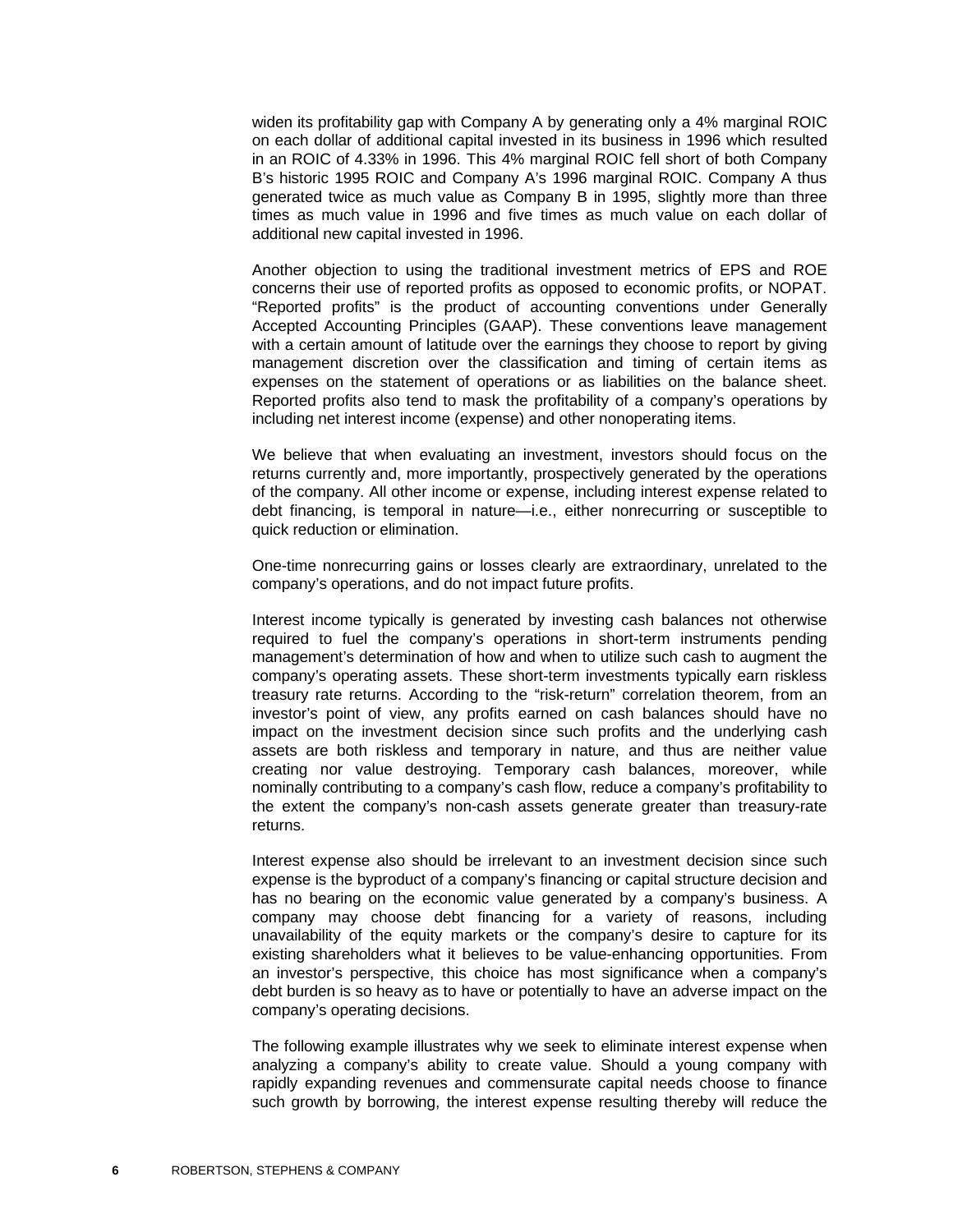level of reported profits (or may increase the level of reported losses or convert what would have otherwise been a profit into a reported loss). This interest expense can be reduced or eliminated at any time in the future through, among other methods, refinancing with a credit facility having a more favorable interest rate or repayment with funds generated internally or raised through a secondary equity offering.

As an investment guidepost, ROE also suffers from the potential for dramatic discontinuities created by replacing a substantial amount of equity capital by an equivalent amount of debt financing. While such replacement will significantly increase ROE in the year in which it is effected by reducing the amount of equity in the denominator of the ROE metric, it will have no beneficial impact on the company's operations (if the debt burden is too large, it may in fact crimp operating flexibility); as measured by operating cash flow, the company's profitability will remain unaffected. The company's total cash flow, moreover, will be reduced by the net interest expense of the debt service (which equals the interest expense less the corresponding tax shield).

Due to the shortcomings of EPS and ROE addressed above, many companies and investors have respectively promoted and focused on EBITDA as a more accurate measure of true operating performance. EBITDA, however, overstates the amount of income generated by a company's operations by deducting neither the amount of tax that would have otherwise been incurred on the income generated by a company's operations nor the amount of depreciation of the company's assets. An operating expense that reduces the operating cash flow available to a company's investors, cash taxes on operating income should be treated no differently than any other operating expense such as cost of goods sold or selling, general and administrative expense.

The actual dollar amount by which a company's assets depreciate in value is also a real economic expense; this amount reflects the actual "consumption" of a company's assets. While GAAP prescribed depreciation expense represents only a rough approximation of the actual dollar amount by which a company's assets are "consumed," we believe that such approximation provides a more accurate assessment of the actual level of consumption than complete omission of any such charge under EBITDA calculations.

The recent spate of restructuring-related "nonrecurring" charges taken by a large number of companies in a variety of industries provides a prominent example of management reporting practices that tend to obfuscate rather than shed light on the true economic profitability of a company's operations. By taking all such charges relating to a restructuring in a single year, regardless of when such restructuring-related expenses actually are incurred, a company cloaks its true operating performance both in the year in which the charge is taken and in future years in which the expenses are actually incurred, as follows:

- Future reported earnings are shielded from these charges while the immense size of the charge in the quarter and year in which taken tends to numb investors as to the shortcomings of the company's current operations.
- The charge immediately and significantly reduces the size of the company's capital base which in turn increases the level of the company's future ROE based upon the company's reported financial statements.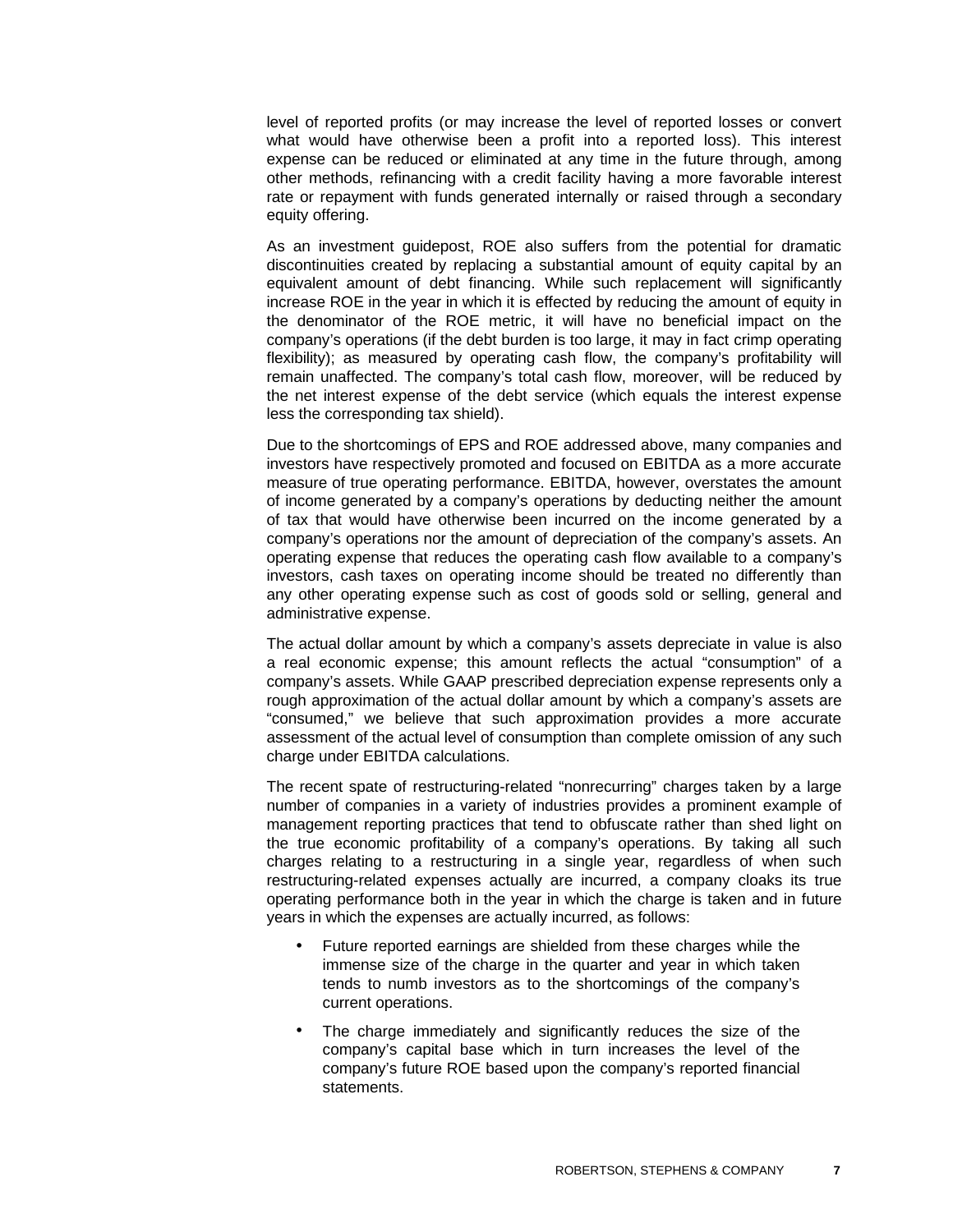- If upon consummation of the restructuring the aggregate amount of restructuring-related expenses actually incurred falls short of the amount of the restructuring charge originally taken, the company can add the amount of this shortfall back to its reported earnings in its income statement in the year in which the restructuring is consummated.
- A number of companies, moreover, have taken more than one nonrecurring charge on what appears to be an almost periodic basis, in effect in an effort to repackage in a more investor-acceptable form the potential shortcomings in their operating performance.

# Applying ROIC Analysis to Technology Companies

Technology companies, particularly young ones, typically have simple income statements. In general, their capital structures are straightforward as these companies are almost always financed entirely with equity. Their income statements break down into four pieces: revenues, operating expenses, interest income/expenses (almost always income), and taxes. NOPAT, therefore, is simply a direct function of revenues minus operating expenses minus taxes. Using this formula, the key drivers of value creation—i.e., cash flow or NOPAT—are ROIC and growth in invested capital.

For most technology companies, the last of the four methods of generating value enumerated in the first section of this note—lowering the cost of capital—provides relatively modest benefits. First, a company can only manipulate its cost of capital within a limited range. Second, technology companies have traditionally had only limited access to the debt markets due to the nature of their principal assets (i.e., intangibles consisting principally of patented intellectual property and the brain power of their employees) and the riskiness of their cash flows. Because technology companies typically are financed only with equity, their cost of capital is their cost of equity.

We thus focus our analysis on the other three methods of creating value, each of which are driven by ROIC. By analyzing historical trends in and current levels of ROIC, we believe that we can identify those companies that are value creators or destroyers and assess the extent to which they have created or destroyed value. In addition, and more importantly, we believe that this measure can help us to assess their prospects for long-term value creation or destruction in the future.

# ROIC Analysis of the Networking Industry

Figure 1 sets forth the quarterly annualized ROIC, respectively, for the 12 networking companies that we follow plus four other leading networking vendors (these 16 companies<sup>2</sup> account for more than  $95%$  of the entire networking industry's revenues and NOPAT and are thus referred to as "the industry" hereinbelow) and the quarterly annualized aggregate ROIC for the industry as a whole from the first quarter of calendar 1994 through and including the third quarter

-

 $2$  Data for Stratacom is separately broken out from Cisco for all quarters prior to its acquisition by Cisco in Q2 1996.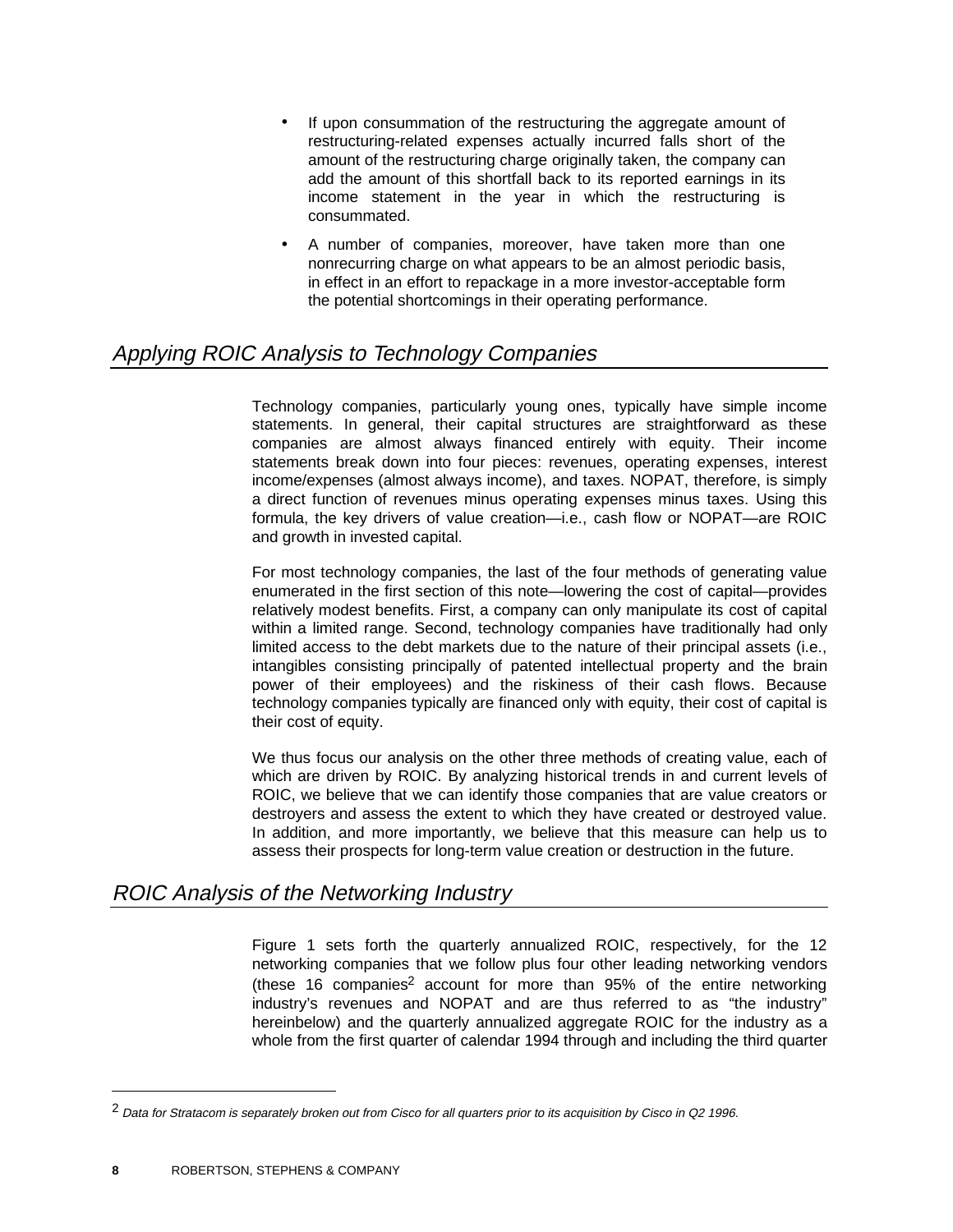of calendar 1996<sup>3</sup>. Figure 2 sets forth the amount of NOPAT generated by each of these 16 networking companies as well as the aggregate levels of NOPAT for the industry. Figure 3 presents the amount of capital that has been invested in each of the 16 companies and the industry total during this same time period. In addition, for a point of reference outside of the networking industry, The Coca-Cola Company has been included in each of the ROIC, NOPAT and invested capital figures.

| <b>Figure 1: ANNUALIZED ROIC</b> |  |  |  |  |  |  |
|----------------------------------|--|--|--|--|--|--|
|----------------------------------|--|--|--|--|--|--|

-

|                                                                      | 1994   |                |        |          | 1995      |                |          |         | 1996      |                |           |  |
|----------------------------------------------------------------------|--------|----------------|--------|----------|-----------|----------------|----------|---------|-----------|----------------|-----------|--|
|                                                                      | Q1     | Q <sub>2</sub> | Q3     | Q4       | Q1        | Q <sub>2</sub> | Q3       | Q4      | Q1        | Q <sub>2</sub> | Q3        |  |
| ASND                                                                 |        | 174.0%         | 156.8% | 144.2%   | 116.3%    | 127.2%         | 89.4%    | 149.9%  | 132.1%    | 107.4%         | 98.6%     |  |
| BAY                                                                  | 42.8%  | 47.6%          | 60.1%  | 54.1%    | 62.2%     | 73.4%          | 68.0%    | 63.2%   | 38.0%     | 30.5%          | 25.7%     |  |
| COMS                                                                 | 53.4%  | 51.2%          | 55.7%  | 74.7%    | 54.3%     | 50.6%          | 47.0%    | 33.4%   | 37.7%     | 37.5%          | 36.6%     |  |
| CS                                                                   | 80.2%  | 80.0%          | 72.1%  | 71.2%    | 75.0%     | 78.9%          | 73.2%    | 71.6%   | 55.4%     | 57.8%          | 57.8%     |  |
| CSCO                                                                 | 213.3% | 207.9%         | 245.1% | 123.9%   | 123.4%    | 127.4%         | 142.7%   | 125.8%  | 137.2%    | 141.4%         | 178.1%    |  |
| <b>FORE</b>                                                          | 127.4% | 65.7%          | 80.5%  | 86.6%    | 88.6%     | 74.6%          | 85.5%    | 94.2%   | 34.9%     | 22.6%          | 21.9%     |  |
| PAIR                                                                 | 34.7%  | 28.1%          | 37.9%  | 40.1%    | 39.3%     | 38.6%          | 49.9%    | 49.3%   | 70.3%     | 74.7%          | 76.0%     |  |
| <b>SHVA</b>                                                          |        |                | 76.6%  | 106.2%   | 83.2%     | 64.7%          | 32.6%    | 38.8%   | 31.3%     | 45.0%          | 32.3%     |  |
| <b>SYNX</b>                                                          |        |                |        |          |           |                | -49.7%   | 18.2%   | $-166.6%$ | $-105.5%$      | $-76.0%$  |  |
| <b>TXCC</b>                                                          |        |                |        | $-71.3%$ | $-108.7%$ | $-44.7%$       | $-53.6%$ | $-6.1%$ | $-5.9%$   | $-2.9%$        | $-133.0%$ |  |
| <b>USRX</b>                                                          | 31.9%  | 28.7%          | 21.1%  | 25.1%    | 46.5%     | 42.9%          | 48.1%    | 48.5%   | 44.5%     | 43.6%          | 34.0%     |  |
| <b>VSVR</b>                                                          |        |                |        | 77.0%    | 73.0%     | 116.6%         | 264.1%   | 186.2%  | 232.4%    | 161.6%         | 200.0%    |  |
| CSCC                                                                 |        | 49.7%          | 124.3% | 150.1%   | 83.9%     | 99.6%          | 124.9%   | 150.9%  | 146.3%    | 136.3%         | 114.2%    |  |
| <b>NN</b>                                                            | 92.1%  | 64.8%          | 57.8%  | 60.5%    | 56.4%     | 37.9%          | 42.1%    | 46.1%   | 42.4%     | 47.8%          | 39.9%     |  |
| <b>ODSI</b>                                                          | 22.1%  | 31.1%          | 34.0%  | 50.1%    | 35.1%     | 42.2%          | 48.8%    | 37.2%   | 30.7%     | 30.8%          | 19.4%     |  |
| <b>STRM</b>                                                          | 62.3%  | 71.1%          | 89.6%  | 98.2%    | 92.7%     | 88.5%          | 82.2%    | 66.9%   | 59.3%     |                |           |  |
| <b>XYLN</b>                                                          |        |                |        |          |           |                |          | 16.2%   | 49.1%     | 28.4%          | 32.6%     |  |
| Total                                                                | 78.2%  | 73.8%          | 78.0%  | 74.9%    | 72.7%     | 72.4%          | 73.0%    | 66.3%   | 61.0%     | 61.7%          | 59.4%     |  |
| Total-Cisco                                                          | 58.4%  | 54.2%          | 56.4%  | 62.6%    | 59.7%     | 57.3%          | 56.3%    | 51.8%   | 44.9%     | 43.4%          | 39.1%     |  |
| Coca-Cola                                                            | 30.2%  | 39.9%          | 39.1%  | 33.4%    | 34.2%     | 46.5%          | 37.9%    | 32.9%   | 35.4%     | 44.5%          | 21.9%     |  |
| Source: Company reports and Robertson, Stephens & Company estimates. |        |                |        |          |           |                |          |         |           |                |           |  |

<sup>3</sup> All references herein are to calendar—as opposed to fiscal—periods unless otherwise indicated. Ascend, Cascade, Optical Data Systems, PairGain, Shiva, Sync, TranSwitch, VideoServer and Xylan each has a December 31 fiscal year-end and therefore fiscal quarters that correspond to the calendar quarters. The following networking companies' fiscal years end in the following months: Cabletron: February; Fore: March; Newbridge Networks: April; 3Com: May; Bay Networks: June; Cisco: July. References to the third quarter of calendar 1996 for each of these companies are thus references to their respective fiscal quarters ended in the following months: Cabletron: Q2: August; Fore Q3: September; Newbridge Q2: October; 3Com Q1: August; Bay Q1: September; Cisco Q1: October.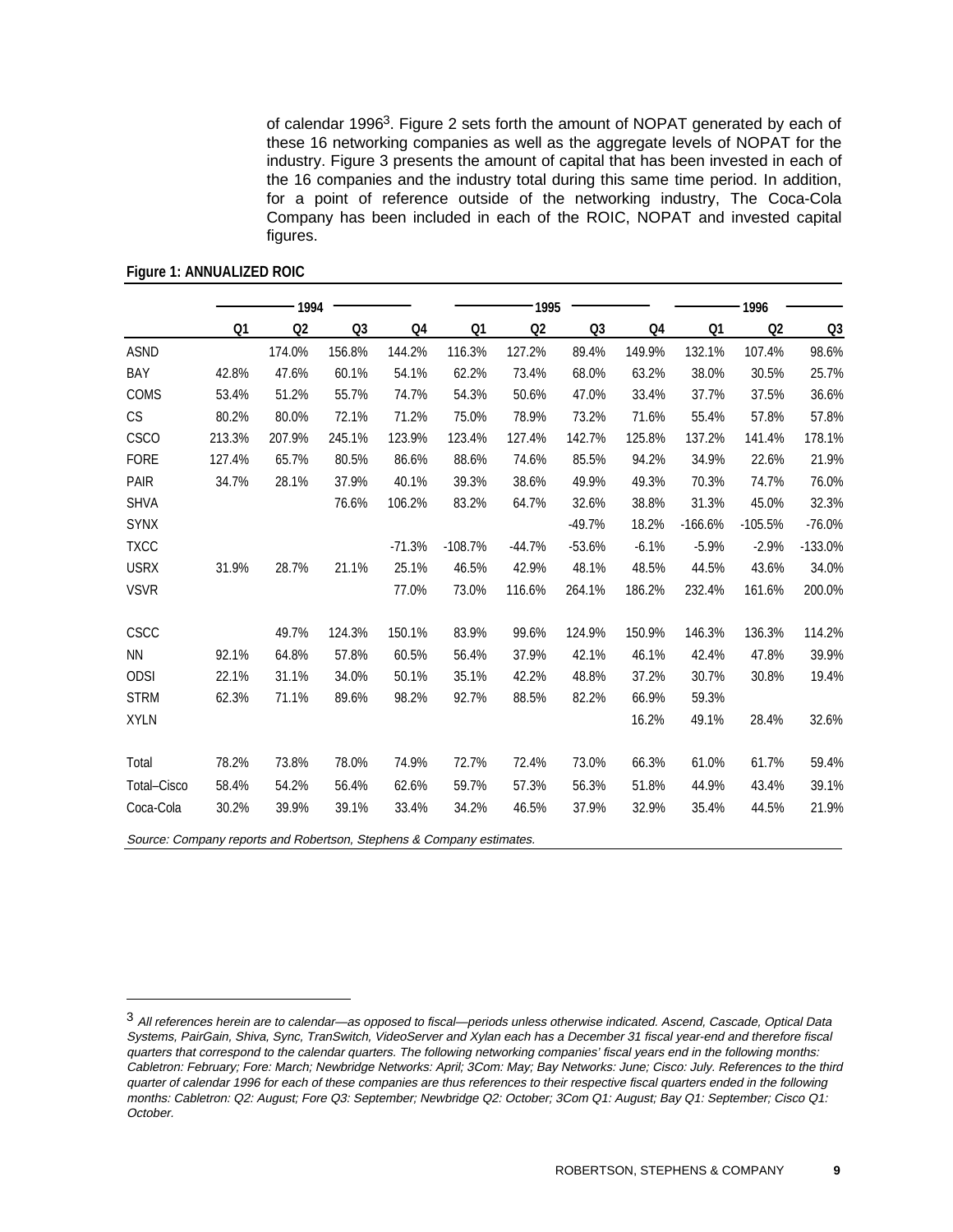## **Figure 2: NOPAT**

|             | 1994    |         |         |         | 1995    |                |                |         | 1996     |                |          |  |
|-------------|---------|---------|---------|---------|---------|----------------|----------------|---------|----------|----------------|----------|--|
|             | Q1      | Q2      | Q3      | Q4      | Q1      | Q <sub>2</sub> | Q <sub>3</sub> | Q4      | Q1       | Q <sub>2</sub> | Q3       |  |
| <b>ASND</b> |         | 1,691   | 2,155   | 2,798   | 3,215   | 5,115          | 7,641          | 13,081  | 19,363   | 28,244         | 34,240   |  |
| BAY         | 29,721  | 32,514  | 35,971  | 35,991  | 37,355  | 40,793         | 49,991         | 67,124  | 56,373   | 52,065         | 44,447   |  |
| <b>COMS</b> | 36,308  | 33,099  | 36,904  | 68,575  | 53,973  | 52,361         | 56,276         | 63,623  | 72,847   | 80,939         | 90,219   |  |
| CS          | 32,426  | 34,829  | 37,051  | 40,247  | 43,579  | 45,923         | 50,115         | 52,849  | 56,611   | 59,885         | 64,101   |  |
| <b>CSCO</b> | 81,321  | 85,728  | 94,036  | 107,927 | 118,343 | 137,687        | 161,360        | 187,439 | 220,241  | 280,041        | 307,282  |  |
| <b>FORE</b> | 1,460   | 1,385   | 2,252   | 3,334   | 4,157   | 4,741          | 5,657          | 7,192   | 8,334    | 9,372          | 11,412   |  |
| <b>PAIR</b> | 1,235   | 1,220   | 1,713   | 2,368   | 2,702   | 3,111          | 4,192          | 4,850   | 5,778    | 7,020          | 8,536    |  |
| <b>SHVA</b> | 1,131   | 565     | 1,012   | 1,727   | 1,999   | 1,400          | 2,755          | 3,686   | 3,636    | 6,311          | 5,565    |  |
| <b>SYNX</b> |         |         |         |         |         |                | $-543$         | 331     | $-3,608$ | $-3,011$       | $-2,714$ |  |
| <b>TXCC</b> |         |         |         | $-505$  | $-908$  | $-530$         | $-774$         | $-177$  | $-170$   | $-97$          | $-3,646$ |  |
| <b>USRX</b> | 10,131  | 11,234  | 8,467   | 9,678   | 22,805  | 24,584         | 32,755         | 40,561  | 50,662   | 63,556         | 67,939   |  |
| <b>VSVR</b> |         |         |         | 390     | 527     | 827            | 947            | 1,337   | 1,607    | 1,920          | 2,435    |  |
| <b>CSCC</b> | 875     | 1,217   | 2,662   | 3,878   | 3,838   | 4,837          | 6,194          | 8,547   | 10,612   | 15,938         | 19,395   |  |
| <b>NN</b>   | 33,752  | 31,034  | 31,974  | 37,744  | 36,701  | 26,196         | 32,029         | 36,712  | 37,424   | 47,350         | 45,845   |  |
| <b>ODSI</b> | 1,146   | 1,704   | 1,965   | 3,004   | 2,648   | 3,163          | 3,826          | 3,073   | 3,208    | 3,632          | 2,492    |  |
| <b>STRM</b> | 2,262   | 3,156   | 5,097   | 8,048   | 10,355  | 11,868         | 13,236         | 13,786  | 14,996   |                |          |  |
| <b>XYLN</b> |         |         |         |         |         |                |                | 451     | 2,511    | 2,082          | 3,484    |  |
| Total       | 233,050 | 239,375 | 261,260 | 325,202 | 341,289 | 362,076        | 425,657        | 504,465 | 560,424  | 655,246        | 701,030  |  |
| Total-Cisco | 151,729 | 153,647 | 167,225 | 217,275 | 222,946 | 224,389        | 264,297        | 317,026 | 340,183  | 375,205        | 393,748  |  |
| Coca-Cola   | 535,976 | 739,415 | 692,132 | 599,772 | 612,365 | 876,322        | 700,764        | 674,813 | 723,000  | 963,417        | 468,536  |  |

Source: Company reports and Robertson, Stephens & Company estimates.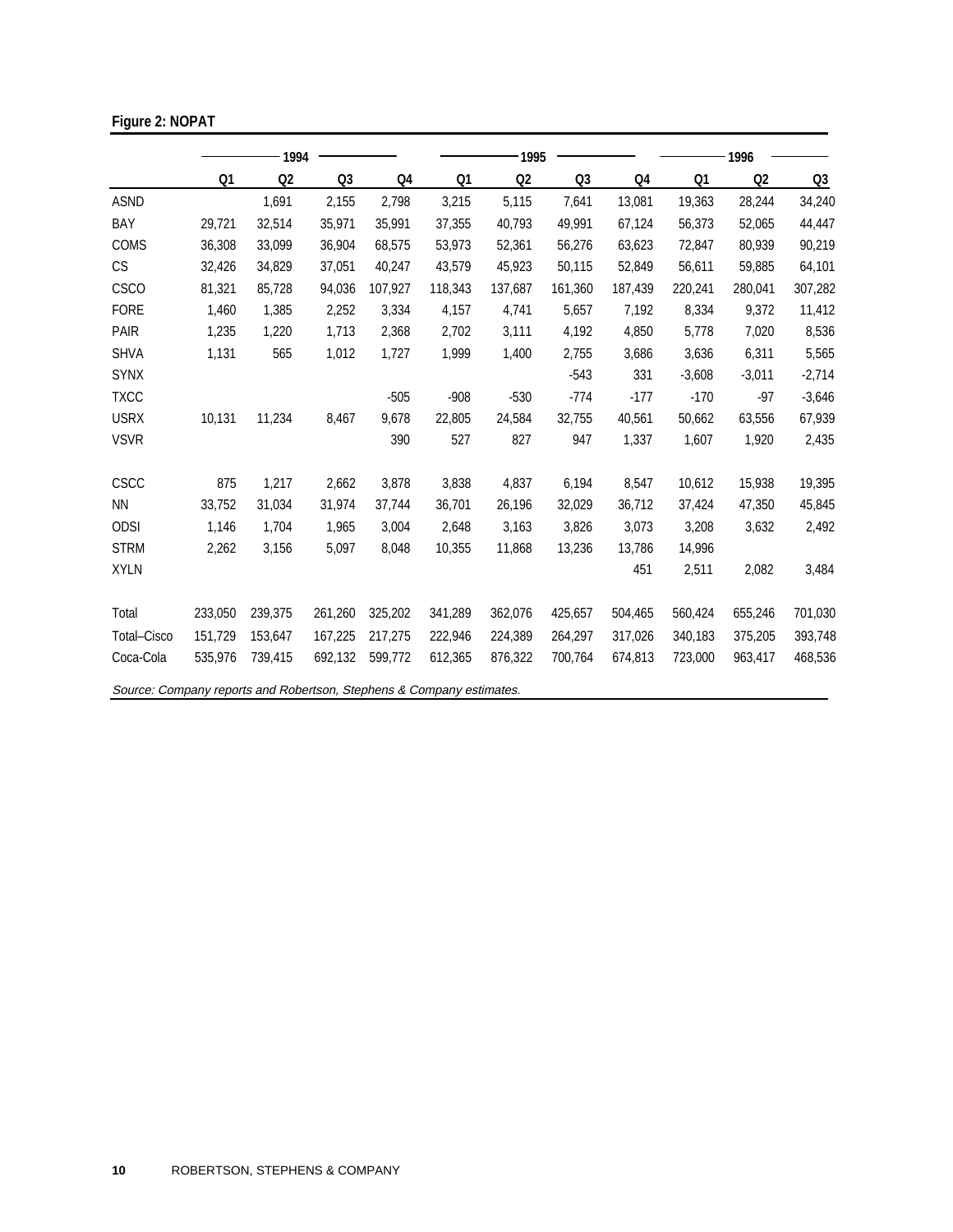#### **Figure 3: INVESTED CAPITAL**

|             |           | 1994           |           |                                                                                                     |           | 1995                          |           |           | 1996      |                     |           |
|-------------|-----------|----------------|-----------|-----------------------------------------------------------------------------------------------------|-----------|-------------------------------|-----------|-----------|-----------|---------------------|-----------|
|             | Q1        | Q <sub>2</sub> | Q3        | Q4                                                                                                  | Q1        | Q <sub>2</sub>                | Q2        | Q4        | Q1        | Q <sub>2</sub>      | Q3        |
| <b>ASND</b> |           | 3,888          | 5,497     | 7,764                                                                                               | 11,057    | 16,089                        | 34,199    | 34,915    | 58,635    | 105,196             | 138,837   |
| BAY         | 278.017   | 273.175        | 239,363   | 265.943                                                                                             | 240.375   | 222,240                       | 294,092   | 424,650   | 593,750   | 682,245             | 690,704   |
| <b>COMS</b> | 271,997   | 258.438        | 265,162   | 367,037                                                                                             | 397,522   | 413,790                       | 479,079   | 761,198   | 773,330   | 862,867             | 986,117   |
| CS          | 161,736   | 174,145        | 205,428   | 226,181                                                                                             | 232,551   | 232,940                       | 273,691   | 295,199   | 408,926   | 414,275             | 443,223   |
| CSCO        | 152,516   | 164,919        | 153,441   | 348,304                                                                                             | 383,597   | 432,322                       | 452,228   | 596,184   | 642,016   | 792,134             | 690,221   |
| <b>FORE</b> | 4,582     | 8,433          | 11,188    | 15,402                                                                                              | 18,768    | 25,440                        | 26,458    | 30,543    | 95,649    | 165,729             | 208,399   |
| <b>PAIR</b> | 14,255    | 17,384         | 18,087    | 23,636                                                                                              | 27,471    | 32,210                        | 33,593    | 39,321    | 32,866    | 37,580              | 44,951    |
| <b>SHVA</b> |           |                | 5,288     | 6,505                                                                                               | 9,613     | 8,657                         | 33,832    | 38,015    | 46,408    | 56,057              | 68,886    |
| <b>SYNX</b> |           |                |           |                                                                                                     |           |                               | 4,375     | 7,289     | 8,665     | 11,419              | 14,289    |
| <b>TXCC</b> |           |                |           | 2,834                                                                                               | 3,341     | 4,746                         | 5,776     | 11,676    | 11,512    | 13,463              | 10,965    |
| <b>USRX</b> | 127,011   | 156,337        | 160.676   | 154,371                                                                                             | 196,122   | 229,261                       | 272,470   | 334,588   | 455,577   | 583,635             | 799,731   |
| <b>VSVR</b> |           |                |           | 2,026                                                                                               | 2,885     | 2,836                         | 1,435     | 2,872     | 2,766     | 4,754               | 4,869     |
| <b>CSCC</b> |           | 9,797          | 8,569     | 10,336                                                                                              | 18,305    | 19,433                        | 19,838    | 22,662    | 29,008    | 46,761              | 67,914    |
| <b>NN</b>   | 146,627   | 191,706        | 221,323   | 249,663                                                                                             | 260,410   | 276,453                       | 304,149   | 318,508   | 353,251   | 396,462             | 459,473   |
| ODSI        | 20,749    | 21,921         | 23,098    | 23,964                                                                                              | 30,139    | 29,987                        | 31,352    | 33,045    | 41,752    | 47,229              | 51,440    |
| <b>STRM</b> | 14,517    | 17,758         | 22,748    | 32,797                                                                                              | 44,659    | 53,668                        | 64,389    | 82,439    | 101,198   |                     |           |
| <b>XYLN</b> |           |                |           |                                                                                                     |           |                               |           | 11,107    | 20,465    | 29,358              | 42,736    |
| Total       | 1.192.007 | 1.297.900      | 1.339.868 | 1.736.762                                                                                           |           | 1,876,813 2,000,073 2,330,957 |           | 3,044,209 | 3.675.774 | 4.249.163 4.722.754 |           |
| Total-Cisco | 1.039.491 | 1,132,981      | 1.186.428 | 1.388.458                                                                                           | 1,493,217 | 1,567,752                     | 1,878,729 | 2,448,025 | 3.033.758 | 3,457,029           | 4,032,533 |
| Coca-Cola   |           |                |           | 7,093,750 7,407,620 7,081,390 7,192,620 7,165,640 7,536,000 7,391,500 8,198,300 8,165,120 8,664,740 |           |                               |           |           |           |                     | 8.576.260 |

Source: Company reports and Robertson, Stephens & Company estimates.

As set forth in the figures, not only did the networking industry achieve an aggregate quarterly annualized ROIC of approximately 60% in the most recently reported calendar 1996 third quarter, but moreover the industry has maintained an extraordinary level of ROIC for the past 11 quarters while more than quadrupling the amount of invested capital deployed in its business. Regarding the downtrend in the industry's aggregate ROIC from 78% to 60%, we believe this trend is largely a function of the industry's growth. We note that almost three years later, at 60%, the industry's return on invested capital is still phenomenal and that the industry has managed to generate this return notwithstanding an almost fourfold increase in its size (as measured by invested capital) during this time period, which translates to an annualized growth rate of approximately 142%. As the industry continues to grow and mature, we would expect its ROIC to continue to drift lower, but also to remain at extraordinary levels.

A number of observations can be drawn from this data. Clearly, during this time period the networking industry consistently has achieved a phenomenal level of ROIC and has generated an extraordinary level of NOPAT, while growing dramatically as measured by invested capital. In the process, the industry has created a significant and increasing level of value. Indeed, we believe that the networking industry currently is one of the leading industries in terms of ROIC and value creation.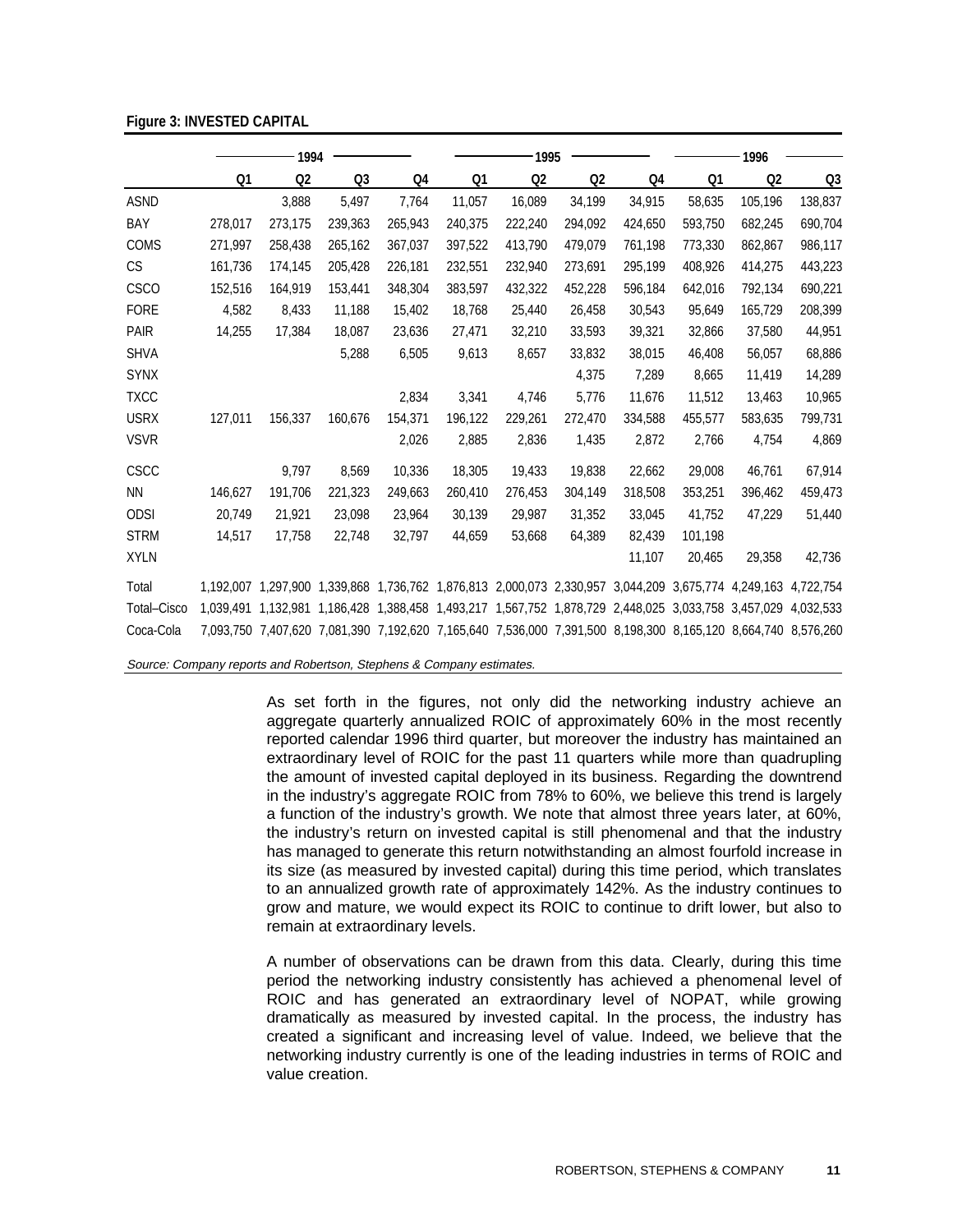Thus, in response to the questions of how well, how much and for how long capital can be successfully deployed into the networking industry, we believe that the current level of extraordinary ROIC and the prevailing trends in the networking industry regarding ROIC, NOPAT generation and deployment of invested capital support the following conclusions:

- The industry is in the fifth to sixth year of an approximately 20-year investment cycle.
- During at least the next several years of this cycle, the industry will continue to generate an extraordinary level of ROIC while deploying a significantly greater amount of invested capital into its business.
- Given our first two observations, the industry should continue to generate NOPAT far in excess of its current working capital and prospective growth requirements and thereby continue to generate increasing cash balances.
- The accelerating trend of industry consolidation should continue, with the largest and strongest competitors—and those competitors which dominate certain market segments largely by virtue of first mover advantage—acquiring smaller and less established and/or resource constrained competitors.

Indicative of the general health of the industry, throughout the period spanning the first quarter of calendar 1994 through the third quarter of calendar 1996, the four leading networking vendors—Cisco (CSCO \$62-3/4, Buy), 3Com (COMS \$72-3/8, Long-Term Attractive), Bay (BAY \$21-1/2, Market Performer) and Cabletron (CS \$37-5/8, Buy)—maintained extraordinary levels of profitability (although to varying degrees of success) as measured by ROIC and consistently accounted for the bulk of the NOPAT generated by the industry. While each of these four vendors continues to generate an impressive level of NOPAT and extraordinary ROIC, Cisco in particular appears to have strengthened its dominant position in the networking industry.

ROIC analysis helps us to frame and quantify Cisco's operating performance against that of its three closest competitors during the period dating from the beginning of 1994 through the third quarter of calendar 1996 (see Figures 4 and 5).





Source: Company reports and Robertson, Stephens & Company estimates.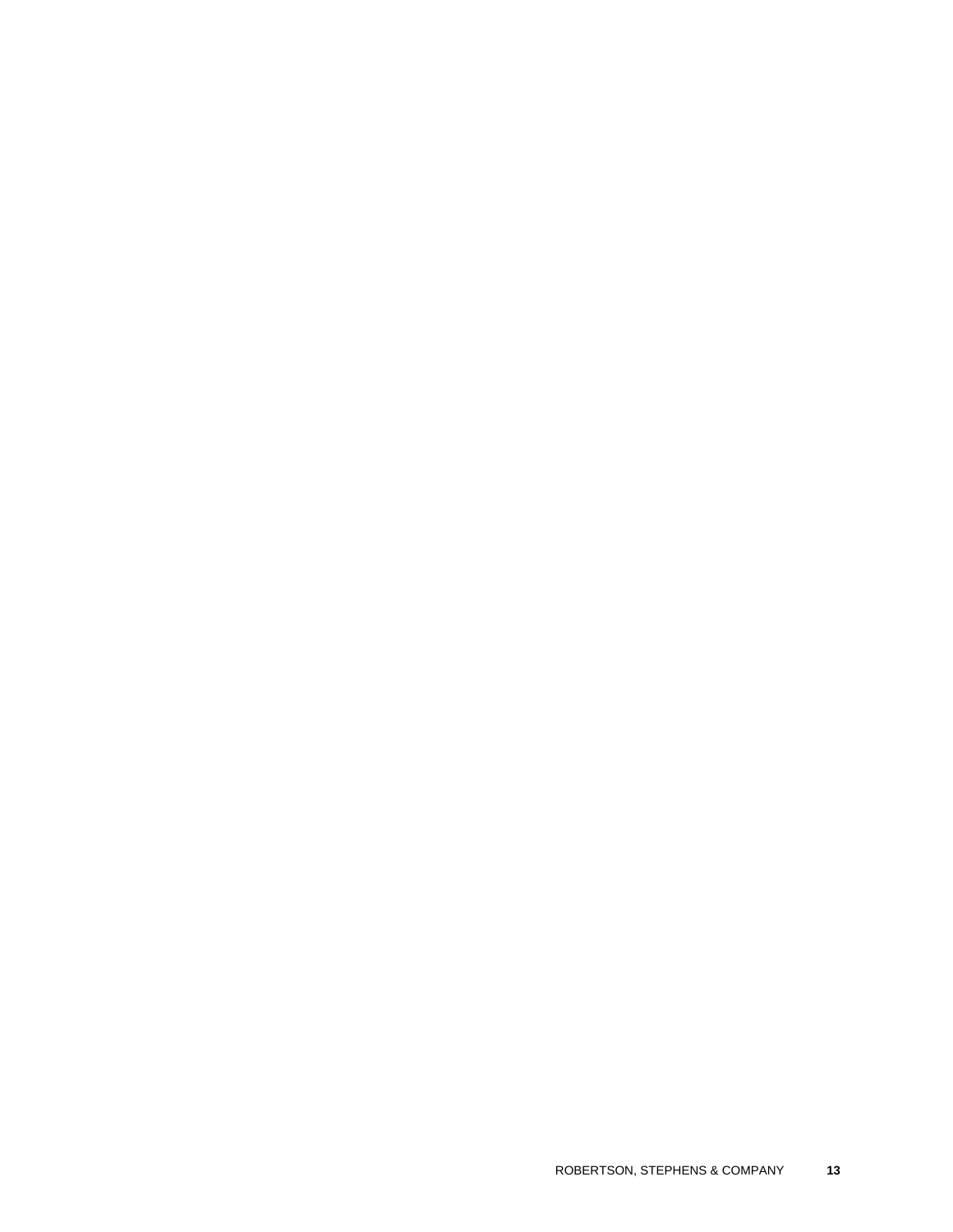#### **Figure 5: ROIC: CISCO, CABLETRON, 3COM AND BAY**

|                                                                      |        | 1994   |        |        | 1995   |        |        |        | 1996   |        |        |
|----------------------------------------------------------------------|--------|--------|--------|--------|--------|--------|--------|--------|--------|--------|--------|
|                                                                      | Q1     | Q2     | Q3     | Q4     | Q1     | Q2     | Q3     | Q4     | Q1     | Q2     | Q3     |
| <b>CSCO</b>                                                          | 213.3% | 207.9% | 245.1% | 123.9% | 123.4% | 127.4% | 142.7% | 125.8% | 137.2% | 141.4% | 178.1% |
| CS                                                                   | 80.2%  | 80.0%  | 72.1%  | 71.2%  | 75.0%  | 78.9%  | 73.2%  | 71.6%  | 55.4%  | 57.8%  | 57.8%  |
| <b>COMS</b>                                                          | 53.4%  | 51.2%  | 55.7%  | 74.7%  | 54.3%  | 50.6%  | 47.0%  | 33.4%  | 37.7%  | 37.5%  | 36.6%  |
| BAY                                                                  | 42.8%  | 47.6%  | 60.1%  | 54.1%  | 62.2%  | 73.4%  | 68.0%  | 63.2%  | 38.0%  | 30.5%  | 27.4%  |
| CS+COMS+BAY                                                          | 55.3%  | 56.9%  | 61.9%  | 67.4%  | 62.0%  | 64.0%  | 59.8%  | 49.6%  | 41.9%  | 39.4%  | 38.3%  |
| Source: Company reports and Robertson, Stephens & Company estimates. |        |        |        |        |        |        |        |        |        |        |        |

At the beginning of this period, as measured by quarterly annualized ROIC, while each of Cisco, Cabletron, 3Com, and Wellfleet/Synoptics (the two entities which eventually merged to form Bay) was extraordinarily profitable, Cisco's profitability was at least two and one-half times that of its nearest competitor. For Q1 1994, the four companies' respective annualized ROICs were as follows: Cisco 213.3%; Cabletron 80.2%; 3Com 53.4%; and Wellfleet/Synoptics 42.8%. At the end of this period, in terms of profitability, Cisco continued to outdistance its rivals, with an ROIC greater than three times that of its nearest rival. For Q3 1996, the four companies' respective ROICs were as follows: Cisco 178.1%; Cabletron 57.8%; 3Com 36.6%; and Bay 25.7%. As a result, from Q1 1994 through Q3 1996, Cisco increased its share of the industry's aggregate profits at the expense of its three rivals; during this period, while Cisco's share increased from 35% to 43%, the other three vendors' collective share declined from 43% to 28%.

Somewhat surprisingly, Cisco's profitability advantage does not appear to be directly correlated to its size (see Figures 6 and 7). As measured by invested capital, Cisco was less than 60% the size of each of 3Com and Wellfleet/Synoptics and only slightly larger than Cabletron at the end of Q1 1994. At the same time, for the Q1 1994 calendar quarter, Cisco generated approximately 125% more NOPAT than 3Com, 175% more NOPAT than Wellfleet/Synoptics and 150% more NOPAT than Cabletron. By the end of Q3 1996, Cisco's NOPAT as a percentage of each of these three competitors was 240%, 590% and 380%, respectively. Moreover, at the end of Q3 1996, prior to the consummation of Cisco's \$4.7 billion acquisition of Stratacom, although having grown at a significantly faster rate than its competitors, Cisco had still deployed significantly less invested capital in its business than 3Com, approximately the same amount as Bay and only twice as much as Cabletron while generating approximately 600%, 240% and 380% more NOPAT than each of these three respective competitors.

|             |        | 1994    |         |         | 1995<br><u> 1989 - Alexander Maria Barbara, poeta esp</u> |         |         |         | $1996$ — |                |         |
|-------------|--------|---------|---------|---------|-----------------------------------------------------------|---------|---------|---------|----------|----------------|---------|
|             | Q1     | Q2      | Q3      | Q4      | Q1                                                        | Q2      | Q3      | Q4      | Q1       | Q <sub>2</sub> | Q3      |
| <b>CSCO</b> | 81.321 | 85.728  | 94.036  | 107.927 | 118,343                                                   | 137,687 | 161,360 | 187,439 | 220.241  | 280.041        | 307,282 |
| <b>CS</b>   | 32,426 | 34.829  | 37.051  | 40.247  | 43,579                                                    | 45,923  | 50,115  | 52,849  | 56.611   | 59.885         | 64,101  |
| <b>COMS</b> | 36,308 | 33.099  | 36.904  | 68.575  | 53,973                                                    | 52.361  | 56.276  | 63,623  | 72.847   | 80.939         | 90,219  |
| BAY         | 29.721 | 32.514  | 35.971  | 35.991  | 37,355                                                    | 40,793  | 49,991  | 67.124  | 56.373   | 52.065         | 44,447  |
| CS+COMS+BAY | 98.455 | 100.441 | 109.927 | 144.812 | 134,907                                                   | 139,078 | 156,382 | 183,596 | 185.830  | 192.888        | 198.767 |
|             |        |         |         |         |                                                           |         |         |         |          |                |         |

#### **Figure 6: NOPAT: CISCO, CABLETRON, 3COM AND BAY**

Source: Company reports and Robertson, Stephens & Company estimates.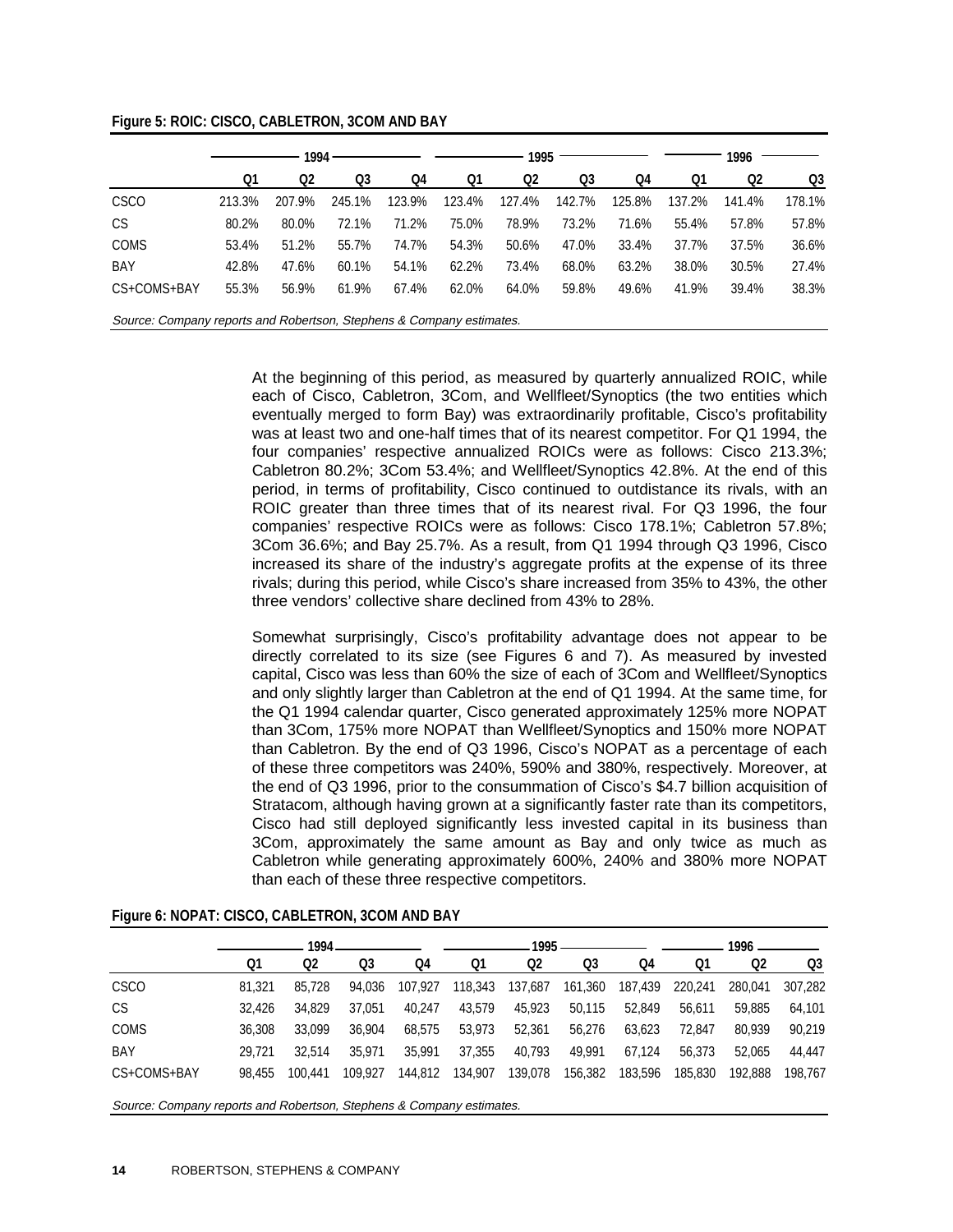|             | 1994    |         |         |         | 1995    |         |                                                           |         | 1996    |         |         |
|-------------|---------|---------|---------|---------|---------|---------|-----------------------------------------------------------|---------|---------|---------|---------|
|             | Q1      | Q2      | Q3      | Q4      | Q1      | Q2      | Q3                                                        | Q4      | Q1      | Q2      | Q3      |
| <b>CSCO</b> | 152.516 | 164.919 | 153.441 | 348.304 | 383,597 | 432,322 | 452,228                                                   | 596,184 | 642.016 | 792.134 | 690.221 |
| CS.         | 161.736 | 174.145 | 205.428 | 226.181 | 232.551 | 232.940 | 273.691                                                   | 295.199 | 408.926 | 414.275 | 443.223 |
| <b>COMS</b> | 271.997 | 258.438 | 265.162 | 367.037 | 397.522 | 413.790 | 479.079                                                   | 761.198 | 773.330 | 862.867 | 986.117 |
| <b>BAY</b>  | 278.017 | 273.175 | 239.363 | 265.943 | 240,375 | 222,240 | 294,092                                                   | 424.650 | 593.750 | 682.245 | 690.704 |
| CS+COMS+BAY | 711.751 | 705.757 | 709.953 | 859.162 | 870.447 |         | 868,970 1,046,862 1,481,047 1,776,006 1,959,387 2,120,043 |         |         |         |         |

#### **Figure 7: INVESTED CAPITAL: CISCO, CABLETRON, 3COM AND BAY**

Source: Company reports and Robertson, Stephens & Company estimates.

Cisco's profitability and dominance relative to its three competitors is further highlighted by comparison with 3Com, Bay and Cabletron taken as a collective group: Cisco generated over 50% more NOPAT (\$307 million versus \$199 million) from one-third as much invested capital (\$690 million versus \$2.12 billion) (see Figures 6 and 7).

Particularly noteworthy, in each of the 11 quarters from Q1 1994 through Q3 1996, Cisco maintained its quarterly annualized ROIC in triple digits, ranging from 123.4% to 245.1%, while increasing the amount of invested capital deployed in its business by approximately 350%.

In contrast, the profitability of both 3Com and Bay appears to have been declining steadily since the latter half of Q4 1994 and mid-1995, respectively. From Q4 1994 through Q3 1996, 3Com's quarterly annualized ROIC has declined steadily from approximately 75% to approximately 37%. During this period, 3Com managed to generate only a 32% increase in its quarterly NOPAT from a 169% increase in the amount of capital invested in its business.

Bay's ROIC appears to have peaked in Q2 1995 and steadily declined since to an 11-quarter low of 25.7% for the most recent quarter. Like 3Com, Bay's dramatic increase in the amount of invested capital deployed in its business has yet to generate correspondingly high returns. In spite of increasing its invested capital by \$469 million, from \$222 million in Q2 1995 to \$691 million in Q3 1996, Bay's NOPAT in Q3 1996 exceeded its NOPAT in Q2 1995 by only \$3.7 million.

We observe that the operating performance of each of Cisco, Bay and 3Com has been fairly volatile on a quarter-over-quarter basis from Q1 1994 through Q3 1996. We attribute this volatility to the principal means through which each of these companies has chosen to grow its business—mergers and acquisitions.

To be exact, over the past 11 quarters, Cisco has consummated 14 acquisitions (not including six companies in which Cisco has taken a minority interest), Bay has consummated five acquisitions in addition to the merger of Wellfleet and Synoptics and 3Com has consummated 10 acquisitions including the acquisition of Chipcom. Each of these mergers and acquisitions increased the level of capital invested in these companies' businesses. The returns on such investments (at least in the short-to-intermediate term), however, have not been uniform as evidenced by the volatility in quarter-over-quarter ROIC.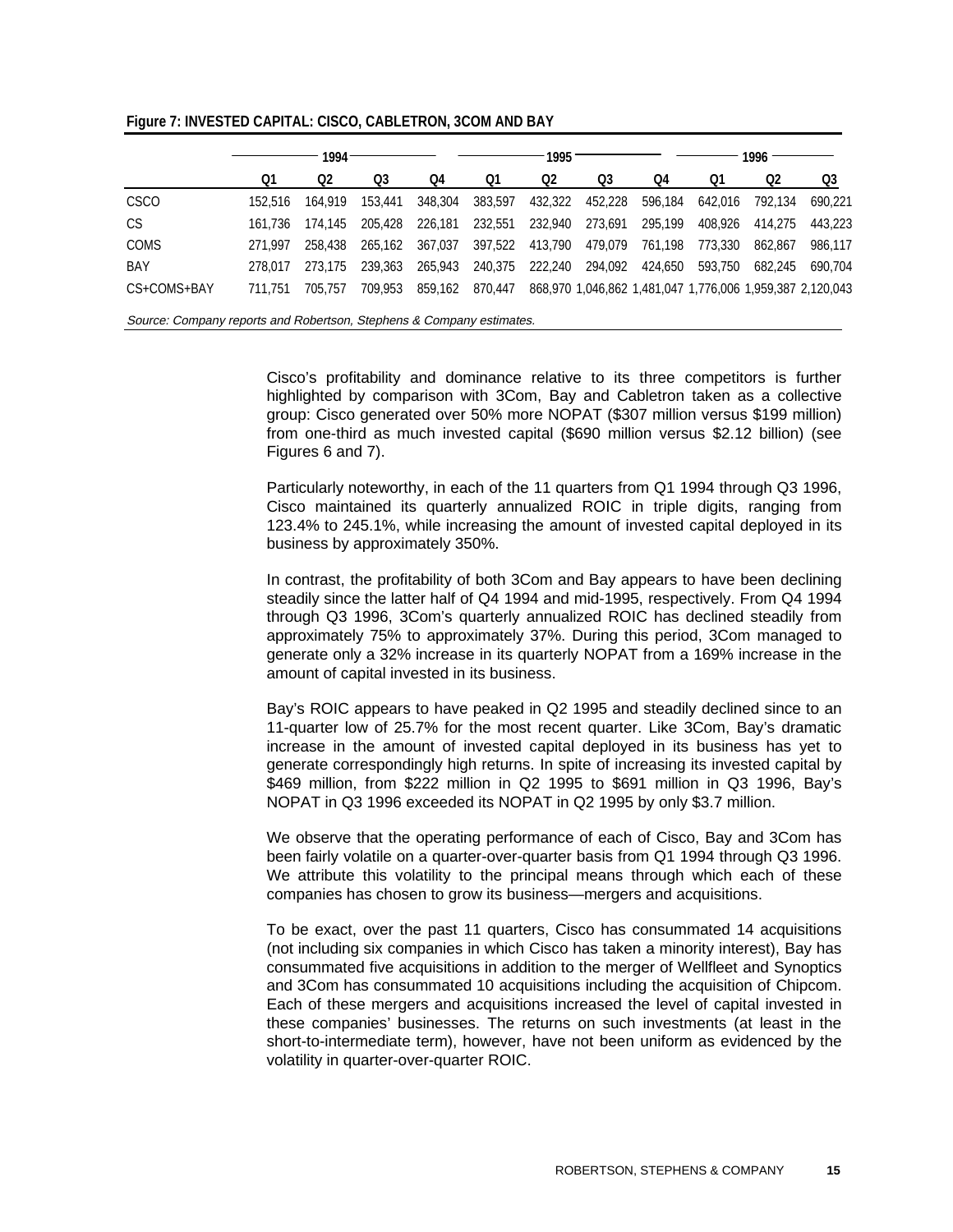We also note that as measured by ROIC, the merger of Wellfleet and Synoptics to form Bay and 3Com's acquisition of Chipcom, as well as the various other acquisitions consummated by Bay and 3Com, to date do not appear to have generated significant, if any, returns to either Bay or 3Com, respectively.

In contrast to its three principal rivals, Cabletron, until fairly recently, has shunned acquisitions in favor of internally generated growth. As a result, prior to undertaking a number of acquisitions in calendar 1996, the company achieved a consistent ROIC in the relatively narrow range of 70–80% from Q1 1994 through Q4 1995.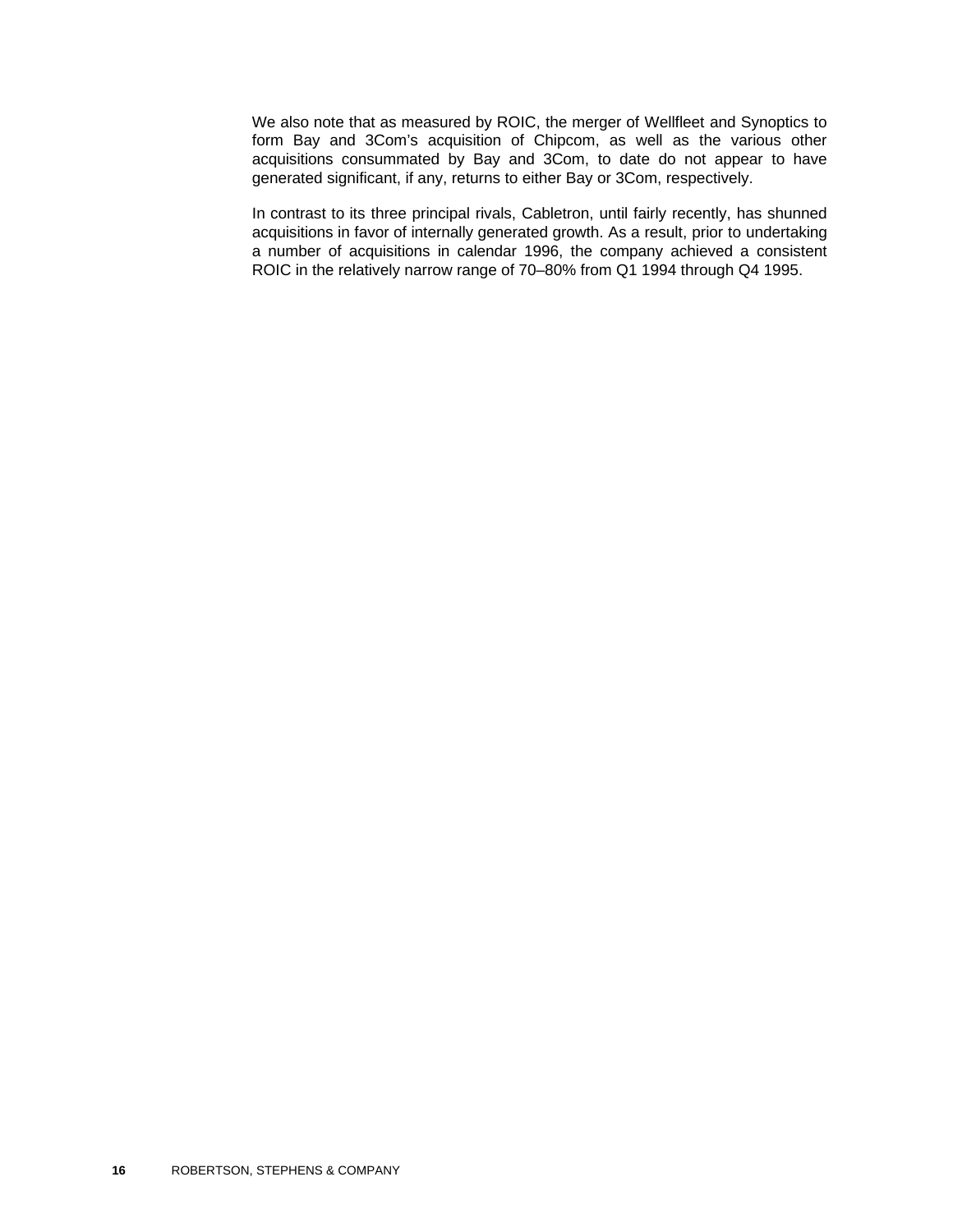

**Share Of Industry NOPAT: Q1 1994**





Source: Company reports and Robertson, Stephens & Company estimates.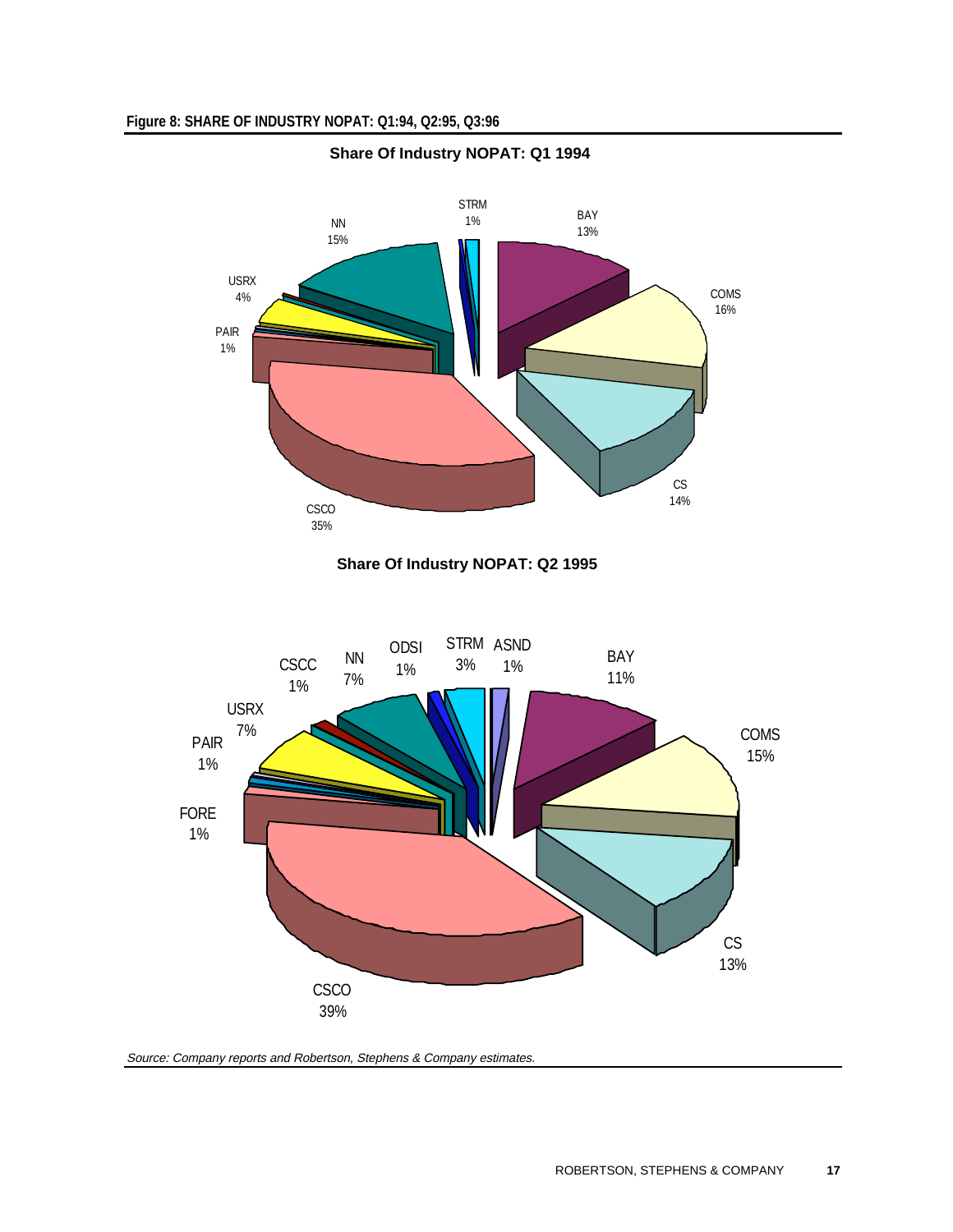#### **Figure 8: SHARE OF INDUSTRY NOPAT: Q1:94, Q2:95, Q3:96, CONTINUED**



#### **Share Of Industry NOPAT: Q3 1996**

Exploring whether there is any correlation between Cisco's market position and its overall profitability, Figure 8 shows our calculation of the share of the industry's aggregate profits, or NOPAT, for Q1 1994, Q2 1995 and Q3 1996, respectively. Our analysis indicates that the four leading vendors have generated the lion's share of the industry's profits with Cisco clearly commanding a dominant share. We estimate that Cisco, Cabletron, 3Com and Bay accounted for approximately \$506 million, or 72%, of the networking industry's \$701 million total NOPAT in Q3 1996 (and approximately 85% of its revenues), with Cisco being responsible for more than 43% of the total. We believe that this concentration of profits within the networking industry reflects both the continuing consolidation of competitors within the industry and the significant barriers to entry that confront potential entrants into the industry.

Given the extraordinary level of ROIC generated by these companies, increased capital investment translates into very strong cash flow growth. In fact, all four of these large networking vendors have self-financed their growth over the last few years while generating enormous amounts of excess cash on their balance sheets.

As set forth in Figure 3, while having increased significantly since the first quarter of calendar 1994, the level of invested capital in the industry currently is still relatively small. Benefiting from both the presence of high barriers to entry and the increasing consolidation of companies within the industry (of which they have been the principal driver), we believe the four leading networking vendors are well positioned to reap the lion's share of the billions of dollars to be invested in building

Source: Company reports and Robertson, Stephens & Company estimates.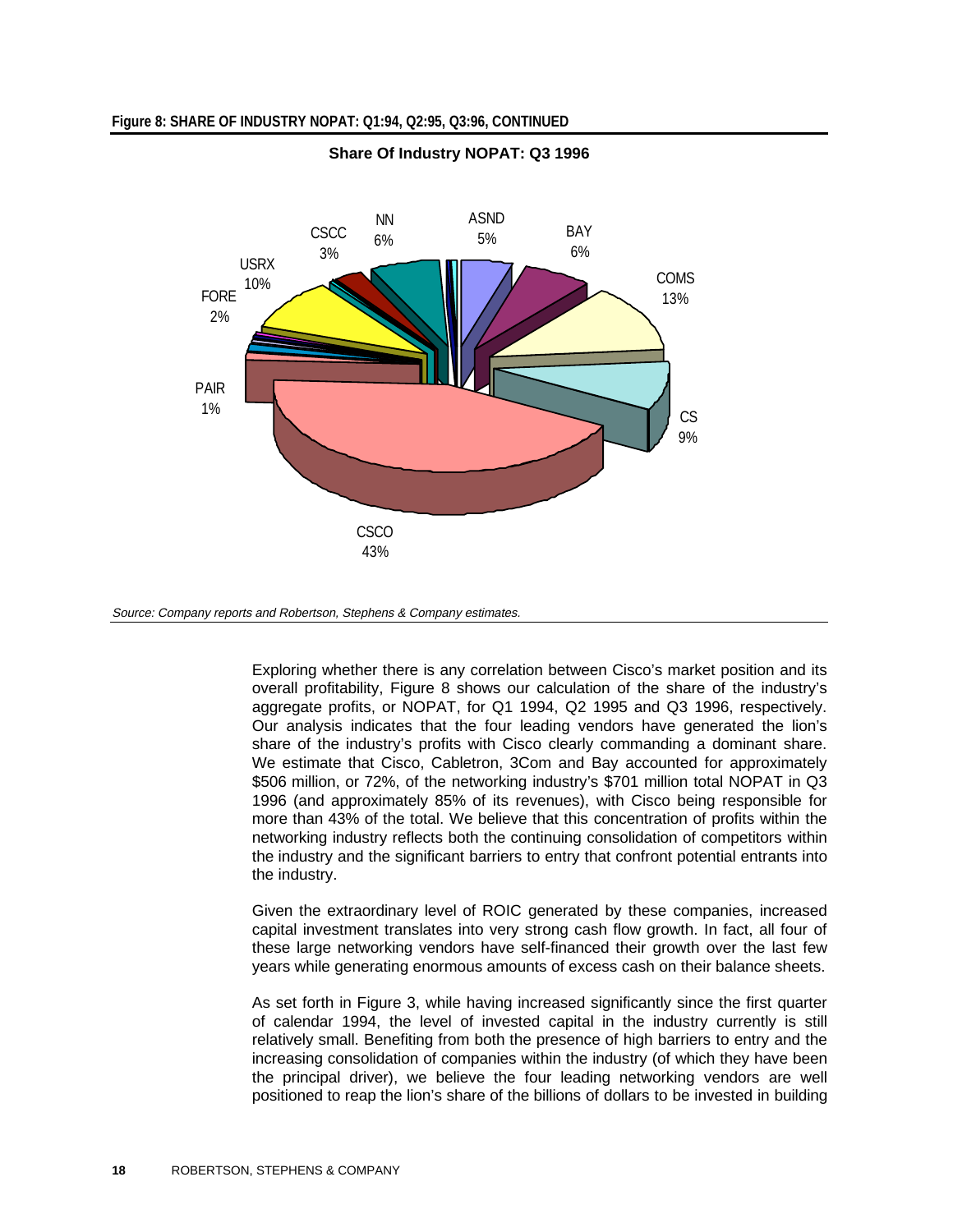advanced networks over the next decade and to generate substantial cash flow, and thereby create substantial value for the investors of this capital.

Notwithstanding the domination of the industry by these four large vendors in general and Cisco in particular, a number of networking companies have carved out highly profitable market niches for themselves. Ascend (ASND \$66, Buy), FORE (FORE \$35-1/4, Buy), PairGain (PAIR \$63-7/8, Buy), VideoServer (VSVR \$46-1/8, Buy) and Cascade (CSCC \$62-1/8, not rated), in particular, have successfully targeted and focused on dominating one particular market or product segment of the networking industry.

Largely avoiding competition with Cisco, these five companies have recognized and seized substantial, lucrative and largely untapped market opportunities. Formerly nonexistent or relatively insignificant prior to the entrance of each of these respective companies, these market segments are in the midst of a rapid and dramatic expansion. We note, moreover, that Ascend, Cascade, FORE, PairGain and VideoServer have played instrumental roles in advancing the size and scope of these markets by stimulating demand for their respective technologies and products.

The strength of these companies and their present and prospective market opportunities are evidenced by the extraordinary levels of ROIC they have consistently generated over an extended period of time. Notably, extraordinary ROIC in practically every quarter since March 1994 (or, if later, the date of their initial public offerings)—in the case of Ascend, Cascade and VideoServer, well in excess of 100% in all but two of the quarters since the respective date of each of their initial public offerings—have enabled these companies to generate sizable and growing cash balances from relatively modest levels of capital investment.

The above observations reinforce our belief that the networking industry is in the early growth stage of a 20-year investment cycle. In our opinion, with the future of the computer industry being driven by continued investment in advanced networks and communication systems, and given the presence of significant (although not insurmountable) and growing barriers to entry into the networking industry, the financial health of the networking industry has never been stronger and the longterm outlook for the networking industry remains outstanding.

Our bullishness on the outlook for the networking industry is simple to state. Unit demand looks outstanding, whether it is viewed on a short-term, intermediate-term, or long-term basis. Industry pricing looks stable as the industry has consolidated among a few key vendors and the barriers to entry appear to be increasing. As measured by their ROIC and the increasing amount of invested capital deployed in their businesses, the four leading vendors and their five much smaller, highly focused and rapidly growing brethren are all highly profitable and appear to have an abundance of highly attractive opportunities in which to continue to invest and grow their businesses; we believe these companies can self-finance their expected growth and continue to generate excess cash flow from additional new invested capital deployed in their businesses.

Our principal concern is not with the operating businesses but with investors' expectations as reflected by the current substantial market valuations of these companies. Such valuations require that these companies continue to maintain their extraordinary levels of profitability and value creation while growing their businesses for many years to come.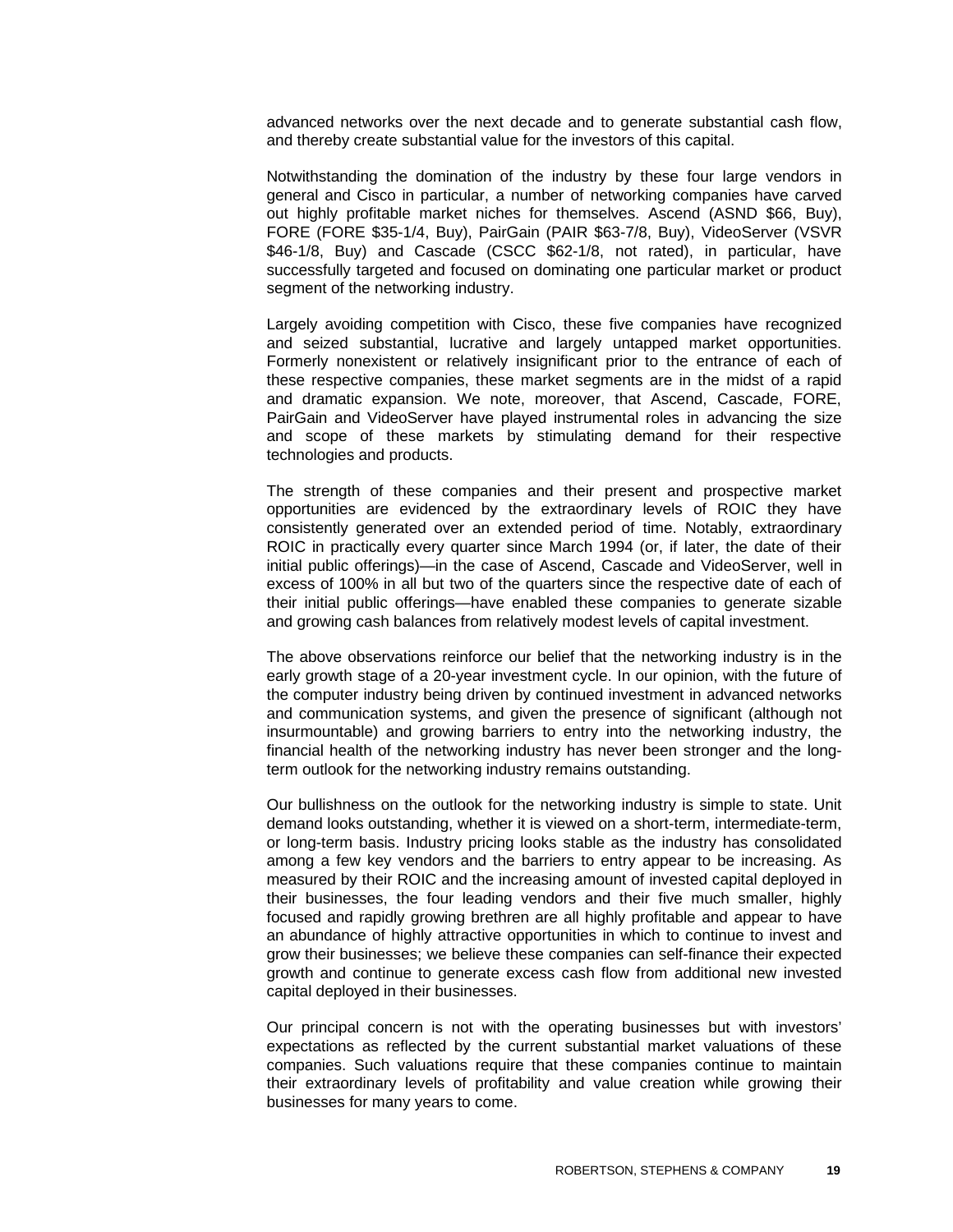Given accelerating demand throughout the industry driven by the three prevailing trends of the upgrading of corporate networks, the extension of the reach of the network and the continuing buildout of the Internet, we believe that these companies will have strong growth opportunities and will continue to generate extraordinarily high and fairly stable ROICs and concomitantly large excess cash balances. These growth opportunities should be highly profitable and sustainable given the accelerating trend of industry consolidation together with the significant barriers to entry into the networking industry. Given all of the foregoing, we are hard pressed to find a more attractive industry in which to invest.

## Cash Balances: A Problem (All Companies Should Have)?

The industry's extraordinary level of profitability has created an interesting problem. As previously noted, a number of networking companies—Cisco in particular have begun to accumulate sizable cash balances which far exceed the working capital and growth opportunity needs of their businesses. The product of increasing customer demand, revenue growth and increasing deployment of invested capital by the industry to support such growth, these cash balances, moreover, are growing at an accelerating rate.

Companies typically invest cash balances in excess of short-term working capital needs at risk-free treasury rates. By definition, these balances neither create nor destroy value. Value being generated or destroyed by a company's operations, ROIC analysis therefore does not take these cash balances into account in assessing the profitability of a company; rather, the balances enter into the ROIC analysis only upon their conversion into operating assets which contribute to the generation of operating revenues and profits.

If excess cash balances neither create nor destroy value, the question arises as to what is the optimal use of these balances from an investor's perspective. Given the extraordinary returns generated by the operations of most of the networking vendors, to the extent a networking company can continue to grow its business and the marginal ROIC resulting from such growth exceeds its cost of capital, the company should reinvest in its business the cash generated by its operations in order to generate additional positive cash flow.

As we have already noted, however, most networking companies not only are currently self-financing their growth but also are generating cash balances that far exceed their near-term operating needs.

One prominent investment opportunity available to these companies is to use their excess cash balances to make acquisitions. Such acquisitions may be—and many of the networking industry's acquisitions have been—motivated by the desire to acquire R&D technology and expertise that would otherwise be too costly or take too long to replicate or by larger strategic and competitive considerations such as Cisco's recent purchase of Stratacom (although, we note, this was a non-cash acquisition). Provided that following the acquisition the ROIC generated directly or indirectly by the acquired entity or its assets exceeds the cost of the acquisition, the acquisition will generate value and be a desirable use of the acquiring entity's excess cash balances regardless of the motivation for the acquisition.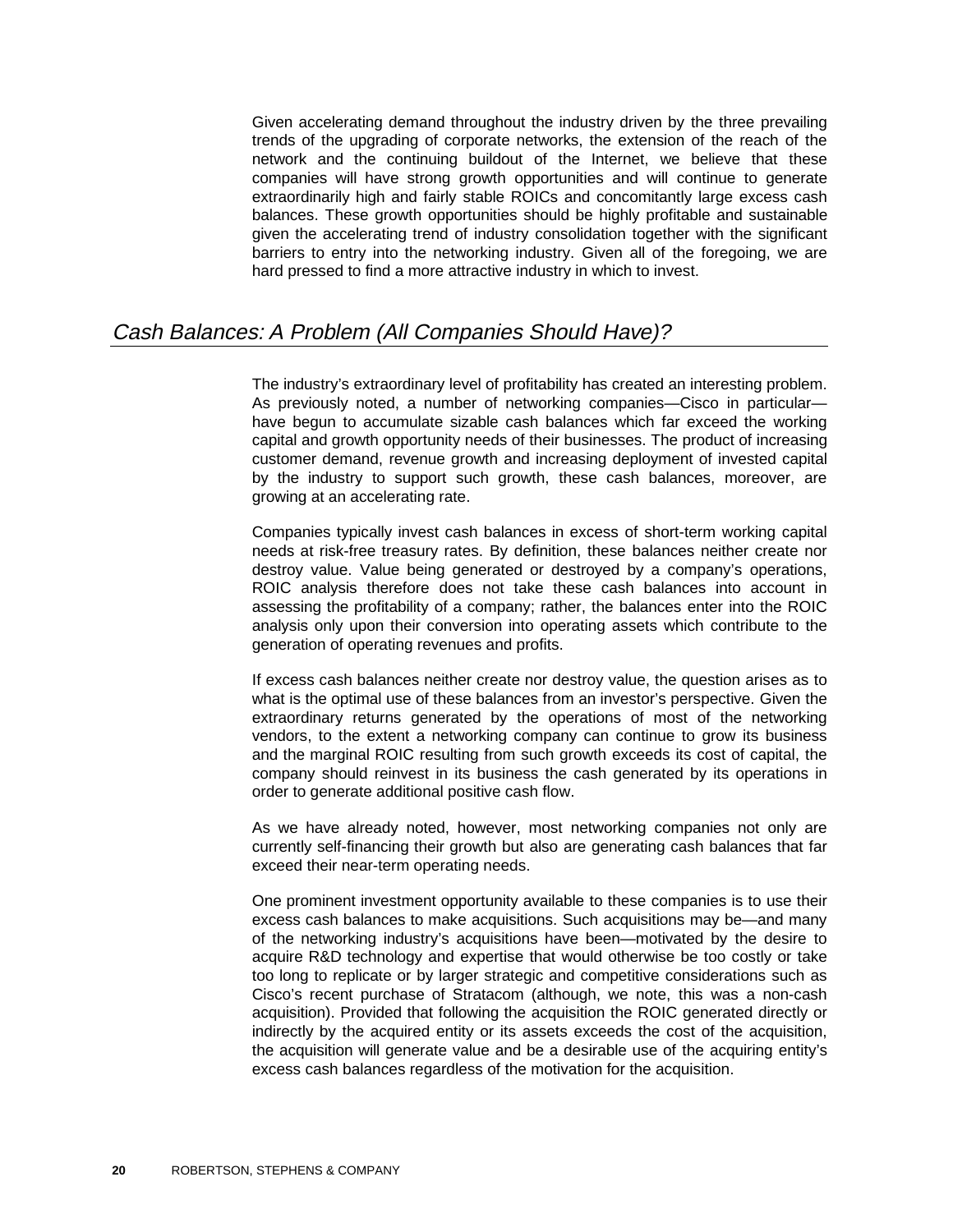Cash acquisitions, however, result in large tax assessments on the acquired entity's shareholders which in turn usually increases the cost of the acquisition to the acquirer. We believe this significant tax disincentive, together with the rich currency provided by buoyant stock prices, is largely responsible for most of the acquisitions within the networking industry taking the form of stock purchases or mergers. Given the dilution that typically accompanies such stock merger and acquisition transactions, we believe that most other arguments put forth for such acquisitions are not valid.

Stock repurchase programs offer another means by which companies can generate value from their cash balances. By repurchasing its shares out of its accumulated and unspent NOPAT, a company returns to its shareholders all or a portion of the excess cash generated by its operations and thereby reduces the negative financial leverage resulting from such excess cash. Moreover, because the repurchase is made either in the open market or by means of a self-tender offer, it is limited to only those shareholders who desire to monetarize all or a portion of their investment.

The reduction in cash balances will have no impact on the company's operations or profitability as long as the company is able to pursue all of its favorable investment opportunities from its existing invested capital and remaining cash balances. As we would expect, the repurchase will have no impact on the company's ROIC, since the cash used for the repurchase is not currently invested in the company's operations and thus is not part of the company's invested capital; rather, this "excess" cash is that portion of the NOPAT, or net cash flow, previously generated by the company's operations which was not required to finance either current operations or future growth and expansion.

# Cisco: A 600-Pound Musical Genius (Speaking of Gorillas)



### **Figure 9: CISCO SYSTEMS ROIC VERSUS NETWORKING INDUSTRY** ■ Q1:1994–Q3:1996

As for individual companies, Cisco dominates the industry in terms of value creation. Cisco generated annualized ROIC of approximately 178.1% in the third quarter of 1996. Cisco's level of ROIC was almost three times the industry's aggregate annualized ROIC of 60%. If Cisco's ROIC was not included, the aggregate annualized ROIC for the industry in Q3 1996 would have been only 39.5%. Moreover, from the first quarter of calendar 1994 through and including the third quarter of calendar 1996, Cisco has consistently maintained its quarterly annualized ROIC well in excess of 100% (during this time period, it has ranged

Source: Company reports and Robertson, Stephens & Company.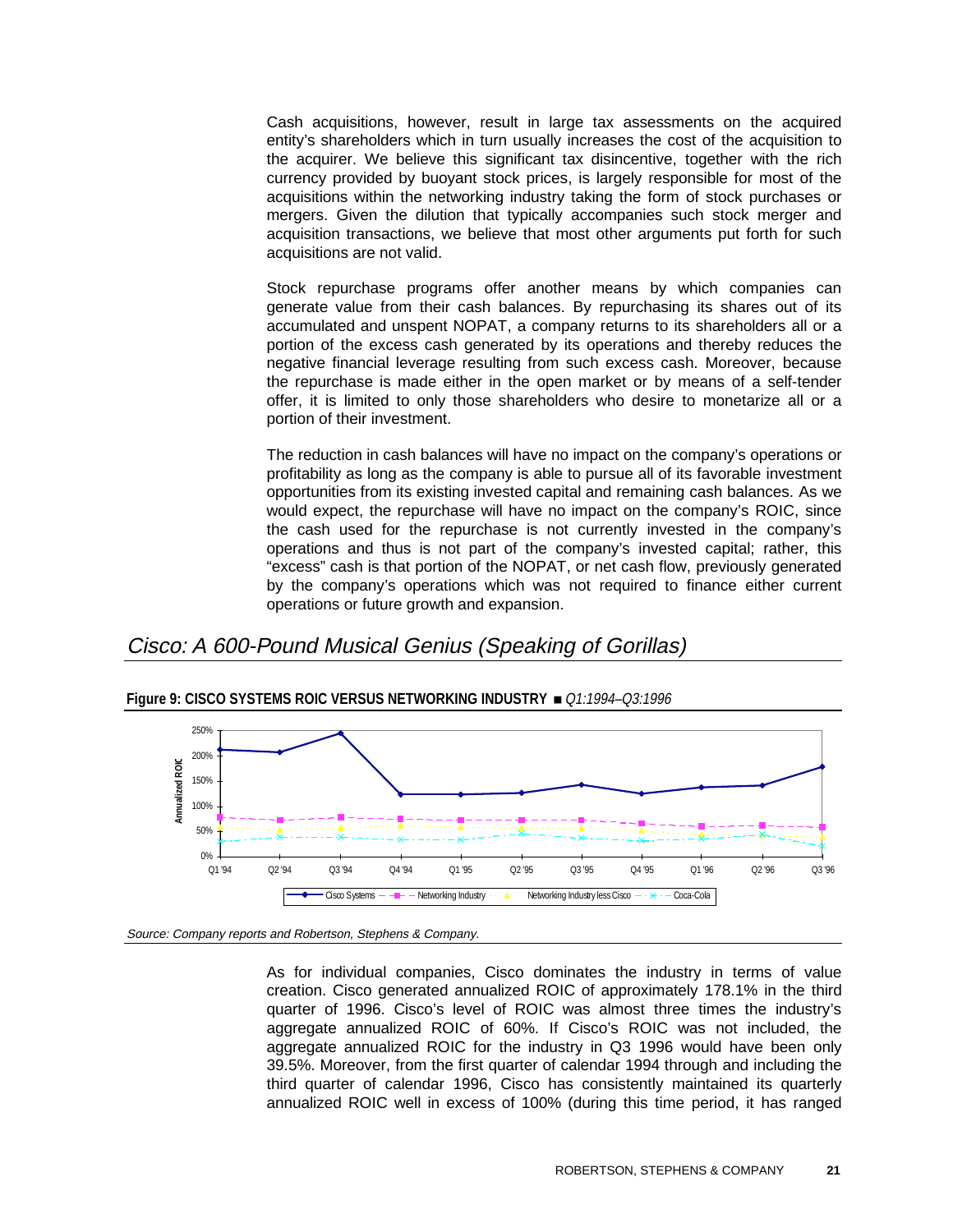between 123.4% and 245.1%) and steadily increased its generation of NOPAT (increasing its NOPAT from \$81.3 million in Q1 1994 to \$307.3 million in Q3 1996) while steadily and sizably increasing the amount of capital invested in its business from \$152.5 million to \$690.2 million.

Cisco's ability to maintain this level of profitability is especially impressive given that it is no longer a small company and reflects the significant economic advantages derived from being the first company to establish a beachhead in a new technology market—what we refer to as "first mover advantage." Cisco increased its share of the industry's NOPAT (see Figure 8) to 43% in Q3 1996 from 39% in Q2 1995 and 35% in Q1 1994. This NOPAT—the numerator in our ROIC calculation—is the product of an immensely profitable business.

Cisco's operating performance to date lends the strongest support to our belief that it is nearly impossible for competitors to overcome these early advantages if the market leader continues to invest in its business. In recent quarters, it is particularly noteworthy that Cisco was able to maintain its stellar operating performance as measured by ROIC despite what appears to be a fairly significant ongoing technology transition to a switched network architecture underway throughout the industry. This trend first became visible in Q1 1996. By observing Cisco's ROIC and NOPAT in future quarters we should be able to track Cisco's ability to continue to weather and manage this transition and thereby gauge the degree of resilience of the "first mover advantage" principle.

In short, Cisco has managed, and appears to continue to manage, its growth exceedingly well. We believe that this level of value generation—the ability to grow its business while generating consistently singular returns—places Cisco in a category of dominant and phenomenally profitable companies in other industries including, most notably, Microsoft (MSFT \$79-7/8) in the software industry.

We will be interested to see what long-term impact Cisco's acquisition of Stratacom will have, if any, on Cisco's ROIC which in turn will be indicative of whether such acquisitions will have created or destroyed value for Cisco's stockholders. Valued at \$4.7 billion, the acquisition, which took the form of a stock acquisition, has significantly increased the amount of invested capital deployed by Cisco—initially without a corresponding proportional return. However, given the profitability of Cisco's core business, Stratacom's acquisition impact may be minimal.

It should be noted that Cisco has approximately \$2.6 billion of cash and cash equivalents invested in risk-free treasury securities. We believe that approximately 98% of this amount constitutes excess cash over and above Cisco's growth and quarterly working capital requirements. We believe that given Cisco's demonstrated ability to consistently earn outsized returns and to finance its growth from current operations, this money should either be used to acquire another networking vendor having a high ROIC or be returned to Cisco's shareholders via a stock repurchase program. Any cash acquisition of a company having a high ROIC (all other things remaining the same) will generate value for Cisco's shareholders, even if the acquired company's ROIC is less than Cisco's ROIC. We are mindful of the significant tax disincentives to cash acquisitions but note that such disincentives may in fact be outweighed by the extraordinary level of ROIC and NOPAT generated by a number of networking vendors.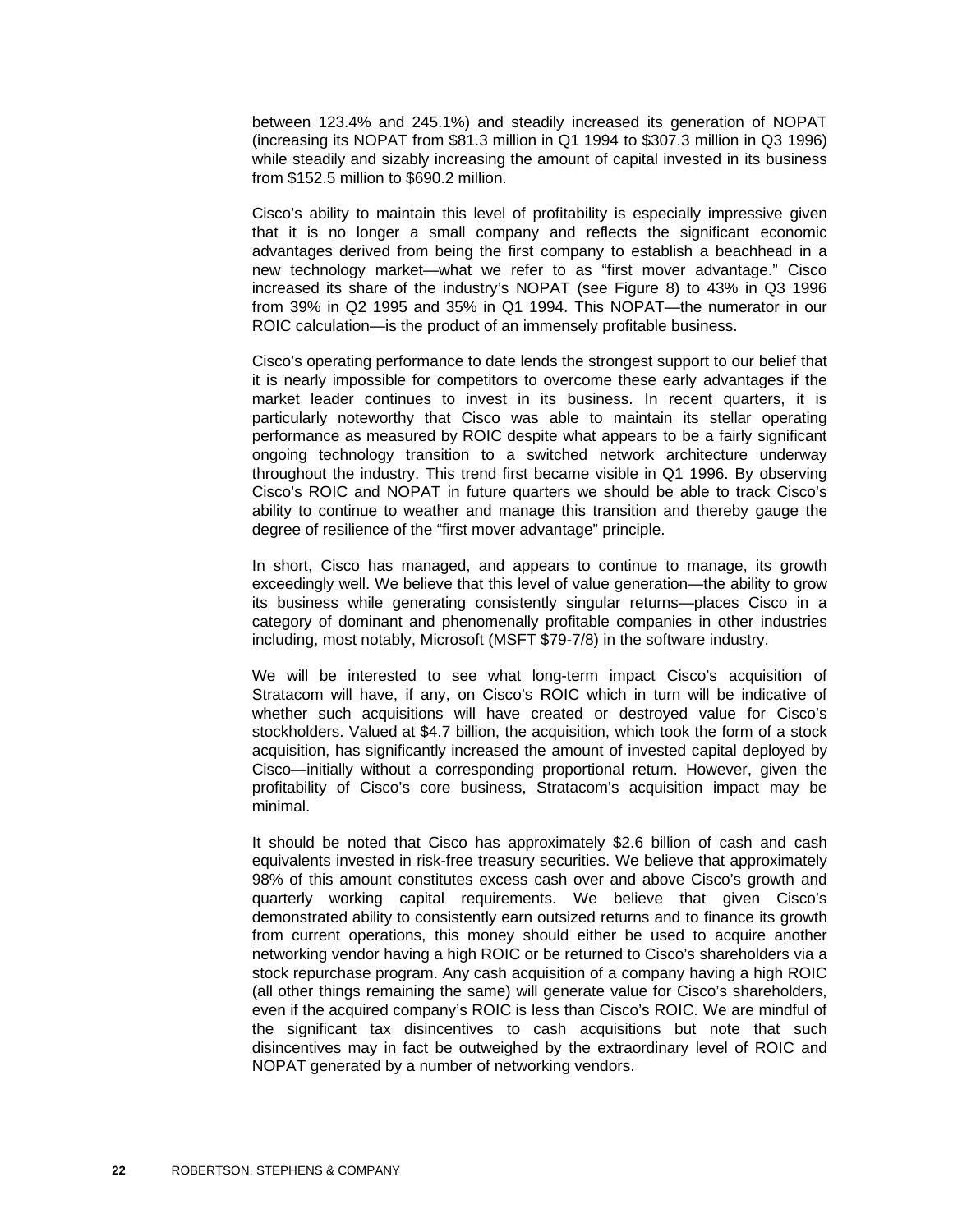Interestingly, Cisco recently canceled its stock repurchase program (as did Bay, 3Com and Cabletron) because of concerns regarding the SEC's posture toward the eligibility of pooling accounting treatment for any acquisition of another company using stock when undertaken within two years of such repurchase program. This self-imposed moratorium leads to a dilemma for Cisco (and similarly situated networking vendors)—what to do with its sizable and growing amount of excess cash. We believe that the simple and rather obvious solution is for Cisco to live without the pooling accounting treatment. Cisco, however, along with a number of other vendors, appears to believe that the market is incapable of looking beyond noneconomic accounting window dressing. For those networking vendors like Cisco who lack faith in the intelligence of the market and are thus fixated on using pooling accounting, there may in fact not be an economically efficient method of either deploying its excess cash or returning it to shareholders.

# Bay Networks: Still Playing Off Key



**Figure 10: BAY NETWORKS ROIC VERSUS NETWORKING INDUSTRY** ■ Q1:1994–Q3:1996

Source: Company reports and Robertson, Stephens & Company.

As shown by quarterly annualized ROIC and level of NOPAT, Bay's business is substantially less profitable than Cisco's. Furthermore, its business has been declining in profitability for the past six quarters. After Bay's quarterly annualized ROIC peaked at 73.4% in Q2 1995, it experienced a precipitous decline in its quarterly annualized ROIC throughout the balance of calendar 1995 and into the third quarter of calendar 1996. Essentially, during this period Bay has been unable to generate significant and sustainable returns from a huge increase in invested capital deployed in its business.

The respective trends in ROIC and NOPAT for Bay are revealing as to its competitive position in the industry. While Cisco more than tripled its NOPAT from the first quarter of calendar 1994 through the third quarter of calendar 1996, Bay managed to increase its NOPAT from \$29.7 million to \$44.4 million, representing an increase of only 49%. This increase in quarterly NOPAT was largely generated by a \$413 million (approximately 150%) increase in invested capital, from \$278 million in Q1 1994 to \$691 million in Q3 1996. Bay drove this increase in invested capital principally through acquisitions including the Wellfleet/Synoptics merger. Thus, on an annualized basis, Bay's \$413 million increase in invested capital generated a marginal annualized ROIC of approximately 14% in Q3 1996, far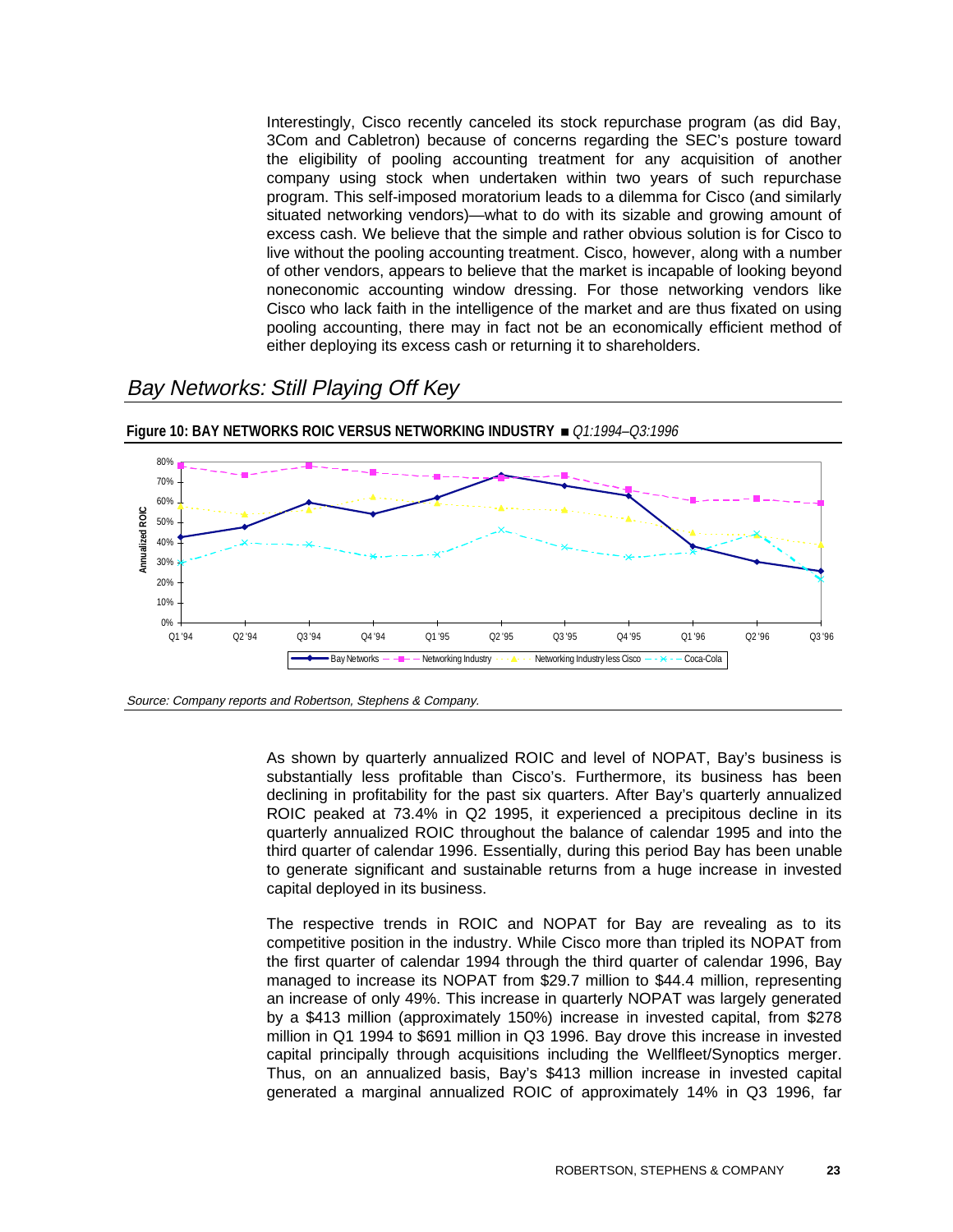below the 42.8% annualized ROIC generated by the company in Q1 1994 and most likely less than the company's weighted average cost of capital.

With the networking industry's growth surging, Bay's stagnating returns on invested capital have resulted in a decline in its share of the industry's total profits to 6% in Q3 1996 from 11% in Q2 1995 and 13% in Q1 1994.









Similar to Bay, ROIC analysis highlights 3Com's failure to keep pace with Cisco and provides insight regarding 3Com's operating performance since the first quarter of calendar 1994.

From the first quarter of calendar 1994 through the third quarter of calendar 1996, the defining event for 3Com was its acquisition of Chipcom in Q3 1995. ROIC analysis supports our belief that this acquisition has not benefited 3Com's operating performance. 3Com's ROIC has steadily declined since Q4 1994 from a high of 74.7% (annualized) to 36.6% (annualized) in Q3 1996. Following the Chipcom acquisition, 3Com's annualized quarterly ROIC fell from 47.0% in Q3 1995 to 33.4% in Q4 1995 and has hovered in the 37% to 38% range in each of the last three quarters. Even after removing Cisco's performance from the industry's aggregate ROIC, 3Com underperformed the industry in each of the last seven quarters. 3Com's return on its investments over the past 11 quarters pales in comparison to Cisco's ROIC. 3Com generated less than one-third as much NOPAT as Cisco in Q3 1996 from a greater capital base.

Like Bay, 3Com has substantially increased the amount of invested capital deployed in its business since Q1 1994. In fact, 3Com has deployed more capital—an additional \$714 million, representing an increase of 263%—during the past 11 quarters than any other networking vendor. We attribute this increase to the principal means through which 3Com has chosen to grow its business acquisitions. To be exact, 3Com has consummated 10 acquisitions over the past 11 quarters. Each of these acquisitions increased the level of capital invested in 3Com's business. The returns on such investments (at least in the short-term), however, have not matched 3Com's former returns, as evidenced by its sliding ROIC.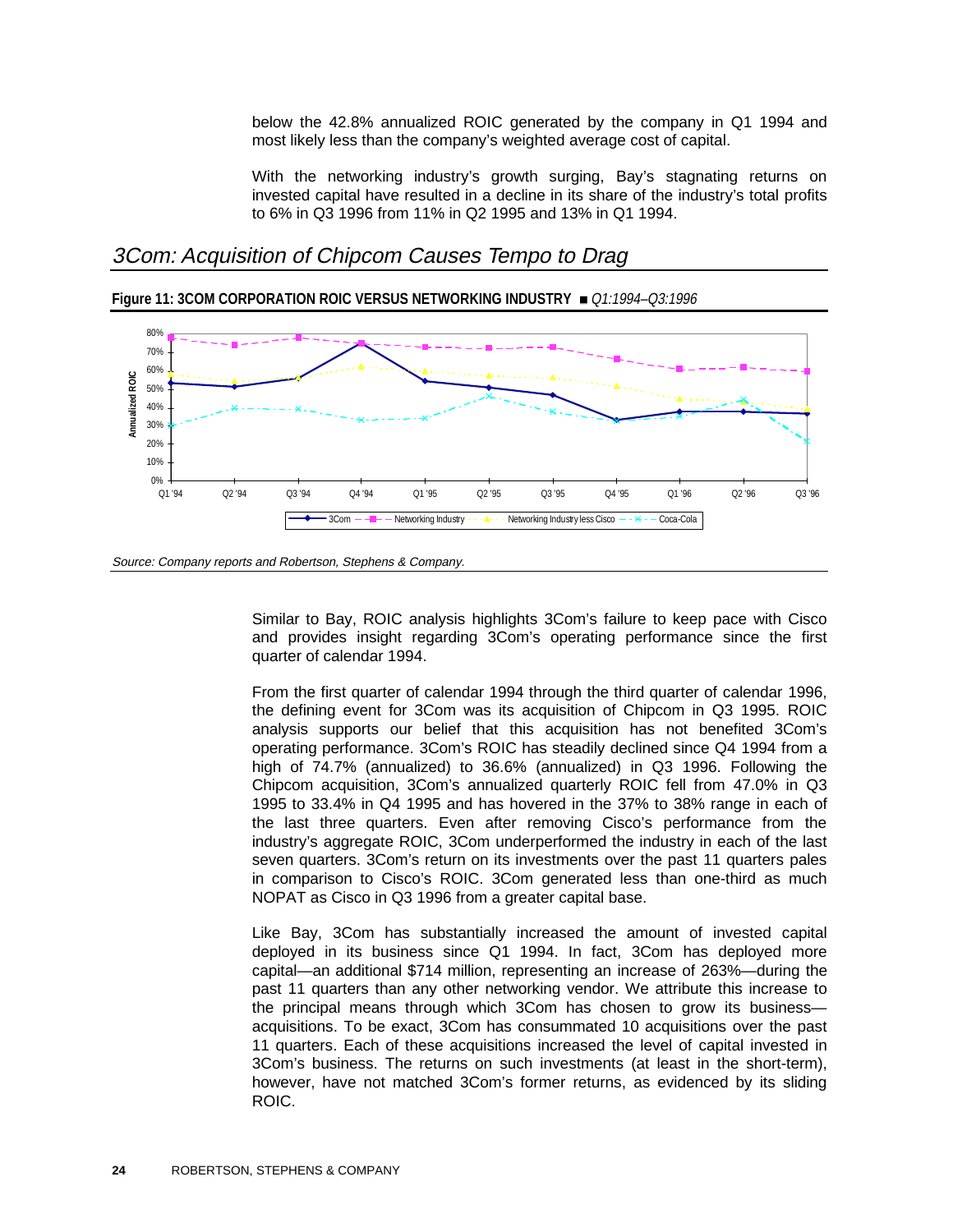The cumulative impact of these 10 acquisitions has been a dramatic increase in the level of invested capital in 3Com's business without a corresponding commensurate increase in quarterly NOPAT. The amount of invested capital in 3Com's business at the end of the third quarter of calendar 1996 was more than three and one-half times as much as the amount of capital invested in its business in the first quarter of calendar 1994, representing approximately a 263% increase. While 3Com's invested capital was steadily and sizably increasing, its ability to generate NOPAT did not keep pace. Its NOPAT for Q3 1996 represented a 150% increase over its NOPAT for Q1 1994. With its profitability failing to keep pace with that of the overall industry, 3Com's share of the industry's total NOPAT declined to 13% in Q3 1996 from 16% in Q1 1994.

# Cabletron: Still Playing Well But Sitting Outside the Spotlight



**Figure 12: CABLETRON SYSTEMS ROIC VERSUS NETWORKING INDUSTRY** ■Q1:1994-Q3:1996

Source: Company reports and Robertson, Stephens & Company.

Cabletron's ROIC reflects both Cabletron's consistently impressive operating performance and its decision to forego acquisitions and instead to focus on operating its business and to rely on its own internally generated R&D for new products and networking solutions. From Q1 1994 through Q4 1995, the company maintained its quarterly annualized ROIC in the 70–80% range. During this time span, Cabletron steadily and consistently increased its quarterly NOPAT from \$32.4 million in Q1 1994 to \$52.8 million in Q4 1995. The company generated this 64% increase in NOPAT from only an 83% increase in invested capital deployed in its business. However, accounting for 9% of the networking industry's total NOPAT in the third quarter of 1996, down from 14% in Q1 1994, Cabletron has grown more slowly than the overall industry.

During the same time period, each of Cisco, Bay and 3Com more than doubled the amount of invested capital deployed in their businesses—largely through mergers and acquisitions. Not surprisingly, given the large number of companies absorbed by Cisco, Bay and 3Com, the ROIC of each of these companies shows a much higher degree of volatility than does the ROIC of Cabletron.

Consistent with this observation, upon the acquisition of the Enterprise Business Networks Unit (ENBU) from Standard Microsystems Corporation (SMSC \$9-3/4) in January 1996, Cabletron's quarterly annualized ROIC fell to 55.4% in Q1 1996 as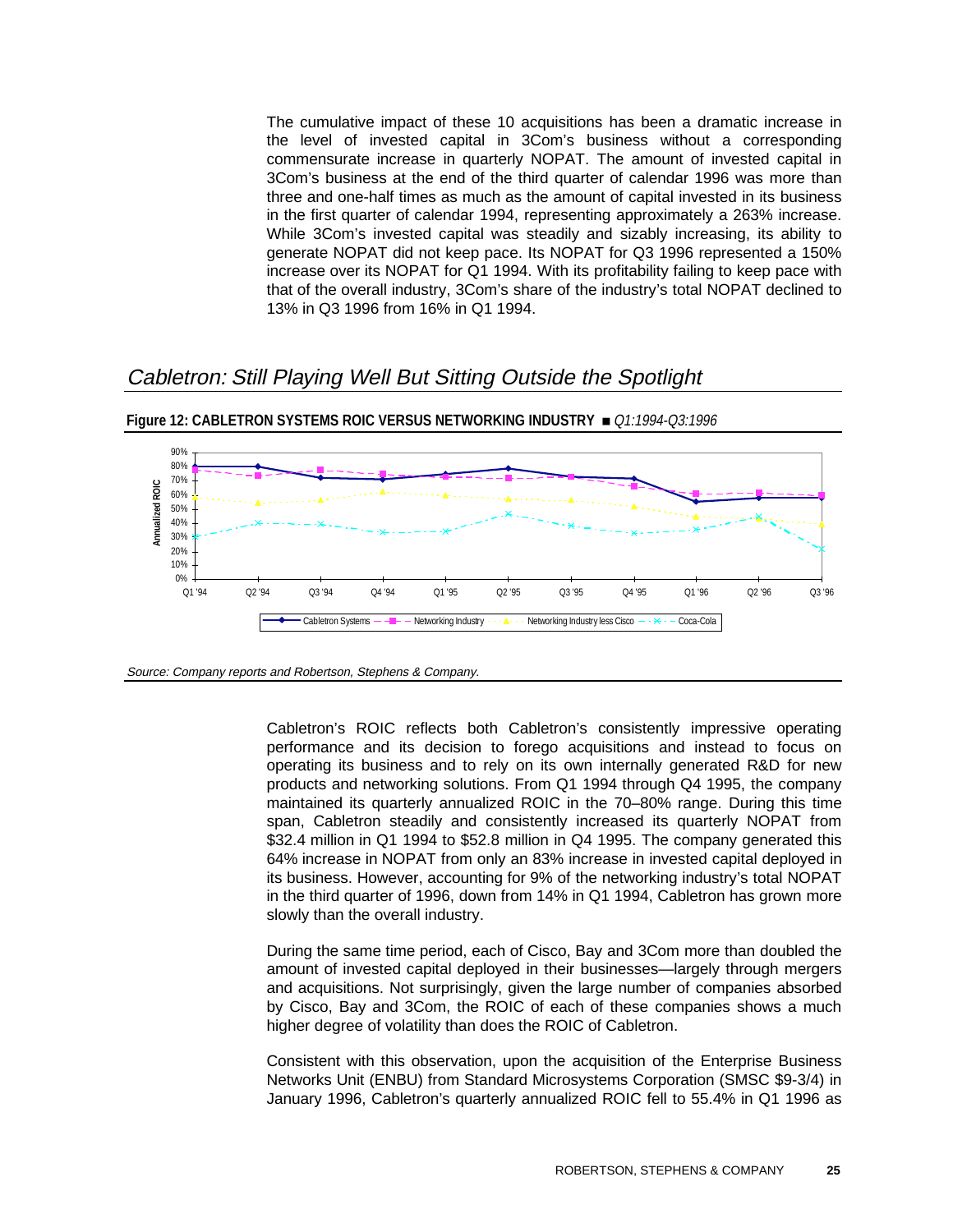the acquisition alone increased the amount of capital deployed in Cabletron's business by \$85.7 million, or approximately 30%, without a corresponding increase in NOPAT. The company, however, was able to increase its ROIC to 57.8% in Q2 1996 and to maintain this level of profitability in Q3 1996, in spite of having consummated two additional acquisitions.

# Ascend: Perfect Pitch, Perfect Time



#### **Figure 13: ASCEND ROIC VERSUS NETWORKING INDUSTRY** ■ Q1:1994–Q3:1996

Source: Company reports and Robertson, Stephens & Company.

Since becoming public, Ascend has consistently been able to earn a phenomenal ROIC on ever larger amounts of invested capital deployed in its business. In nine of the past 11 quarters, including its last four quarters, Ascend has achieved an ROIC well in excess of 100%, while increasing the amount of capital deployed in its business from \$3.9 million in Q2 1994 (its first quarter as a public company) to \$139.7 million in Q3 1996. During this same period, the company steadily and dramatically increased its quarterly NOPAT from \$1.7 million in Q2 1994 to \$34.2 million in Q3 1996, an increase of 2,500%. During this period, Ascend increased its share of the industry's total NOPAT from 0.8% to 4.8%. Equally remarkably during this entire period, Ascend's growth was entirely internally generated.

We believe Ascend's growth and sustained extraordinary level of returns are directly attributable to and evidence of the significance of first mover advantage in the various market segments of the networking industry. Having been the first company to address one of the fastest growing segments of the networking industry—wide-area and remote-access networking—Ascend has generated enormous returns while growing dramatically from a relatively small revenue base in Q2 1994 by leveraging the explosive growth of the Internet and by addressing fast-growing end markets not served by such vendors.

We believe that the market for wide-area access devices will experience the same level of explosive demand growth in the next few years that the local area networking market has produced in the past several years. Wide-area access has become the bottleneck for many corporate networks and is becoming the focus area for investment by corporations over the next few years. We believe that the MAX family of integrated access hubs, which provides users with a flexible widearea access platform offering broad application support, is emerging as one of the leading products in this market and will continue to gain market share during the next few years, which should further contribute to the company's ROIC and NOPAT.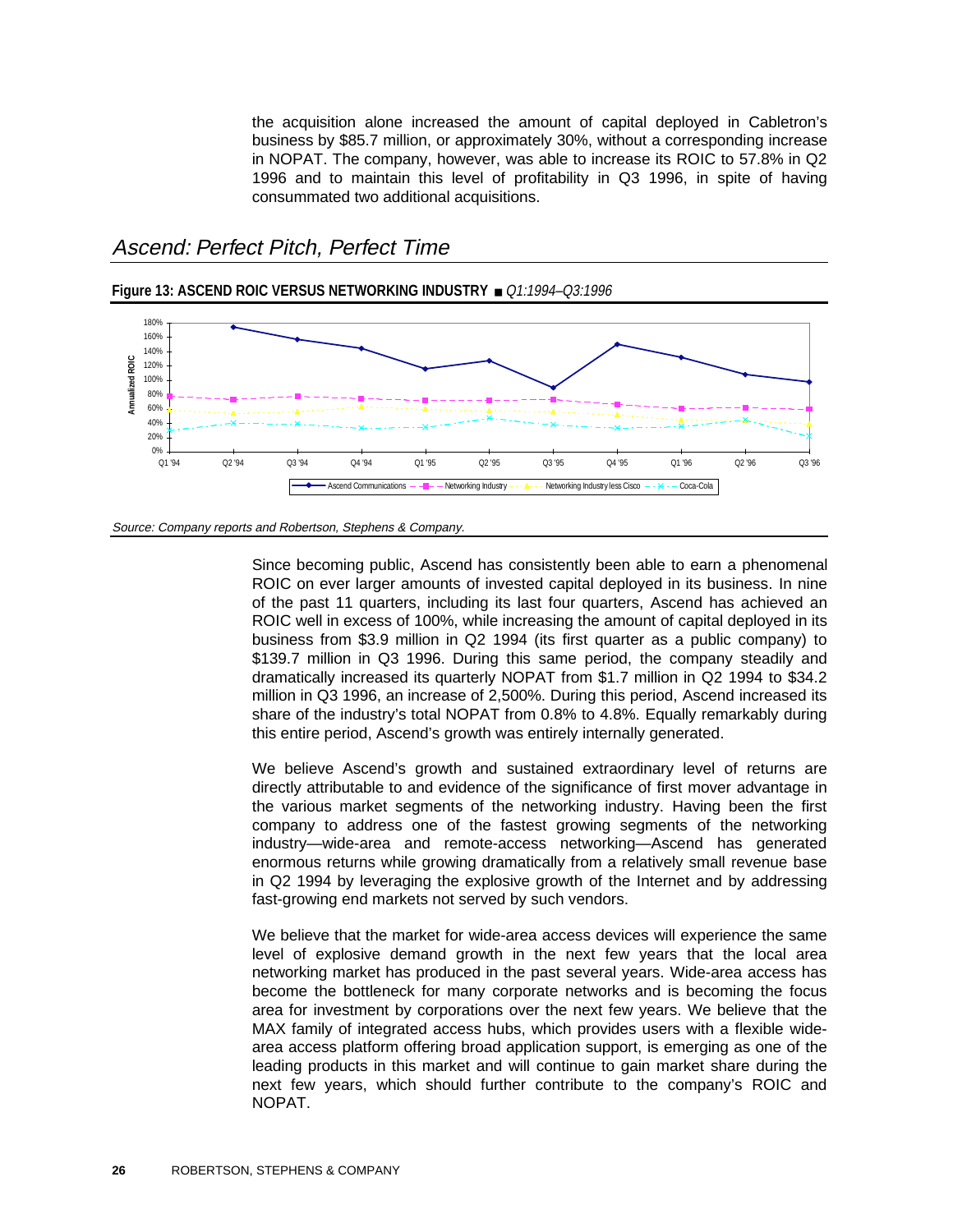Ascend also has emerged as one of the key providers of dial-up access hubs for the Internet access market. Ascend's MAX and Pipeline products provide a system-level solution for Internet access providers to support multiple dial-up customers using a diverse set of access protocols, from ISDN to analog modems to frame relay. Ascend's integrated solution is significantly less expensive than alternative discrete solutions sold by other vendors. Thus, we believe that Ascend has the potential to emerge as one of the standard solutions in the Internet access markets, which should further drive Ascend's future ROIC.

### **Figure 14: PAIRGAIN ROIC VERSUS NETWORKING INDUSTRY** ■ Q1:1994–Q3:1996 80% 70% 60% Annualized ROIC **Annualized ROIC** 50% 40% 30% 20% 10% 0% Q1 '94 Q2 '94 Q3 '94 Q4 '94 Q1 '95 Q2 '95 Q3 '95 Q4 '95 Q1 '96 Q2 '96 Q3 '96 PairGain Technologies  $-$  - - - Networking Industry  $-$  -  $\blacktriangle$  - - Networking Industry less Cisco  $-$  -  $\times$  - - Coca-Cola

# PairGain: An Emerging Symphony



-

PairGain's first mover advantage in xDSL technology for the "last mile from the CO to the curb" is reflected in its ROIC. Having started the Q1 1994–Q3 1996 period as a highly profitable company, PairGain has generated consistently higher returns on its invested capital throughout the period: ranging from 28–40% from Q1–Q4 1994, 39–50% from Q1–Q4 1995, and 70–76% from Q1–Q3 1996. The company currently generates more than twice as much NOPAT from each dollar of capital invested in its business as it did at the beginning of this period.

We estimate that over the past 11 quarters, PairGain increased its generation of quarterly NOPAT by more than 600% from approximately \$1.2 million to approximately \$8.5 million. PairGain generated this significant increase in NOPAT from only a 215% increase in invested capital from approximately \$14.3 million to approximately \$45 million. PairGain's NOPAT thus increased three times faster than its invested capital. Alternatively stated, each additional dollar of capital invested by PairGain in its business over the past 11 quarters is currently generating an annualized return of 95%4.

We view this level of, and positive trend in, operating profitability as a reflection of PairGain's exploitation of a large and growing market niche in the networking industry which has yet to be addressed by any of the four leading networking vendors. This market niche is the provisioning of High-bit-rate Digital Subscriber Lines (HDSL) which, through advanced digital signal processing, allows telecom

 $^4$  Marginal quarterly annualized ROIC = Additional NOPAT/Additional Inv.d Capital = [(Q3 1996 NOPAT—Q1 1991 NOPAT)\*4]/ (Q3 1996 Inv.d Capital-Q1 1994 Inv.d Capital)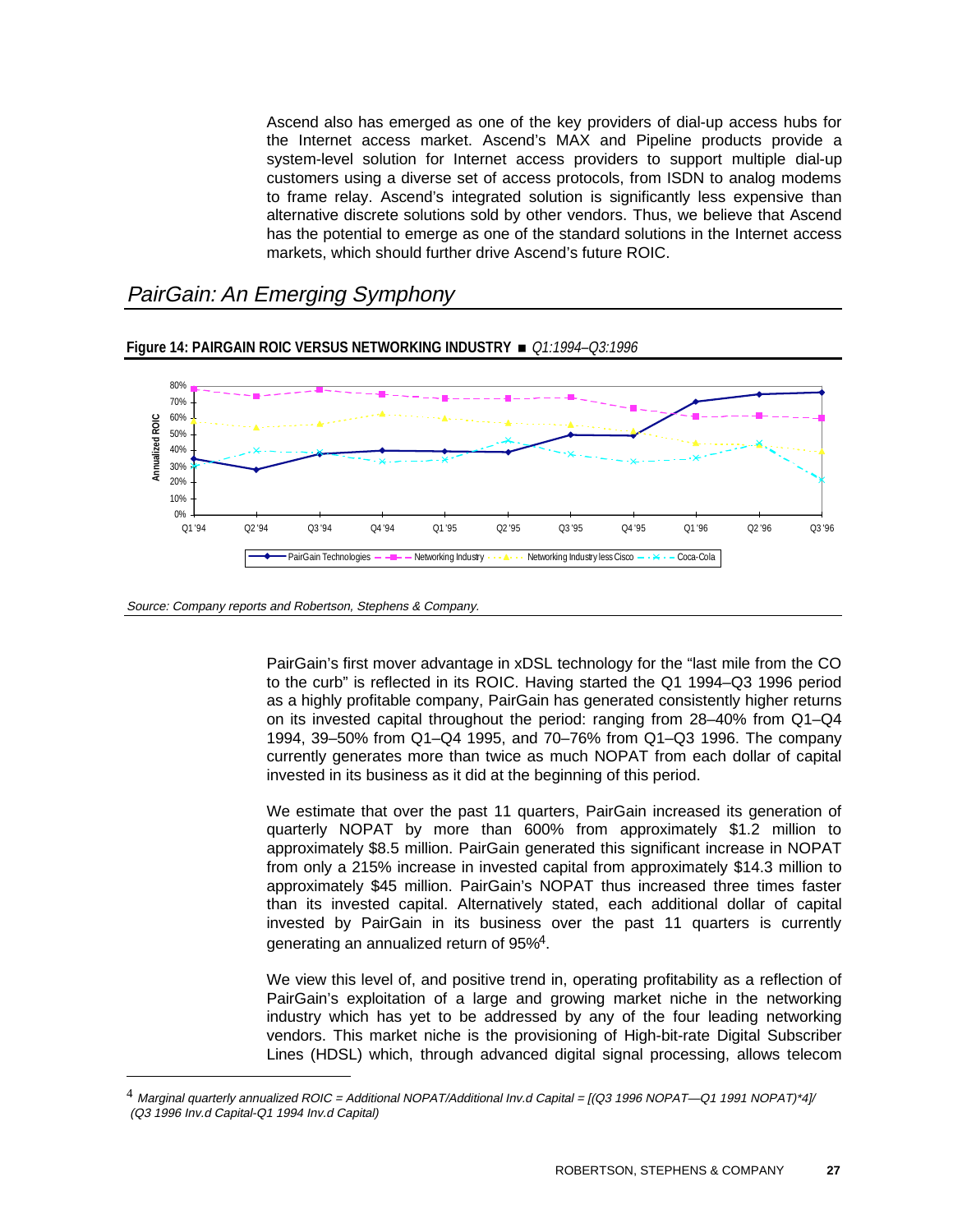carriers to upgrade existing copper transmission lines to carry high speed, fiberoptic data traffic to the "last mile," thereby leveraging the billions of dollars of investment in copper transmission lines.

We believe the accelerating pace of the extension of enterprise networks and the sheer magnitude of the installed base of copper wire in the last mile should enable PairGain to continue to generate extraordinary ROIC while deploying a large increase in invested capital in its business well into the future. Moreover, PairGain is using its advanced integrated circuit design capability and systems level development expertise to design new telco transmission products for new markets. We believe that these new products will materially contribute to the company's returns on invested capital through the balance of 1996 and into 1997. As noted above, we believe the high barriers to entry and PairGain's first mover advantage should translate to high returns for PairGain from these growth opportunities.

### VideoServer: A Musical Prodigy





#### Source: Company reports and Robertson, Stephens & Company.

Since becoming a public company in May 1995, VideoServer has achieved phenomenal profitability. The numbers speak for themselves. In three of the last five quarters, including the most recent quarter, VideoServer has earned an annualized return on its invested capital in excess of 200%. In each of the last six quarters, VideoServer has achieved an annualized ROIC of greater than 100%. In VideoServer's eight quarters as a public company, its quarterly annualized ROIC has ranged from a low of 73% to a high of 264%.

While VideoServer has demonstrated that it deploys its capital extremely effectively, to date the amount of invested capital deployed by VideoServer and the NOPAT generated therefrom have been relatively modest. VideoServer currently deploys only \$4.9 million of invested capital and accounts for only 0.2% of the industry's NOPAT.

In answer to the question of how much capital will VideoServer be able to deploy at these returns and for how long, we believe that VideoServer will be able to earn extraordinary returns on increasing levels of invested capital for many years to come. It should be noted that at the end of Q3 1996 VideoServer had more than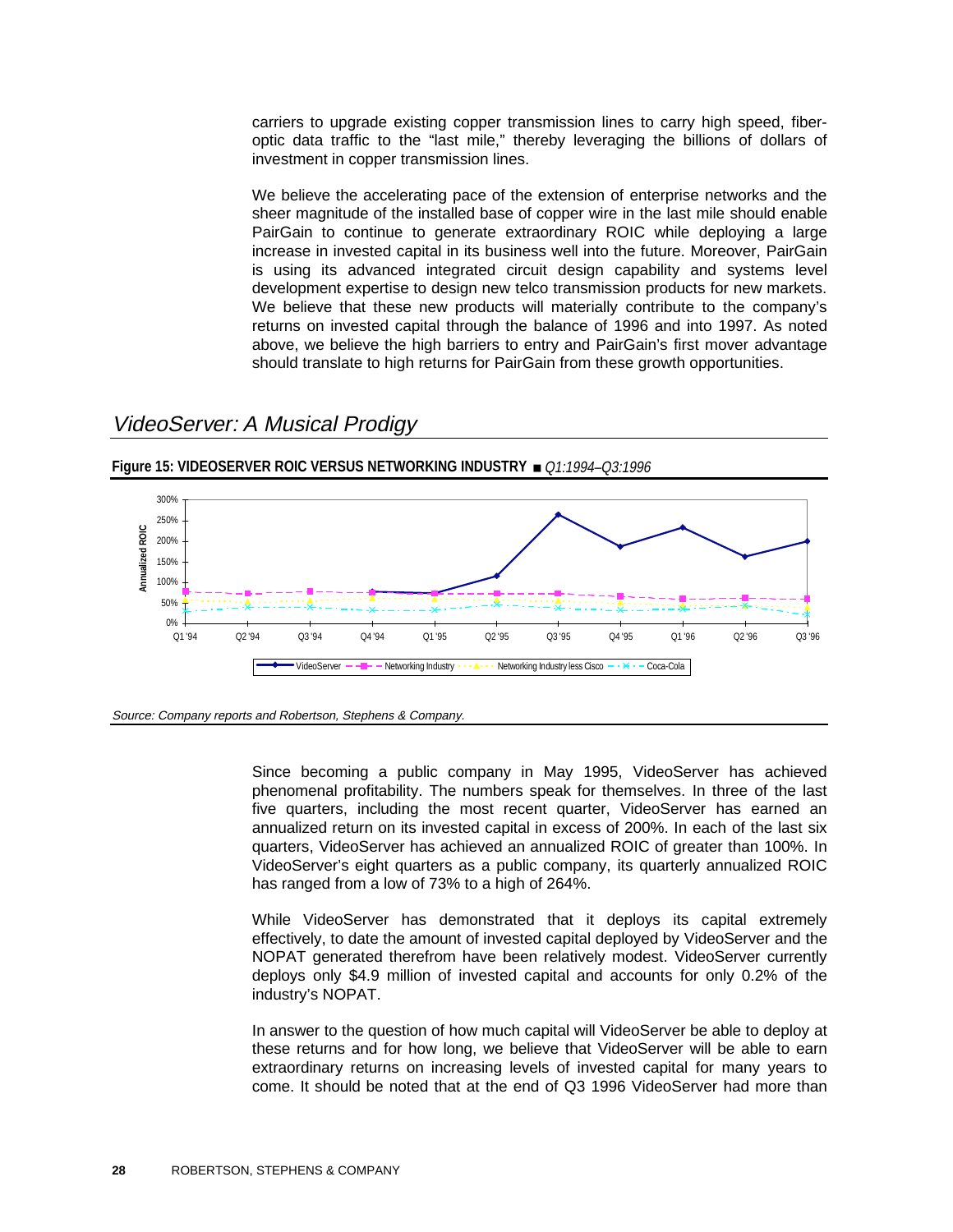\$50 million in cash from the proceeds of its IPO and from operations which it has yet to invest in its business.

Our confidence in VideoServer's ability to maintain its extraordinary profitability is based on VideoServer's having gained "first mover advantage" in the multipoint conferencing segment of the networking market, a market segment which has been left largely unaddressed by the four leading networking vendors. The leading provider of multimedia conference servers, VideoServer is emerging as the industry standard for multipoint control servers, a device used to establish a simultaneous videoconference with multiple sites.

Because of VideoServer's leading market position and superior technology, we believe the company has the potential to emerge with architectural control of future videoconferencing and multimedia collaboration networks. Desktop videoconferencing and multimedia exchange represent the next stage in collaborative computing. In our opinion, VideoServer's products represent a key piece of the network infrastructure needed to build these networks. Moreover, realtime collaboration, in our opinion, has the potential to be one of the most important applications to run on the Internet. In our view, VideoServer's equipment is well positioned to become one of the key pieces of equipment to support this application.

FORE: Playing Rachmaninoff and Beethoven at the Same Time Is Hard



**Figure 16: FORE SYSTEMS ROIC VERSUS NETWORKING INDUSTRY** ■ Q1:1994–Q3:1996



Prior to undertaking a number of acquisitions, FORE achieved impressive profitability from Q1 1994 through Q4 1995, achieving a quarterly annualized ROIC that ranged between 65.7% and 127.4% and that ranged between 75% and 94% from Q3 1994 through Q4 1995. Following FORE's acquisitions of Cell Access Technology in Q4 1995 and Alantec in Q1 1996, however, the company's ROIC fell to 34.9% in Q1 1996 and then further declined to between 22% and 23% in both Q2 1996 and Q3 1996.

We believe that the initial decline reflected the impact of the Alantec acquisition in particular. The Alantec acquisition significantly increased FORE's invested capital, from \$30.5 million in Q4 1995 to \$95.6 million in Q1 1996, representing a greater than 200% increase. (We note that unlike most of the acquisitions that have been consummated in the past two years in the networking industry and similar to the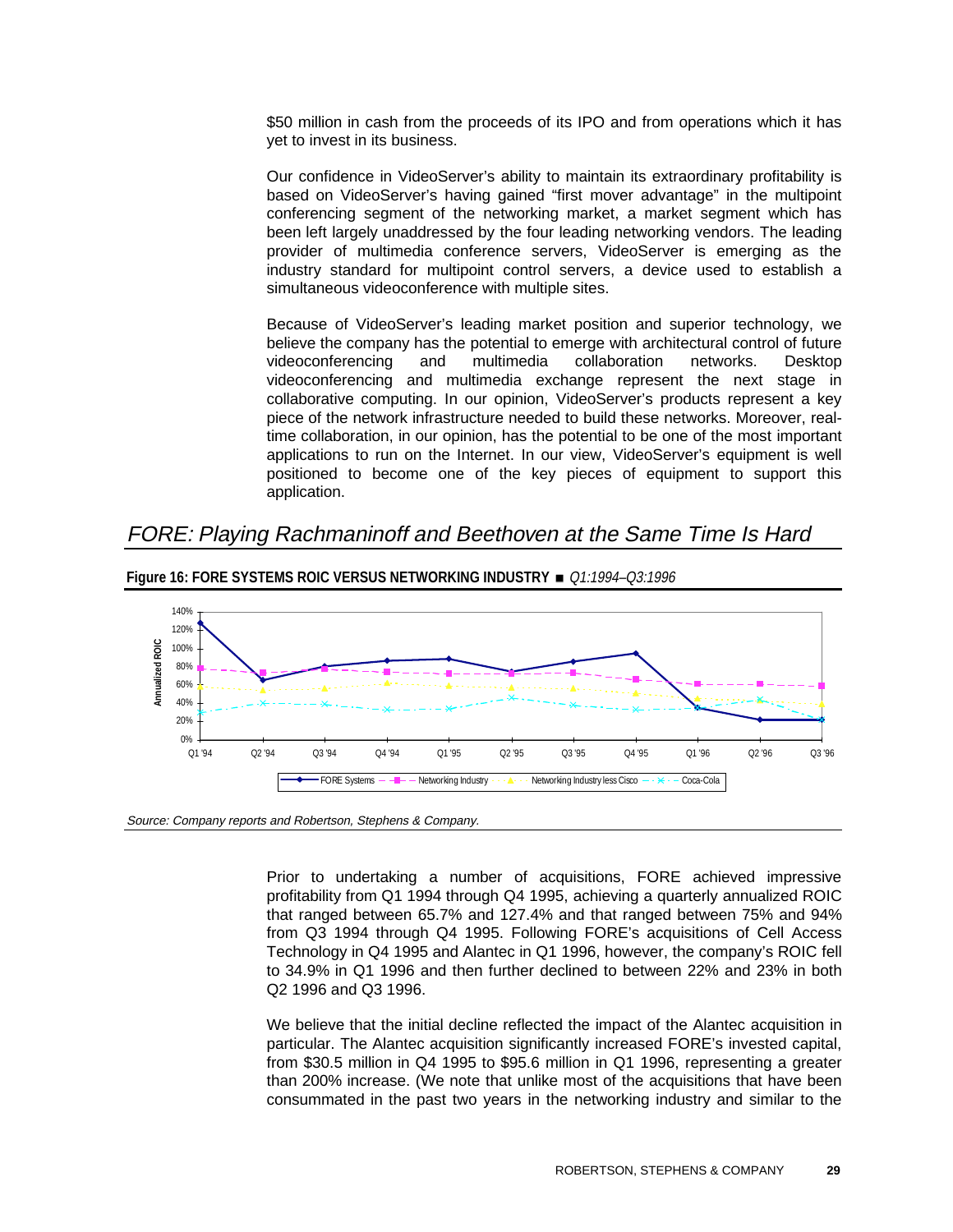SMC ENBU acquired by Cabletron, Alantec brought to FORE already commercialized and widely acclaimed products. (In contrast to the SMC-ENBU, Alantec was already a relatively profitable company.)

Moving forward, we believe that in order for FORE to attain the extraordinary level of profitability of other networking vendors which have seized first mover advantage in their respective market segments, the deployment of ATM switches by both enterprises and carriers in both LANs and WANs must accelerate. In our view, increasing ATM market penetration should most immediately benefit FORE given its more than 50% ATM networking equipment market share. More than any other networking vendor, FORE has focused its capital investment in ATM technology. Should ATM finally take off, FORE's profitability should soar with it, by our estimate.

# Shiva: Catchy Tune But Can You Dance To It?



**Figure 17: SHIVA CORPORATION ROIC VERSUS NETWORKING INDUSTRY** ■Q1:1994–Q3:1996

Source: Company reports and Robertson, Stephens & Company.

Since peaking in Q4 1994, one quarter following the company's IPO, the ROIC of Shiva (SHVA \$36, Long-Term Attractive) has steadily declined from 106.2% to its current level of 32.3%. While otherwise respectable, this ROIC is far below that of Ascend and what we would expect from Shiva, which remains in our view the leading vendor of LAN extension remote access products. We believe that this lower ROIC, relative to both our expectations and its ROIC prior to the third quarter of 1995, indicates that Shiva has been driving its earnings growth through increasing deployment of capital in its business, as opposed to increasing returns on that capital.

The increase in Shiva's capital base is most directly attributable to Shiva's acquisitions of Airsoft in Q2 1996 and Spider Systems in Q2 1995. The Spider acquisition resulted in almost a fourfold increase in the company's invested capital from \$8.7 million in Q2 1995 to \$33.8 million in Q3 1995. Meanwhile, Shiva's quarterly NOPAT only approximately doubled from \$1.4 million to \$2.8 million. The net result was the pairing in half of Shiva's ROIC from an annualized rate of 64.7% to 32.6%. Subsequent to the Spider acquisition, in the past four quarters Shiva has maintained its ROIC in the 30–45% range while earning approximately a 30% annualized return on each additional dollar of capital invested in its business during this period.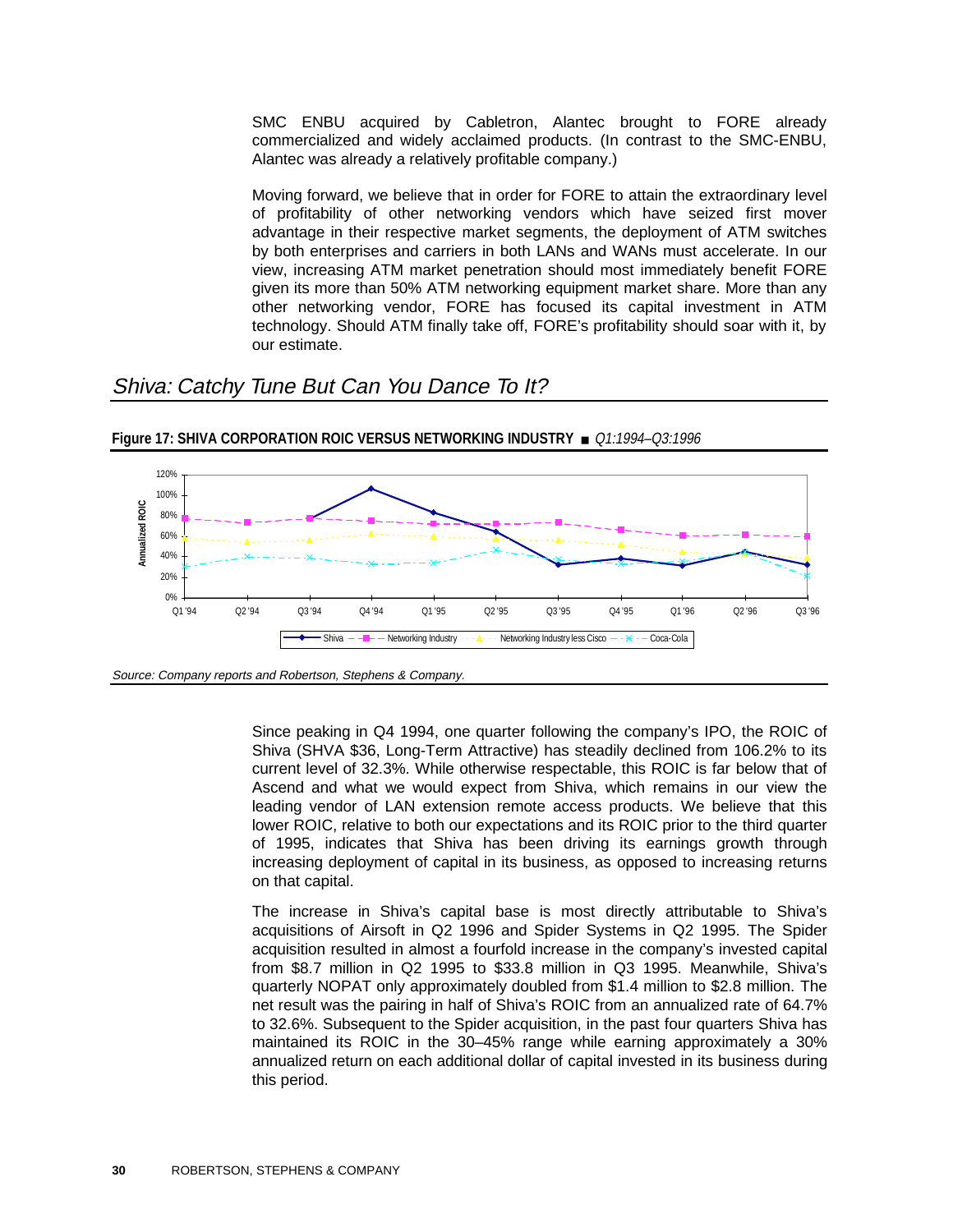We believe that Shiva's products and technology are the most advanced in the market for LAN extension products, an important subsegment of the overall market for remote access devices. Given Shiva's leading market position and the explosive growth of the overall market for remote access products, however, we are somewhat surprised by the negative trend in Shiva's return on invested capital and note that the company's current profitability is a bit lower than we would otherwise expect.

# U.S. Robotics: Has the "Maestro" Lost His Baton?





While today accounting for approximately 10% of the industry's profits, up from only 4% in Q1 1994, U.S. Robotics (USRX \$71-1/8, Market Performer) has driven its earnings since Q1 1994 principally through increased sales of and upgrades from 9.6 Kbps to 14.4 and 28.8 Kbps (including 33.6 Kbps) modems. Having attained a brief lead on its competitors, the company enjoyed a stable pricing environment which translated into an improvement in the company's quarterly annualized ROIC from a range of 21% to 32% in calendar 1994 to a range of 43% to 49% in calendar 1995. These upgrades and sales volume increases, however, have required large growth in the company's invested capital. Beginning around Q1–Q2 1995, with no further upgrades being introduced by the company, its competitors catching up to its current offerings, and a maturing sales cycle, U.S. Robotics's ROIC began to stall and then decline as price competition has eroded its margins.

The increase in U.S. Robotics' invested capital is also a product of a series of acquisitions that the company made during the past six quarters, including Scorpio Communications, Amber Wave Systems, Megahertz Corporation, ISDN Systems, and Palm Computing. While helping to broaden the company's product line beyond its traditional desktop modems to include WAN hub (the "Total Control" product line) and ISDN systems products, this product expansion has yet to generate meaningful returns on the company's investment.

Source: Company reports and Robertson, Stephens & Company.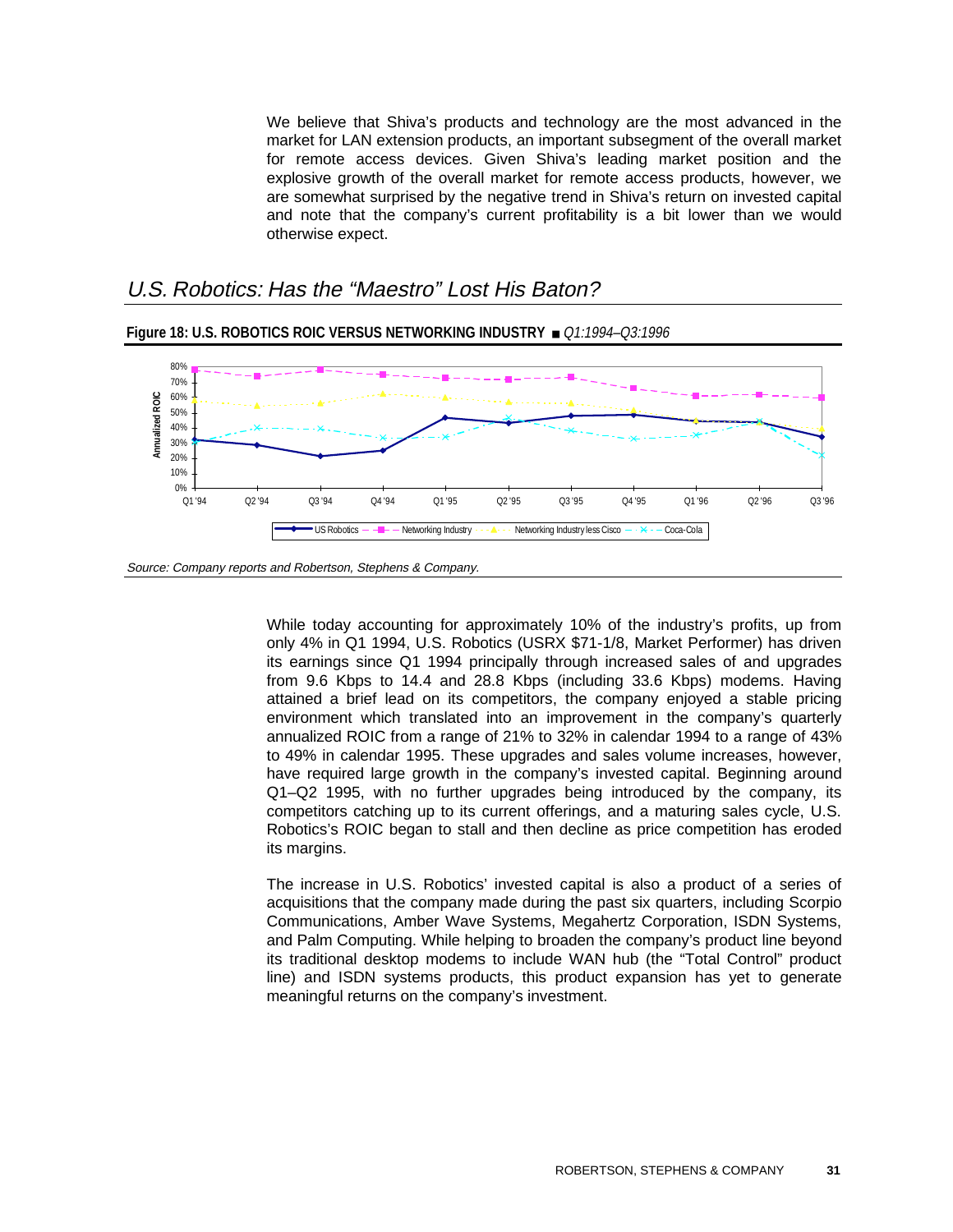Sync Research: Too Early to Hear How the Song Will Sound



**Figure 19: SYNC RESEARCH ROIC VERSUS NETWORKING INDUSTRY** ■ Q1:1994–Q3:1996

Throughout most of its short life as a public company, Sync Research (SYNX \$15, Long-Term Attractive) has generated negative returns on its invested capital. Sync is a young company in a relatively young segment of the networking industry. Customer interest in Sync's FrameNode product family is running very high, but there remains limited visibility as to actual near-term revenues from the product. The company's profitability and ability to generate value—at least in the near to intermediate term—we believe is strongly tied to the materialization of these revenues.

# TranSwitch: The Orchestra Is Still Tuning Up



**Figure 20: TRANSWITCH ROIC VERSUS NETWORKING INDUSTRY** ■ Q1:1994–Q3:1996

Source: Company reports and Robertson, Stephens & Company.

Similar to Sync, a young company in a young market segment of the networking industry, TranSwitch (TXCC \$5-1/8, Long-Term Attractive) has yet to generate positive returns on its working capital. Having become a public company in June 1995, TranSwitch has not achieved sufficient volume production to cover its investments in developing and commercializing its ASIC technology. We note that the company's fabless semiconductor strategy minimizes the company's investment in plant and equipment thereby enabling it to devote its resources to research and development. Going forward, meaningful positive returns on its investments are contingent upon design wins for TranSwitch's advanced integrated circuits used in broadband communications being translated into volume orders.

December 17, 1996

Source: Company reports and Robertson, Stephens & Company.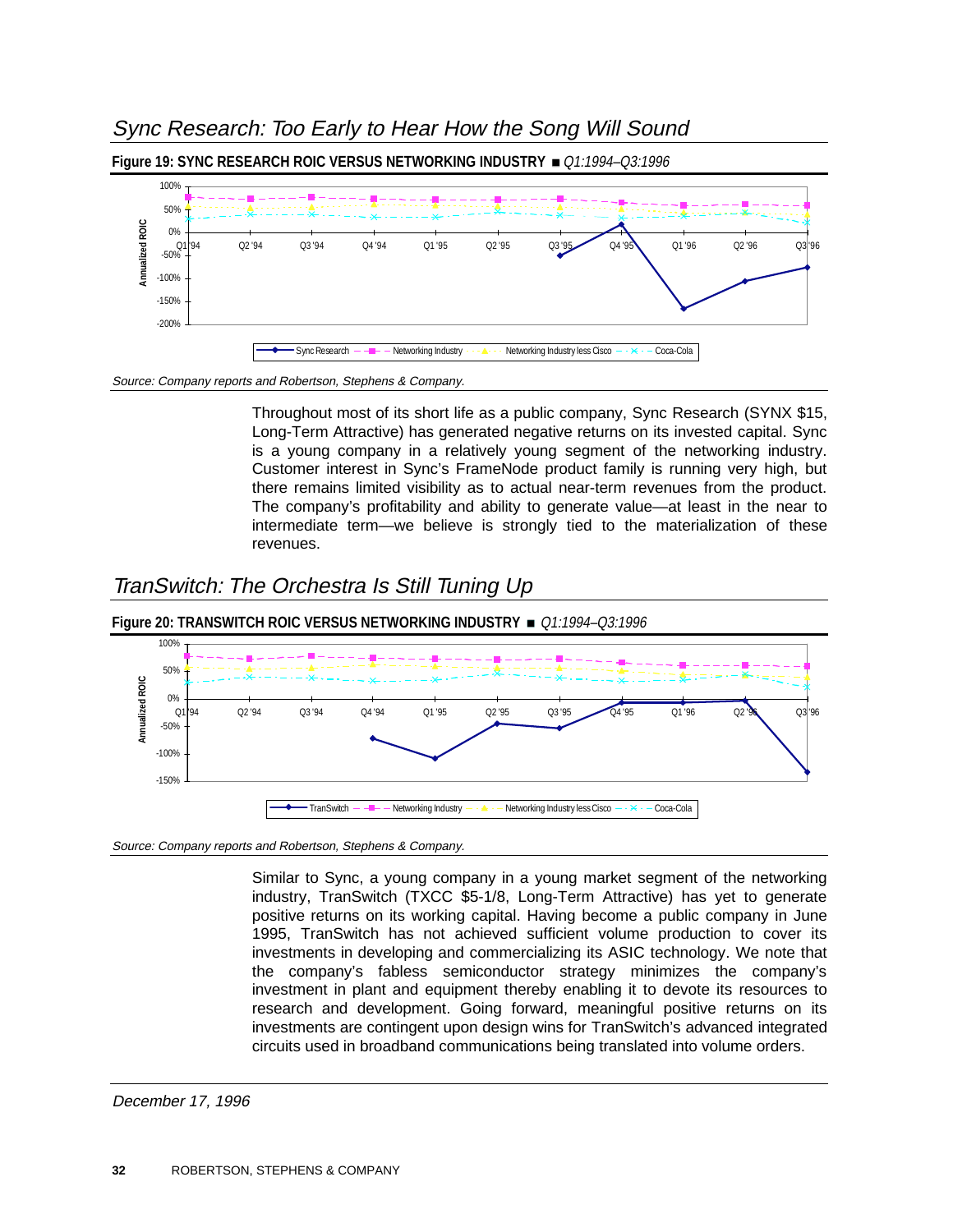This page intentionally left blank.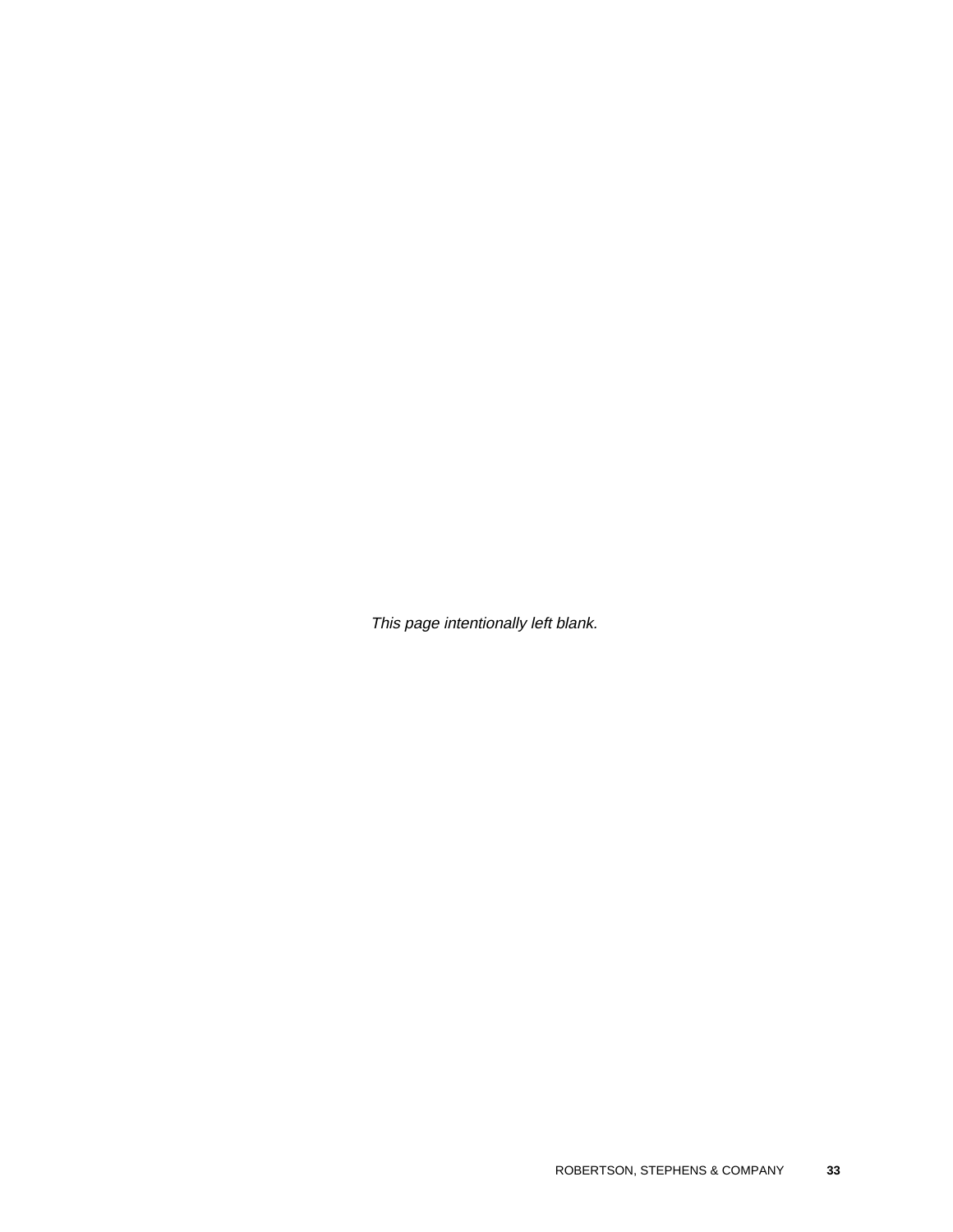### **Mechanics of Our Calculation of ROIC For the Networking Industry**

This appendix sets forth our methodology for our calculation of ROIC for the networking industry.

### **ROIC = NOPAT/Invested Capital**

We calculated each company's ROIC for each quarterly period by dividing its Net Operating Profit After Tax (NOPAT) for each quarterly period by the aggregate amount of capital invested in the company's business at the end of each such period. NOPAT is derived as follows:

### **Net Operating Profit After Tax (NOPAT)**

NOPAT is operating profit free from any effects of capital structure. We calculate NOPAT by taking a company's reported EBIT and subtracting out cash operating taxes which is defined as taxes payable, in cash, on the company's net operating profit (as adjusted). To derive this cash operating taxes amount, we take the provision for income taxes line item from the Statement of Operations and adjust this amount by the value of the tax shield provided by interest expense and by the value of any additional tax incurred on investment income derived from excess cash balances. We then add to this adjusted EBIT amount any noncash charges such as goodwill amortization and LIFO charges which were included in the EBIT line item on the company's income statement.

NOPAT calculation:

- Operating income (EBIT)
- less cash operating taxes
- plus goodwill amortization.

Calculation of cash operating taxes:

- Income tax provision on the income statement
- less taxes that were due in respect of interest income for the period, which amount equals the company's applicable (federal) statutory tax rate multiplied by the amount of interest income earned in the period
- plus the tax shield in respect of interest expense for the period
- less the change in net deferred tax liability from the prior period to the current period.

We note that in our quarterly ROIC models, we have not made the deferred tax adjustment since most 10-Qs lack the more in-depth tax accounting disclosure provided on an annual basis in a company's Form 10-K or annual report. This lack of more detailed disclosure is particularly problematic for those companies that have made one or more acquisitions involving the write-off of deferred taxes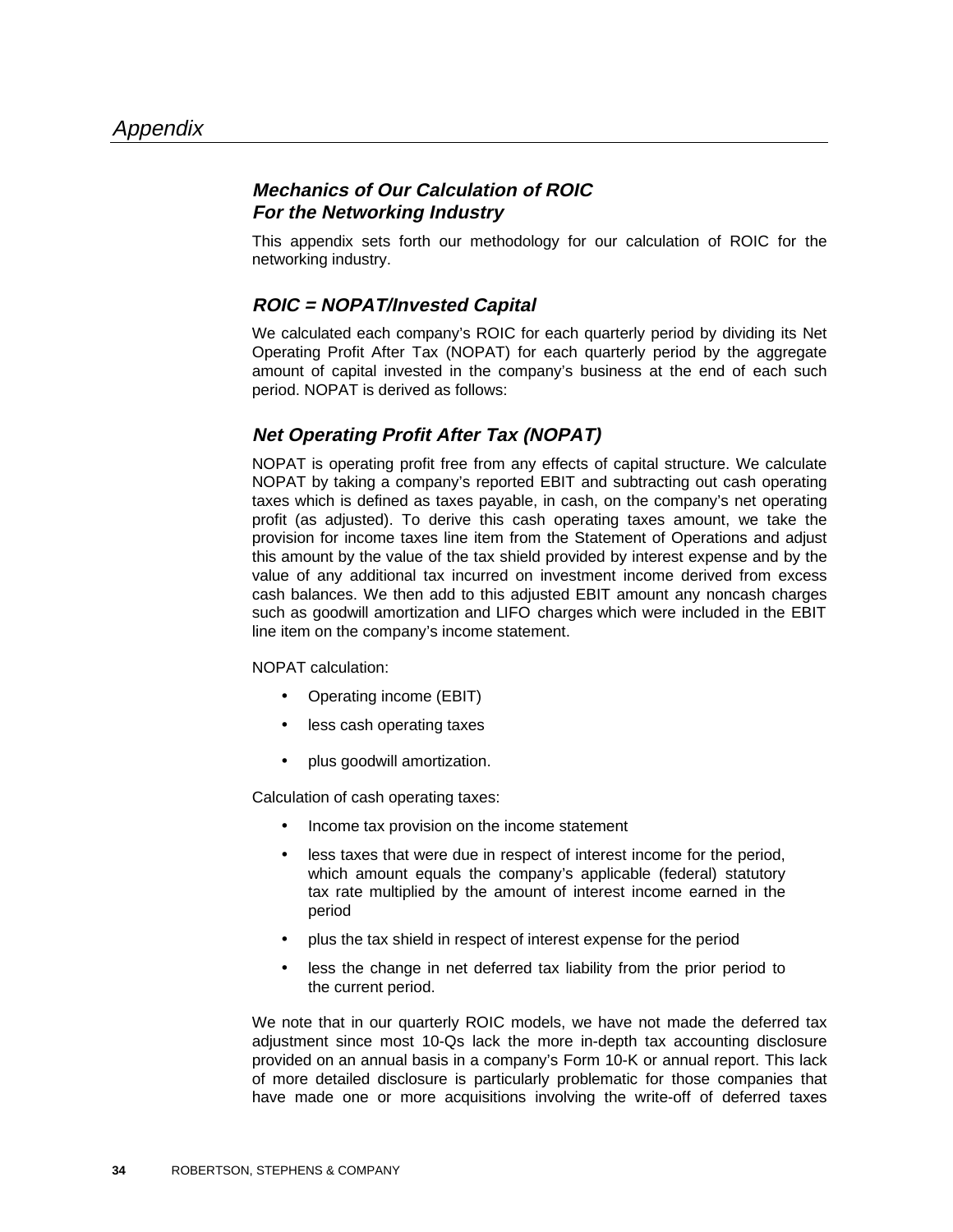accrued by the acquired company or companies. While such write-offs are noneconomic events and thus should not result in any adjustment being made to reported taxes to derive NOPAT, such write-offs are infrequently disclosed in the quarterly earnings releases and 10-Qs issued by public companies and thus cannot be backed out of the reported increase or decrease in deferred taxes for the quarter. As a result, we found that making the deferred tax adjustment on a quarterly basis tended to obscure rather than help reveal a networking company's true operating performance. Therefore, we chose to omit the deferred tax adjustment to reported earnings in deriving NOPAT.

Exhibit 1 sets forth our calculation of NOPAT for Ascend Communications for Q3 1996:

|                               | September |  |
|-------------------------------|-----------|--|
| <b>NOPAT</b>                  |           |  |
| EBIT                          | 55,225    |  |
| <b>Adjusted Taxes:</b>        |           |  |
| <b>Tax Provision</b>          | 22,124    |  |
| + Interest Expense Tax Shield | 0         |  |
| -Tax on Interest Income       | (1, 138)  |  |
| - Tax on nonoperating income  |           |  |
| <b>Total Adjusted Taxes</b>   | 20,986    |  |
| Amortization of Goodwill      |           |  |
| <b>NOPAT</b>                  | 34,240    |  |
|                               |           |  |

#### **Exhibit 1: Q3 1996 ASCEND NOPAT CALCULATION**

Source: Company reports and Robertson, Stephens & Company.

### **Invested Capital**

Invested Capital is the amount of all cash that has been invested in the company's business since its inception. Invested Capital can be calculated using either an operating approach or a financing approach. Under either approach, we (a) add the cumulative total of all nonrecurring charges by which the company reduced its net income in the current and prior quarters, and (b) subtract total excess cash, which equals cash generated by the company and not reinvested in its business or required to fund working capital. As an estimate of cash required to fund working capital, we use as a rule of thumb 2% of cash and equivalents. "Excess" cash thus equals 98% of cash and equivalents, plus the full amount of all short and long-term investments.

### Operating Approach

Invested Capital equals the sum of a company's working capital, net PP&E and Goodwill.

### Financing Approach

Invested Capital equals stockholders' equity, plus equity equivalents plus total outstanding debt and debt equivalents.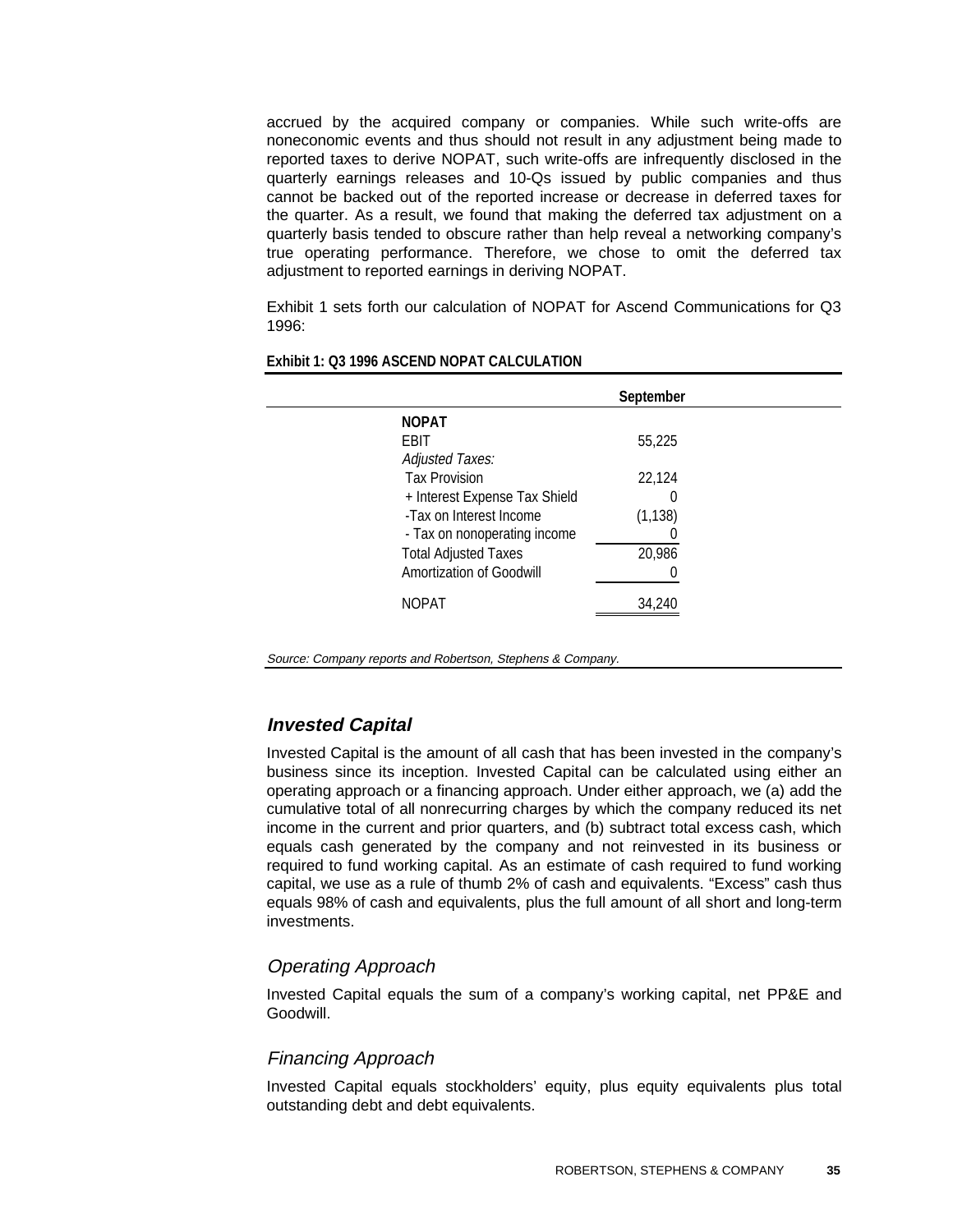Exhibit 2 sets forth our calculation of Invested Capital, using both the operating approach and the financing approach, for Ascend Communications for Q3 1996:

| <b>Invested Capital: Operating Approach</b><br>Cash & Equivalents<br>299,603<br>Receivables<br>89,529<br>Inventories<br>42,382<br><b>Other Current Assets</b><br>10,984<br><b>Adjusted Current Assets</b><br>442,498<br><b>Accounts Payable</b><br>21,080<br><b>Accrued Liabilities</b><br>21,729<br><b>NIBCLs</b><br>42,809<br>Net Working Capital<br>399,689<br>Net PP&E<br>26,017<br><b>Other Operating Assets</b><br>3,710<br><b>Other Operating Liabilities</b><br><b>Operating Invested Capital</b><br>429,416<br>Goodwill<br>0<br><b>Accumulated Goodwill Amortization</b><br>0<br>0<br><b>Gross Goodwill</b><br>Nonoperating Investments<br>32,718<br><b>Cumulative Nonrecurring Charges:</b><br><b>Current Quarter Charge</b><br>0<br><b>Prior Cumulative Charges</b><br>0<br>$\Omega$<br><b>Total Cumulative Charges</b><br><b>Total Invested Capital</b><br>462,134<br><b>Invested Capital: Financing Approach</b><br>Stockholders' Equity<br>463,040<br>Deferred Income Taxes<br>(12, 456)<br><b>Accumulated Goodwill Amortization</b><br>0<br>450,584<br><b>Adjusted Equity</b><br>Interest Bearing Debt:<br>Notes Payable & Long-Term Debt<br>11,550<br>Long-Term Debt<br>0<br>Other Long-Term Liabilities<br>0<br>11,550<br><b>Total Interest Bearing Debt</b><br><b>Cumulative Charges</b><br>$\mathbf{0}$<br>462,134<br><b>Total Invested Capital</b><br>Source: Company reports and Robertson, Stephens & Company. | September |  |
|--------------------------------------------------------------------------------------------------------------------------------------------------------------------------------------------------------------------------------------------------------------------------------------------------------------------------------------------------------------------------------------------------------------------------------------------------------------------------------------------------------------------------------------------------------------------------------------------------------------------------------------------------------------------------------------------------------------------------------------------------------------------------------------------------------------------------------------------------------------------------------------------------------------------------------------------------------------------------------------------------------------------------------------------------------------------------------------------------------------------------------------------------------------------------------------------------------------------------------------------------------------------------------------------------------------------------------------------------------------------------------------------------------------------------------------|-----------|--|
|                                                                                                                                                                                                                                                                                                                                                                                                                                                                                                                                                                                                                                                                                                                                                                                                                                                                                                                                                                                                                                                                                                                                                                                                                                                                                                                                                                                                                                      |           |  |
|                                                                                                                                                                                                                                                                                                                                                                                                                                                                                                                                                                                                                                                                                                                                                                                                                                                                                                                                                                                                                                                                                                                                                                                                                                                                                                                                                                                                                                      |           |  |
|                                                                                                                                                                                                                                                                                                                                                                                                                                                                                                                                                                                                                                                                                                                                                                                                                                                                                                                                                                                                                                                                                                                                                                                                                                                                                                                                                                                                                                      |           |  |
|                                                                                                                                                                                                                                                                                                                                                                                                                                                                                                                                                                                                                                                                                                                                                                                                                                                                                                                                                                                                                                                                                                                                                                                                                                                                                                                                                                                                                                      |           |  |
|                                                                                                                                                                                                                                                                                                                                                                                                                                                                                                                                                                                                                                                                                                                                                                                                                                                                                                                                                                                                                                                                                                                                                                                                                                                                                                                                                                                                                                      |           |  |
|                                                                                                                                                                                                                                                                                                                                                                                                                                                                                                                                                                                                                                                                                                                                                                                                                                                                                                                                                                                                                                                                                                                                                                                                                                                                                                                                                                                                                                      |           |  |
|                                                                                                                                                                                                                                                                                                                                                                                                                                                                                                                                                                                                                                                                                                                                                                                                                                                                                                                                                                                                                                                                                                                                                                                                                                                                                                                                                                                                                                      |           |  |
|                                                                                                                                                                                                                                                                                                                                                                                                                                                                                                                                                                                                                                                                                                                                                                                                                                                                                                                                                                                                                                                                                                                                                                                                                                                                                                                                                                                                                                      |           |  |
|                                                                                                                                                                                                                                                                                                                                                                                                                                                                                                                                                                                                                                                                                                                                                                                                                                                                                                                                                                                                                                                                                                                                                                                                                                                                                                                                                                                                                                      |           |  |
|                                                                                                                                                                                                                                                                                                                                                                                                                                                                                                                                                                                                                                                                                                                                                                                                                                                                                                                                                                                                                                                                                                                                                                                                                                                                                                                                                                                                                                      |           |  |
|                                                                                                                                                                                                                                                                                                                                                                                                                                                                                                                                                                                                                                                                                                                                                                                                                                                                                                                                                                                                                                                                                                                                                                                                                                                                                                                                                                                                                                      |           |  |
|                                                                                                                                                                                                                                                                                                                                                                                                                                                                                                                                                                                                                                                                                                                                                                                                                                                                                                                                                                                                                                                                                                                                                                                                                                                                                                                                                                                                                                      |           |  |
|                                                                                                                                                                                                                                                                                                                                                                                                                                                                                                                                                                                                                                                                                                                                                                                                                                                                                                                                                                                                                                                                                                                                                                                                                                                                                                                                                                                                                                      |           |  |
|                                                                                                                                                                                                                                                                                                                                                                                                                                                                                                                                                                                                                                                                                                                                                                                                                                                                                                                                                                                                                                                                                                                                                                                                                                                                                                                                                                                                                                      |           |  |
|                                                                                                                                                                                                                                                                                                                                                                                                                                                                                                                                                                                                                                                                                                                                                                                                                                                                                                                                                                                                                                                                                                                                                                                                                                                                                                                                                                                                                                      |           |  |
|                                                                                                                                                                                                                                                                                                                                                                                                                                                                                                                                                                                                                                                                                                                                                                                                                                                                                                                                                                                                                                                                                                                                                                                                                                                                                                                                                                                                                                      |           |  |
|                                                                                                                                                                                                                                                                                                                                                                                                                                                                                                                                                                                                                                                                                                                                                                                                                                                                                                                                                                                                                                                                                                                                                                                                                                                                                                                                                                                                                                      |           |  |
|                                                                                                                                                                                                                                                                                                                                                                                                                                                                                                                                                                                                                                                                                                                                                                                                                                                                                                                                                                                                                                                                                                                                                                                                                                                                                                                                                                                                                                      |           |  |
|                                                                                                                                                                                                                                                                                                                                                                                                                                                                                                                                                                                                                                                                                                                                                                                                                                                                                                                                                                                                                                                                                                                                                                                                                                                                                                                                                                                                                                      |           |  |
|                                                                                                                                                                                                                                                                                                                                                                                                                                                                                                                                                                                                                                                                                                                                                                                                                                                                                                                                                                                                                                                                                                                                                                                                                                                                                                                                                                                                                                      |           |  |
|                                                                                                                                                                                                                                                                                                                                                                                                                                                                                                                                                                                                                                                                                                                                                                                                                                                                                                                                                                                                                                                                                                                                                                                                                                                                                                                                                                                                                                      |           |  |
|                                                                                                                                                                                                                                                                                                                                                                                                                                                                                                                                                                                                                                                                                                                                                                                                                                                                                                                                                                                                                                                                                                                                                                                                                                                                                                                                                                                                                                      |           |  |
|                                                                                                                                                                                                                                                                                                                                                                                                                                                                                                                                                                                                                                                                                                                                                                                                                                                                                                                                                                                                                                                                                                                                                                                                                                                                                                                                                                                                                                      |           |  |
|                                                                                                                                                                                                                                                                                                                                                                                                                                                                                                                                                                                                                                                                                                                                                                                                                                                                                                                                                                                                                                                                                                                                                                                                                                                                                                                                                                                                                                      |           |  |
|                                                                                                                                                                                                                                                                                                                                                                                                                                                                                                                                                                                                                                                                                                                                                                                                                                                                                                                                                                                                                                                                                                                                                                                                                                                                                                                                                                                                                                      |           |  |
|                                                                                                                                                                                                                                                                                                                                                                                                                                                                                                                                                                                                                                                                                                                                                                                                                                                                                                                                                                                                                                                                                                                                                                                                                                                                                                                                                                                                                                      |           |  |
|                                                                                                                                                                                                                                                                                                                                                                                                                                                                                                                                                                                                                                                                                                                                                                                                                                                                                                                                                                                                                                                                                                                                                                                                                                                                                                                                                                                                                                      |           |  |
|                                                                                                                                                                                                                                                                                                                                                                                                                                                                                                                                                                                                                                                                                                                                                                                                                                                                                                                                                                                                                                                                                                                                                                                                                                                                                                                                                                                                                                      |           |  |
|                                                                                                                                                                                                                                                                                                                                                                                                                                                                                                                                                                                                                                                                                                                                                                                                                                                                                                                                                                                                                                                                                                                                                                                                                                                                                                                                                                                                                                      |           |  |
|                                                                                                                                                                                                                                                                                                                                                                                                                                                                                                                                                                                                                                                                                                                                                                                                                                                                                                                                                                                                                                                                                                                                                                                                                                                                                                                                                                                                                                      |           |  |
|                                                                                                                                                                                                                                                                                                                                                                                                                                                                                                                                                                                                                                                                                                                                                                                                                                                                                                                                                                                                                                                                                                                                                                                                                                                                                                                                                                                                                                      |           |  |
|                                                                                                                                                                                                                                                                                                                                                                                                                                                                                                                                                                                                                                                                                                                                                                                                                                                                                                                                                                                                                                                                                                                                                                                                                                                                                                                                                                                                                                      |           |  |
|                                                                                                                                                                                                                                                                                                                                                                                                                                                                                                                                                                                                                                                                                                                                                                                                                                                                                                                                                                                                                                                                                                                                                                                                                                                                                                                                                                                                                                      |           |  |
|                                                                                                                                                                                                                                                                                                                                                                                                                                                                                                                                                                                                                                                                                                                                                                                                                                                                                                                                                                                                                                                                                                                                                                                                                                                                                                                                                                                                                                      |           |  |
|                                                                                                                                                                                                                                                                                                                                                                                                                                                                                                                                                                                                                                                                                                                                                                                                                                                                                                                                                                                                                                                                                                                                                                                                                                                                                                                                                                                                                                      |           |  |
|                                                                                                                                                                                                                                                                                                                                                                                                                                                                                                                                                                                                                                                                                                                                                                                                                                                                                                                                                                                                                                                                                                                                                                                                                                                                                                                                                                                                                                      |           |  |
|                                                                                                                                                                                                                                                                                                                                                                                                                                                                                                                                                                                                                                                                                                                                                                                                                                                                                                                                                                                                                                                                                                                                                                                                                                                                                                                                                                                                                                      |           |  |

### **Exhibit 2: Q3 1996 ASCEND INVESTED CAPITAL CALCULATION**